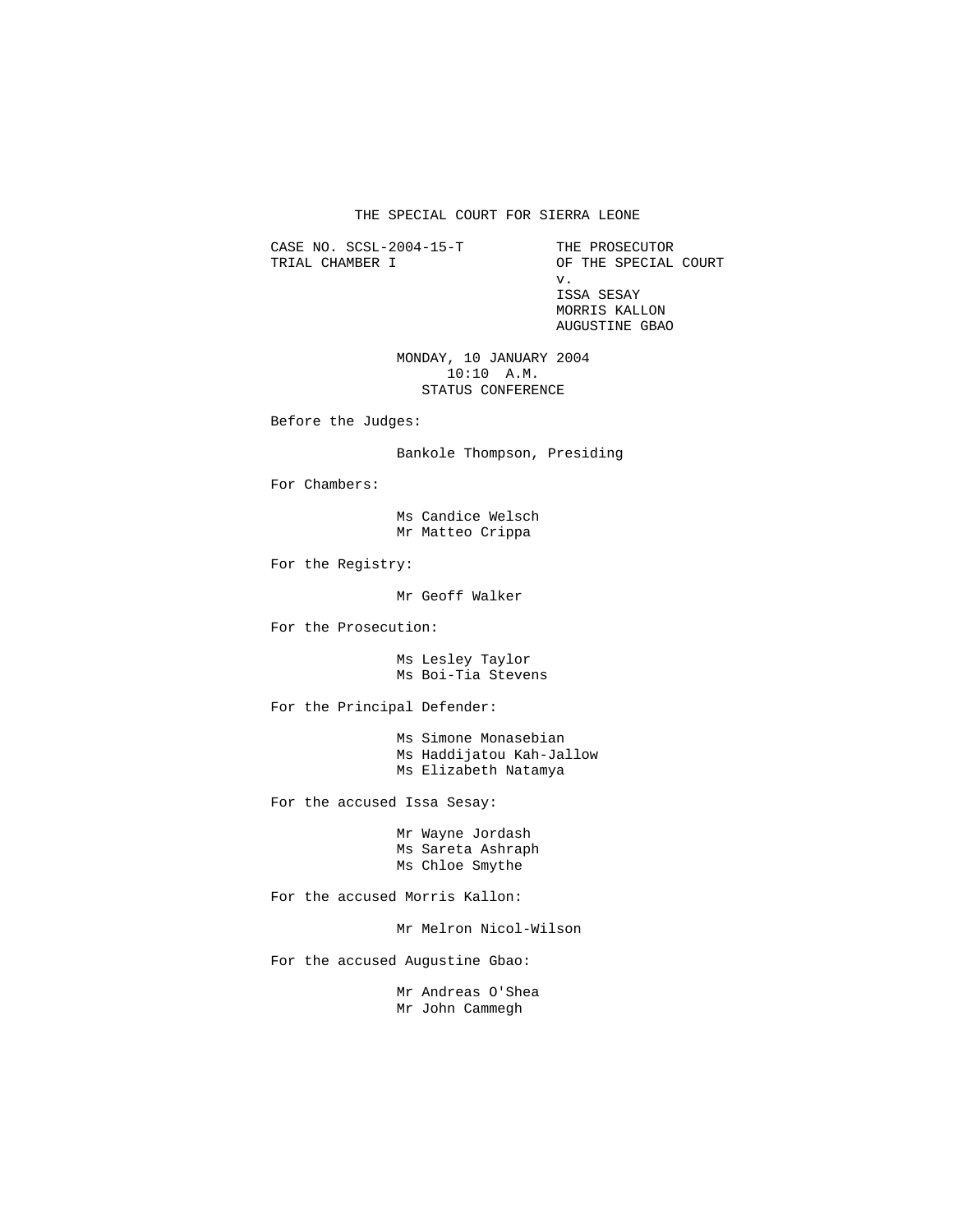1 Monday, 10 January 2005 2 [The three accused not present] 3 [Open session] 4 Upon commencing at 10.10 a.m. 5 PRESIDING JUDGE: Good morning, learned counsel, appearances. 6 MS TAYLOR: Good morning, Your Honour. May it please 7 Your Honour, I appear with my learned friend Ms Boi-Tia 8 Stevens for the Prosecution. 9 MR JORDASH: Your Honour, for the first accused it's myself, 10 Sareta Ashraph and Chloe Smythe, who is a recent addition 11 to the team. 12 PRESIDING JUDGE: Thank you. Second accused. 13 MR NICOL-WILSON: Your Honour, for the second accused Melron 14 Nicol-Wilson. 15 PRESIDING JUDGE: And third accused. 16 MR O'SHEA: May it please Your Honour, I am Andreas O'Shea. 17 I appear with Mr John Cammegh for the third accused, 18 Mr Augustine Gbao. You will note he is not here this 19 morning. I don't know what the position is going to be 20 during the course of this session. 21 PRESIDING JUDGE: Thank you, counsel. 22 Well, learned counsel, as you are aware, we're 23 convened here this morning -- 24 MR JORDASH: Your Honour, I'm sorry to interrupt you. Just to 25 explain, Mr Sesay has absented himself this morning 26 simply because of the nature of the hearing. I fully 27 expect him to be here tomorrow. 28 PRESIDING JUDGE: Thank you, learned counsel. 29 MR NICOL-WILSON: Your Honour, Mr Kallon is absent due to a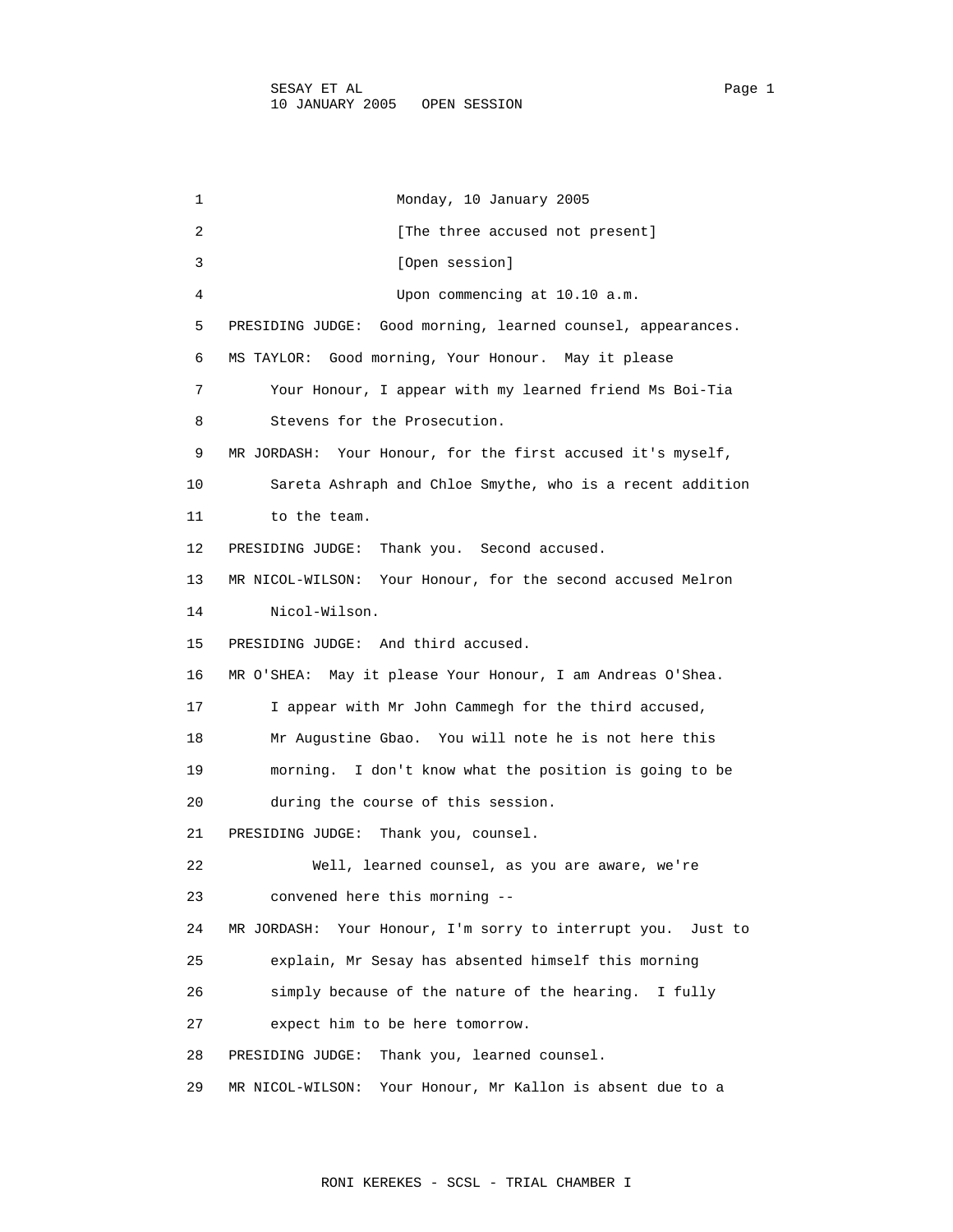1 slight ailment. He informed me yesterday that 2 arrangements are underway to allow him to have access to 3 some medical facilities at the military hospital, but 4 then I expect him to be here tomorrow. 5 PRESIDING JUDGE: Thank you. Does Professor O'Shea have 6 anything to say apart from what he has already said? 7 MR O'SHEA: With regard to Mr Gbao? 8 PRESIDING JUDGE: Yes. 9 MR O'SHEA: Well, at this stage, Your Honour, I have not yet 10 seen him, so I don't know the position and I won't 11 speculate. 12 PRESIDING JUDGE: Very well, thank you. 13 Learned counsel, we're convened here this morning 14 for the purpose of conducting a status conference in 15 respect of the third trial session of the RUF case 16 pursuant to scheduling order for status conference under 17 Rule 65 bis, dated 30th July 2004. 18 It is now, of course as you are aware, an 19 established practice for us to refer to the relevant 20 statutory authority for a proceeding of this nature and, 21 undoubtedly, you are aware that we are proceeding under 22 Rule 65 bis of the Rules of Procedure and Evidence of the 23 Special Court for Sierra Leone, which states, and I 24 quote: "A Status Conference may be convened by the 25 designated Judge or by the Trial Chamber. The Status 26 Conference shall: 27 (i) organise exchanges between the parties so 28 as to ensure expeditious trial proceedings;

29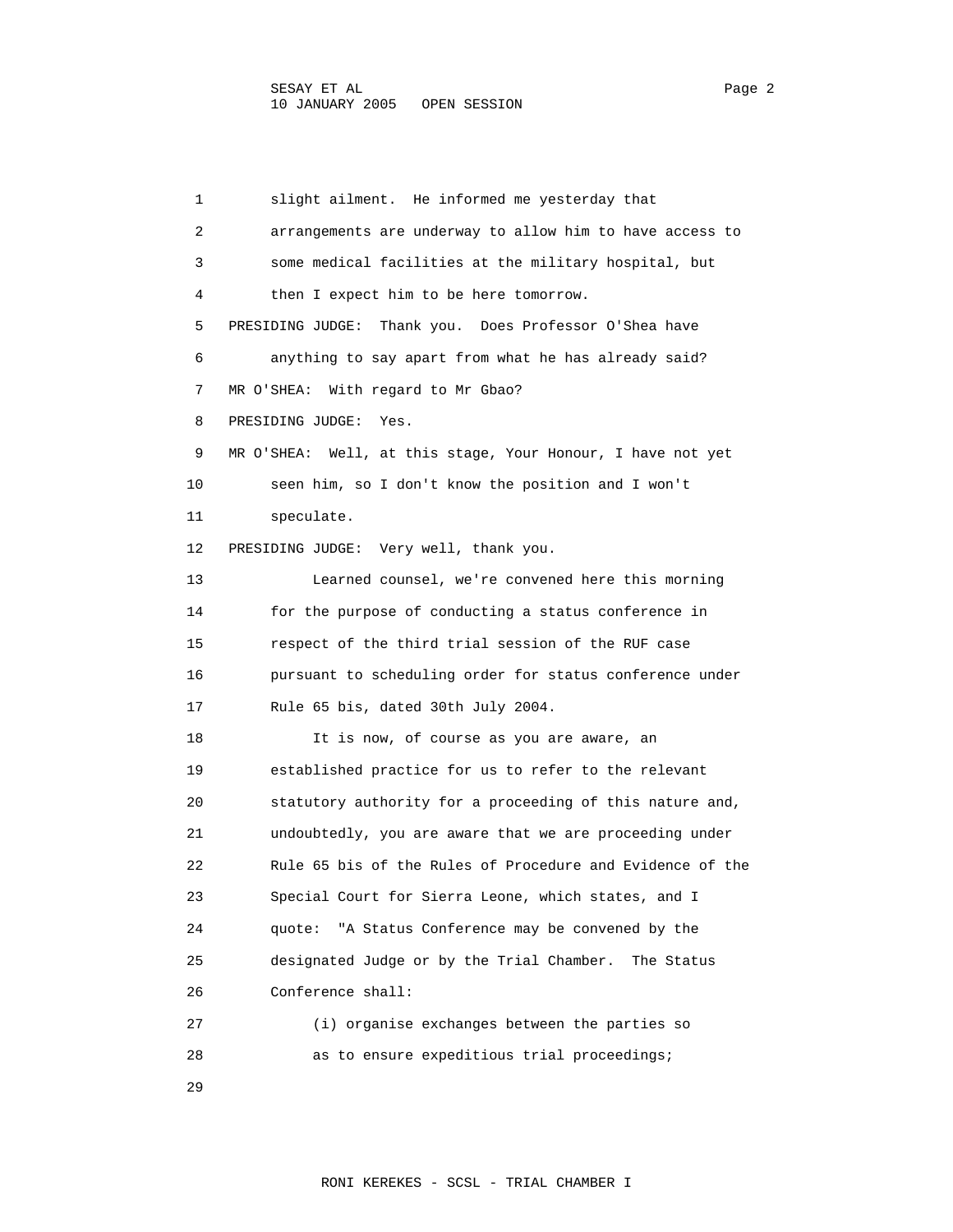1 (ii), review the status of his case and to allow the 2 accused the opportunity to raise issues in 3 relation there to." 4 Let me further indicate that it is not the intention 5 of the Bench, and I have no prior request on the part of 6 the Prosecution or the Defence otherwise to conduct this 7 proceeding either in its entirety or some parts of it in 8 executive or closed session. 9 In effect, we shall comply strictly with Rule 78 of 10 our Rules which provides, and I quote again: 11 "All proceedings before a Trial Chamber, other than 12 deliberations of the Trial Chamber, shall be held in 13 public unless otherwise provided." 14 In essence, the proceeding will accordingly be 15 conducted and has been conducted in open session. 16 I shall now proceed to read out the agenda items for 17 the dispatch of today's business. We've already covered 18 the first agenda item, which is appearances of the 19 parties. The second item would be in relation to the 20 accused persons in terms of their health and also 21 detention issues. That is agenda item 2. The third item 22 on the agenda will be trial logistics. The fourth item 23 will relate to witness issues. Item 5 will be 24 outstanding motions, appeals. And item 6 will be any 25 other matters. I'm sure you appreciate that each of 26 those items will have sub-items, sub-things to cover. 27 At this stage I will ask counsel for each accused 28 person to raise any issues in relation to their health. 29 Mr Jordash.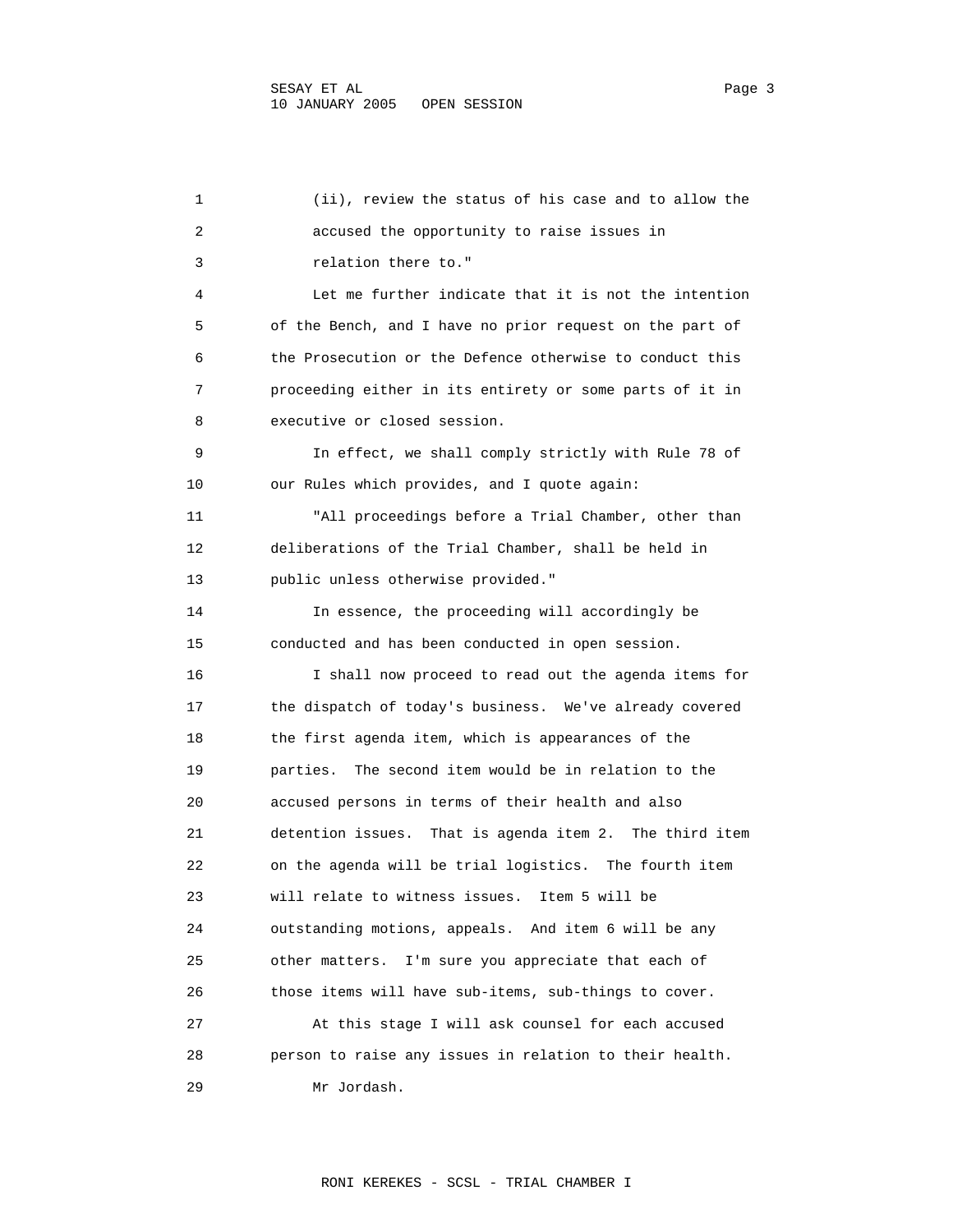1 MR JORDASH: I do know that Mr Sesay was on Friday suffering 2 from malaria. I don't know today what his condition is, 3 but I think he was coming towards the end of the present 4 bout. 5 PRESIDING JUDGE: Yes. Was it a severe condition or a mild 6 condition? Do you have any information on that? 7 MR JORDASH: Well, he had been ill for nearly two weeks and 8 was heading to the doctor after a conference we me on -- 9 I beg your pardon. It wasn't Friday; it was Saturday. 10 That is the only information I can assist with. 11 PRESIDING JUDGE: And he has been receiving medical attention? 12 MR JORDASH: He has. 13 PRESIDING JUDGE: Yes. Learned counsel for the second 14 accused. 15 MR NICOL-WILSON: Mr Kallon is suffering from a slight 16 ailment. This is a medical condition that he was 17 suffering from before he was taken over to the Detention 18 Centre. He has been seeing the doctor at the detention 19 facility, but the doctor has advised that he will need to 20 see a medical doctor at the military hospital at 21 Wilberforce, and the medical doctor at the Detention 22 Centre is making the necessary arrangements. This is a 23 medical condition which will not affect his appearance at 24 the trial. 25 PRESIDING JUDGE: Yes. In other words, these are all matters 26 receiving medical attention. 27 MR NICOL-WILSON: Yes, Your Honour. 28 PRESIDING JUDGE: All right. What about Professor O'Shea? 29 MR O'SHEA: Your Honour, I spoke to the doctor on Saturday and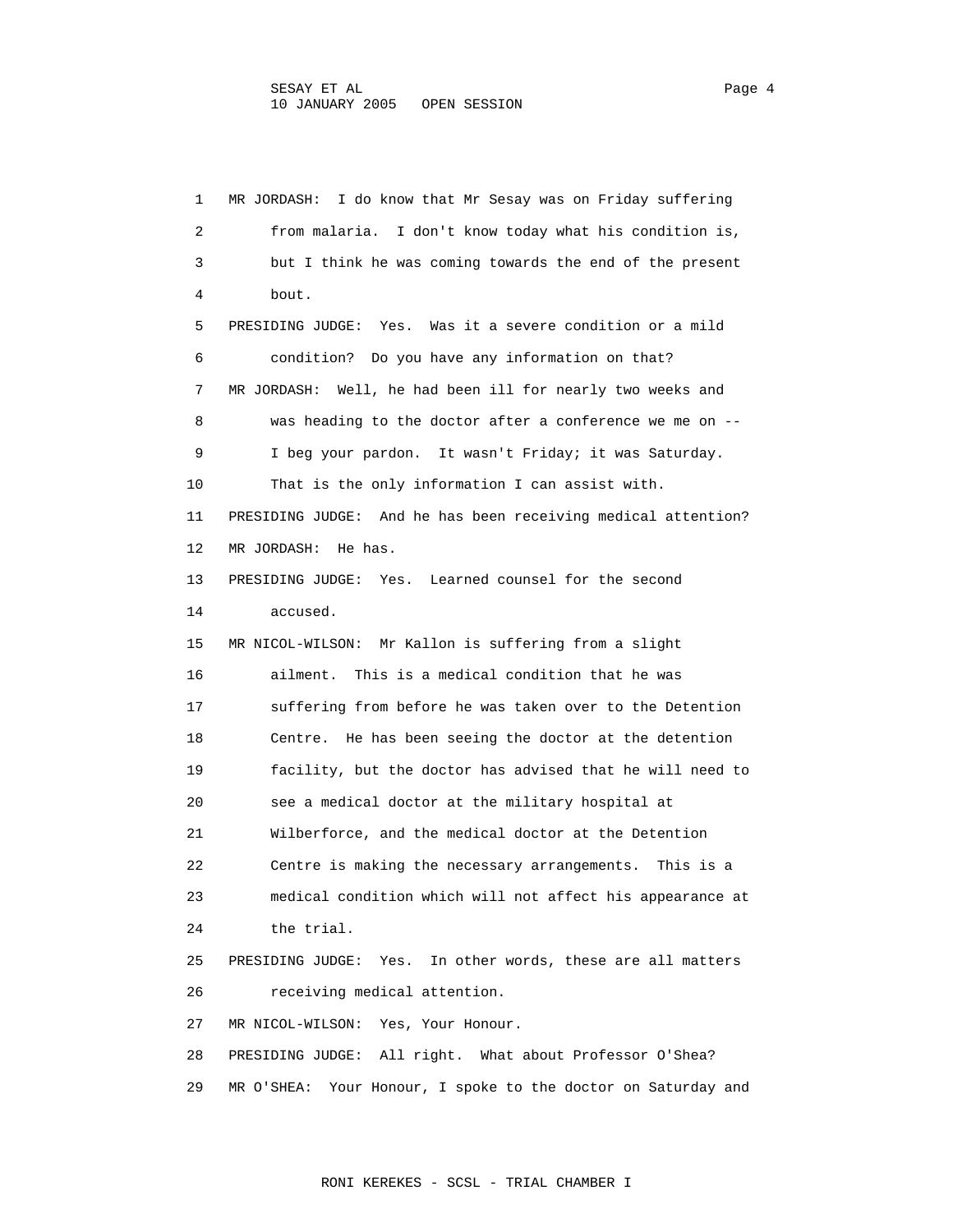1 he had nothing to report with respect to Mr Gbao's 2 physical condition. 3 PRESIDING JUDGE: Nothing remarkable? 4 MR O'SHEA: Sorry? 5 PRESIDING JUDGE: Nothing remarkable? Remarkable. 6 MR O'SHEA: Yes, yes. 7 PRESIDING JUDGE: Let's move on to detention issues. We'll 8 now begin with Mr Jordash. Are there any issues that you 9 need to raise? Let me also inform you that 10 Mr Barrie Wallace, who is in charge of the unit, is in 11 court. And in case there are issues that may call for 12 his clarification or explanation from him, I'm sure he's 13 able and willing to provide those. 14 MR JORDASH: As far as I'm aware there are no issues to raise. 15 PRESIDING JUDGE: Right. Learned counsel for the second 16 accused? 17 MR NICOL-WILSON: Nothing, Your Honour. 18 PRESIDING JUDGE: Mr Cammegh, anything from your side? 19 MR CAMMEGH: No. 20 PRESIDING JUDGE: All right. Does the Principal Defender have 21 any supplementary issues that the assigned counsel may 22 not know about? 23 MS MONASEBIAN: No, thank you, Your Honour, not at this time. 24 PRESIDING JUDGE: You don't have anything? Right. Does the 25 Prosecution know of anything that they might want the 26 Court to be apprised of? 27 MS TAYLOR: No, Your Honour. 28 PRESIDING JUDGE: Thanks. Well, let's move on to the third 29 item on the agenda, trial logistics. And here we have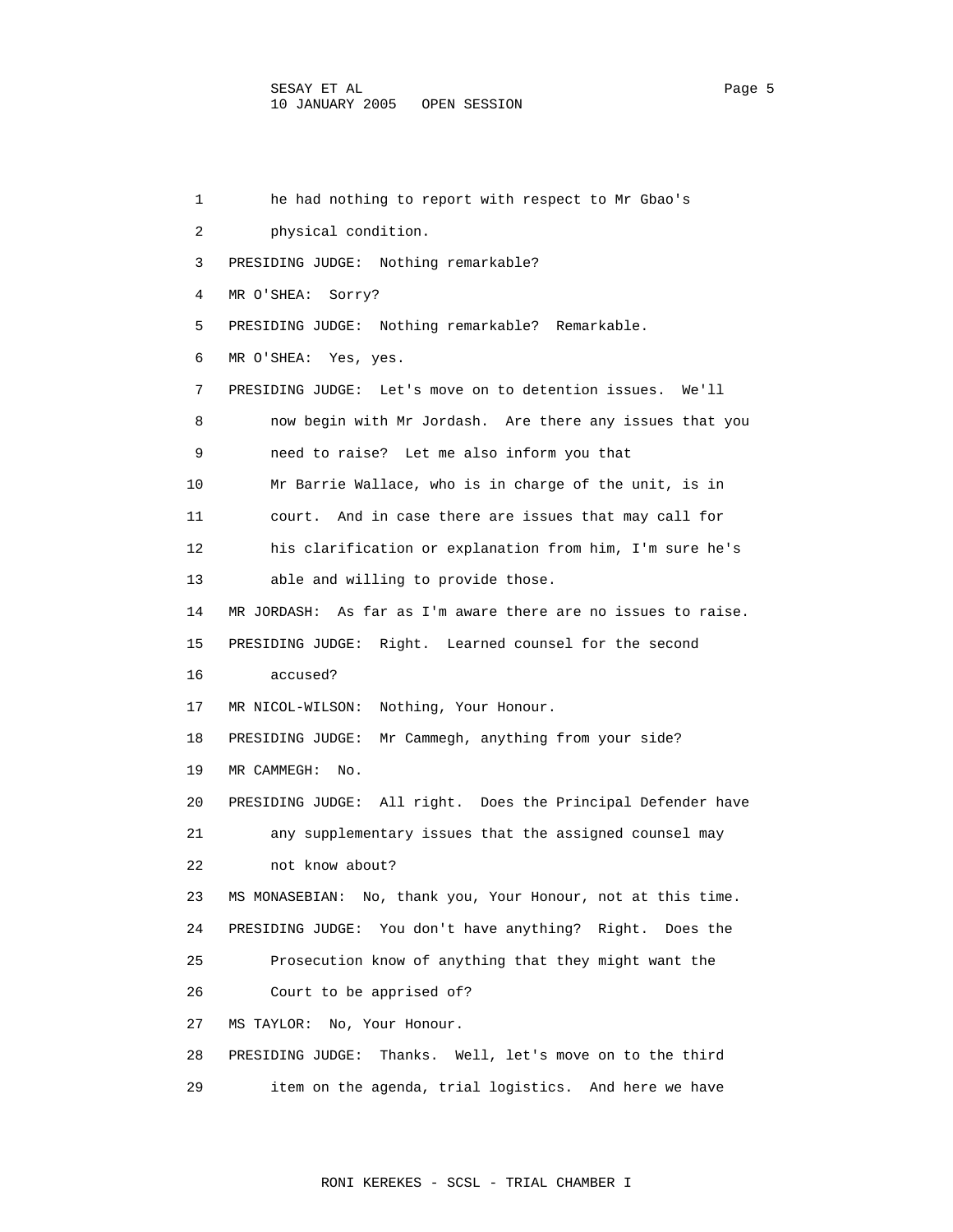1 various subdivisions of this. The first part is the 2 trial schedule, and all we need to say here is that this 3 Chamber issued an order on the 23rd of July 2004, order 4 detailing judicial calendar for the RUF trial providing 5 that this third session of the trial against the accused 6 persons would run from the 10th of January 2005 until the 7 4th of February 2005. Of course, there has been an 8 amendment where it will run from the 11th of January 9 2005. And the hours of court operation will be those 10 adopted during the second trial session; that is, Monday, 11 Tuesday, Thursday and Friday from 9.30 a.m. to 6.00 p.m. 12 with a break for lunch from 1.00 to 2.30 p.m. On 13 Wednesday the court will sit only from 9.30 a.m. to 1.00 14 p.m. We have found that these hours of operation are 15 convenient and there are no compelling reasons to make 16 any modification. 17 The Trial Chamber also issued a further order 18 detailing the judicial calendar on the 8th of October 19 last year scheduling the fourth and fifth trial sessions 20 in this matter. These sessions will run from the 5th of 21 April 2005 to the 13th of May 2005 and from the 1st of 22 July 2005 to the 9th of August 2005 respectively. 23 These sessions will each be approximately of a six-week 24 duration. I take it that these are noncontroversial 25 contentious issues. We have resolved them. We consulted 26 with both sides. 27 Then let us move on to item B under our main agenda 28 item trial logistics, tendering of exhibits. I think

29 perhaps all I need to say here, and again I would, with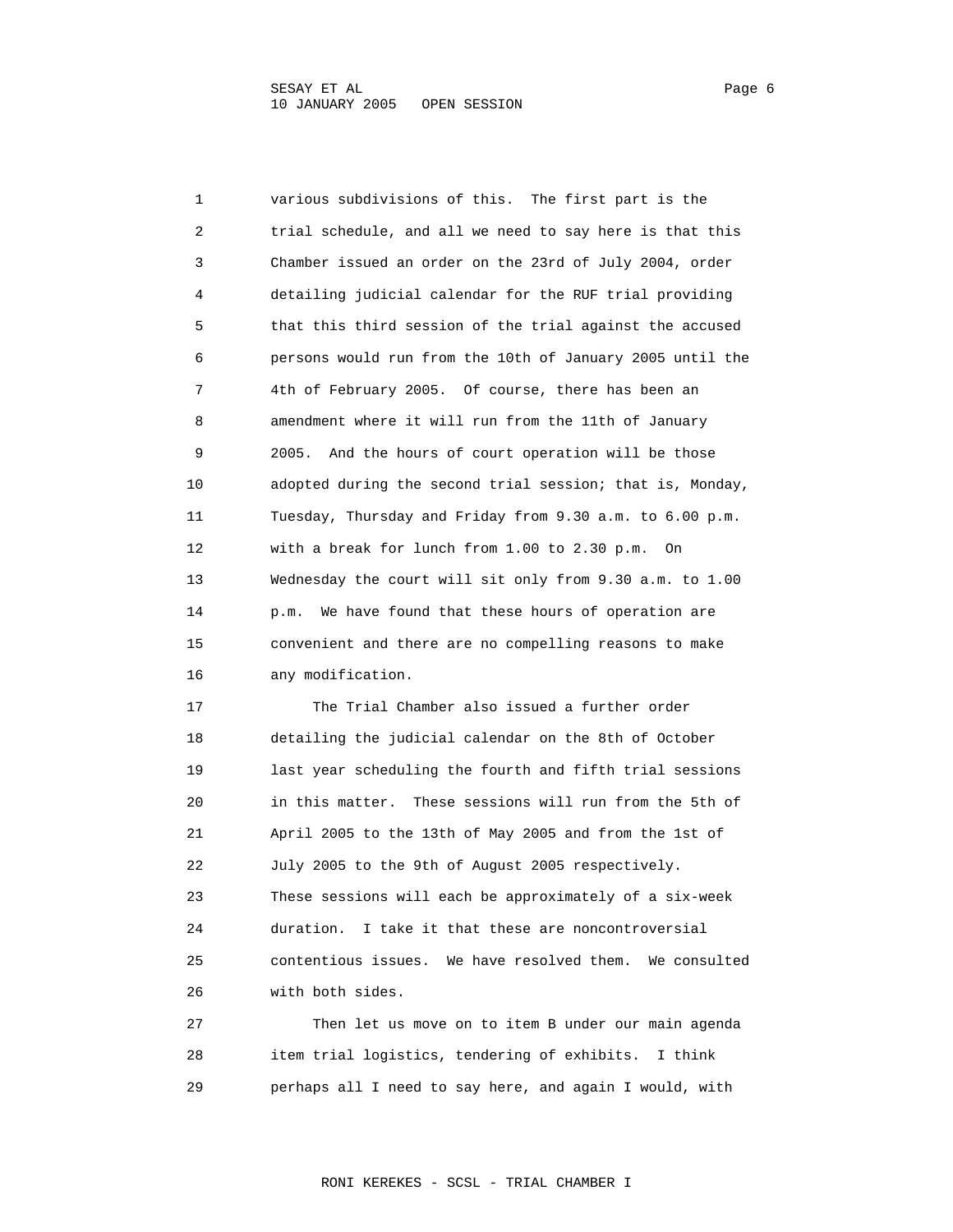1 some measure of judicial reluctance, but for the records 2 is that the Trial Chamber again takes the opportunity of 3 emphasising that it is absolutely necessary to ensure the 4 smooth functioning of the judicial process, that a party 5 who intends to submit documentation for evidence or 6 evidentiary purposes should make available, in advance, 7 copies of the said document for the other party, for each 8 member of the Bench, for the Court Management office and 9 for the legal officer assigned to the trial. Where a 10 party intends to tender a document as an exhibit, the 11 original should be made available to Court Management for 12 the records and the original, of course, will be numbered 13 accordingly as an exhibit. It is the considered opinion 14 of the Trial Bench that there has not been strict 15 compliance with this requirement. Again we urge counsel 16 to cooperate as much as possible. 17 MS MONASEBIAN: Your Honour, if I may, part of the problem 18 that the Defence was having was the inability to access a 19 photocopier despite their legal services contracts 20 indicating they had the right to one for their exclusive 21 use. 22 PRESIDING JUDGE: Yes, right. 23 MS MONASEBIAN: I could just let Your Honours know that the 24 last week in December the Registry has finally complied 25 with the Trial Chamber's order in the CDF matter that 26 counsel should have that copier forthwith and it has now 27 arrived so hopefully -- 28 PRESIDING JUDGE: So that will ameliorate the situation. 29 MS MONASEBIAN: We hope it will, Your Honour.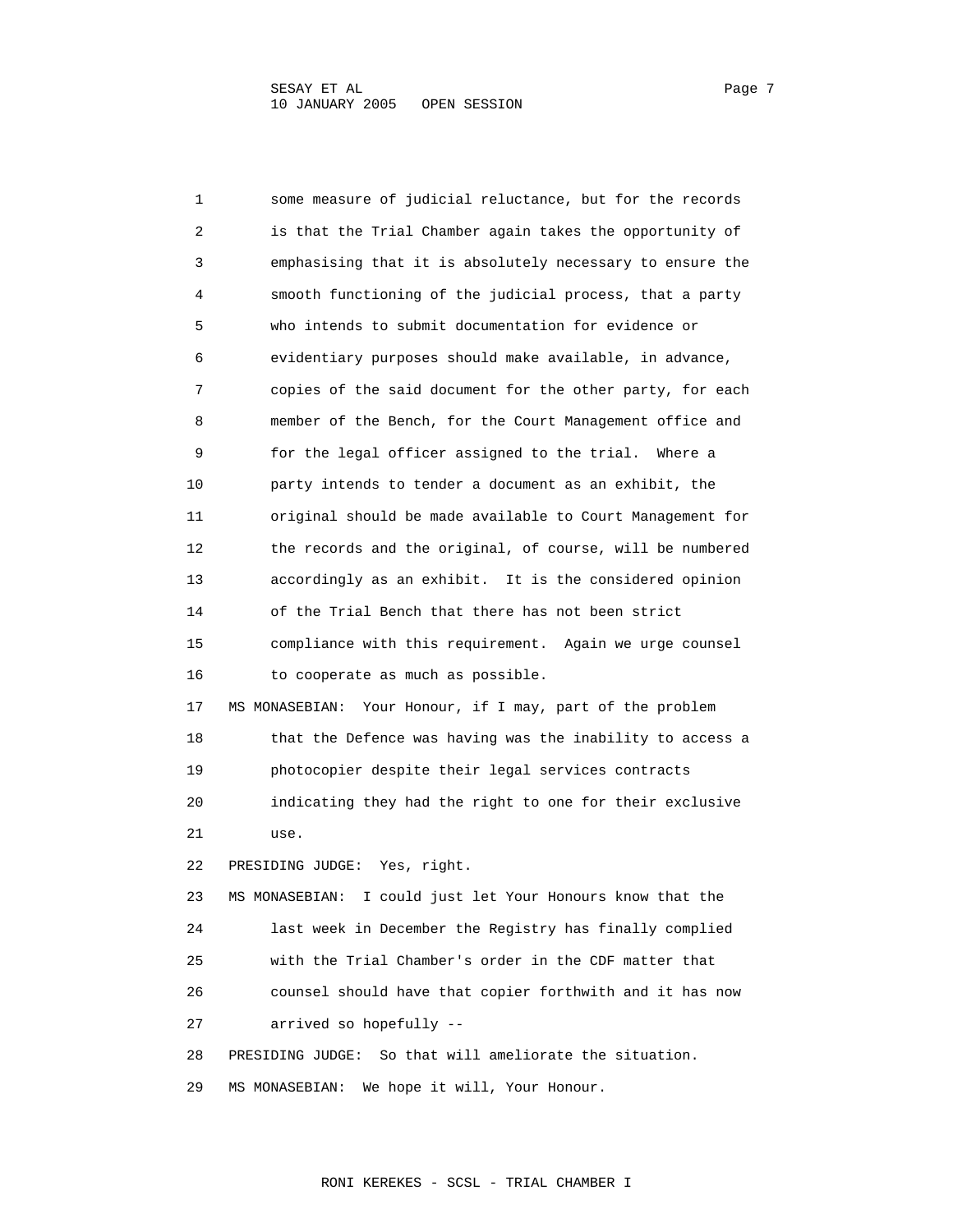1 PRESIDING JUDGE: Right. I was expecting an intervention from 2 you. So in other words, at this stage we have a happy 3 issue out of all our afflictions. 4 Well, then we will proceed to case presentation, 5 that is sub-item C. Again, once more nothing of much 6 moment, but just to say that the Trial Chamber is still 7 of the opinion that on occasion examinations-in-chief and 8 cross-examinations of Prosecution witnesses have been 9 unduly lengthy, and sometimes understandably, and 10 repetitious, again sometimes understandably, and 11 seemingly not relevant, but we say with a lot of judicial 12 caution. But again, what we need to do here is just 13 consistent with prior judicial warnings, is to urge 14 learned counsel on both sides to cooperate with the 15 Bench, as they have so far been doing, in giving efficacy 16 and substance to our joint commitment to ensure that each 17 accused person has a fair and expeditious trial. That is 18 all I need to say. 19 Court reporting. Mr Dolphin, I understand, is 20 available to provide us an update on the staffing 21 situation of court reporters and also some kind of 22 approximation as to delivery times for drafts and final 23 transcripts. 24 MR DOLPHIN: Thank you, Your Honour. The Court Reporters Unit 25 is at full strength now for this Chamber. By the end of 26 the last session they were achieving next day turnaround 27 for transcripts and I would expect that that will 28 continue through the next session. 29 The only things I'd want to say on behalf of the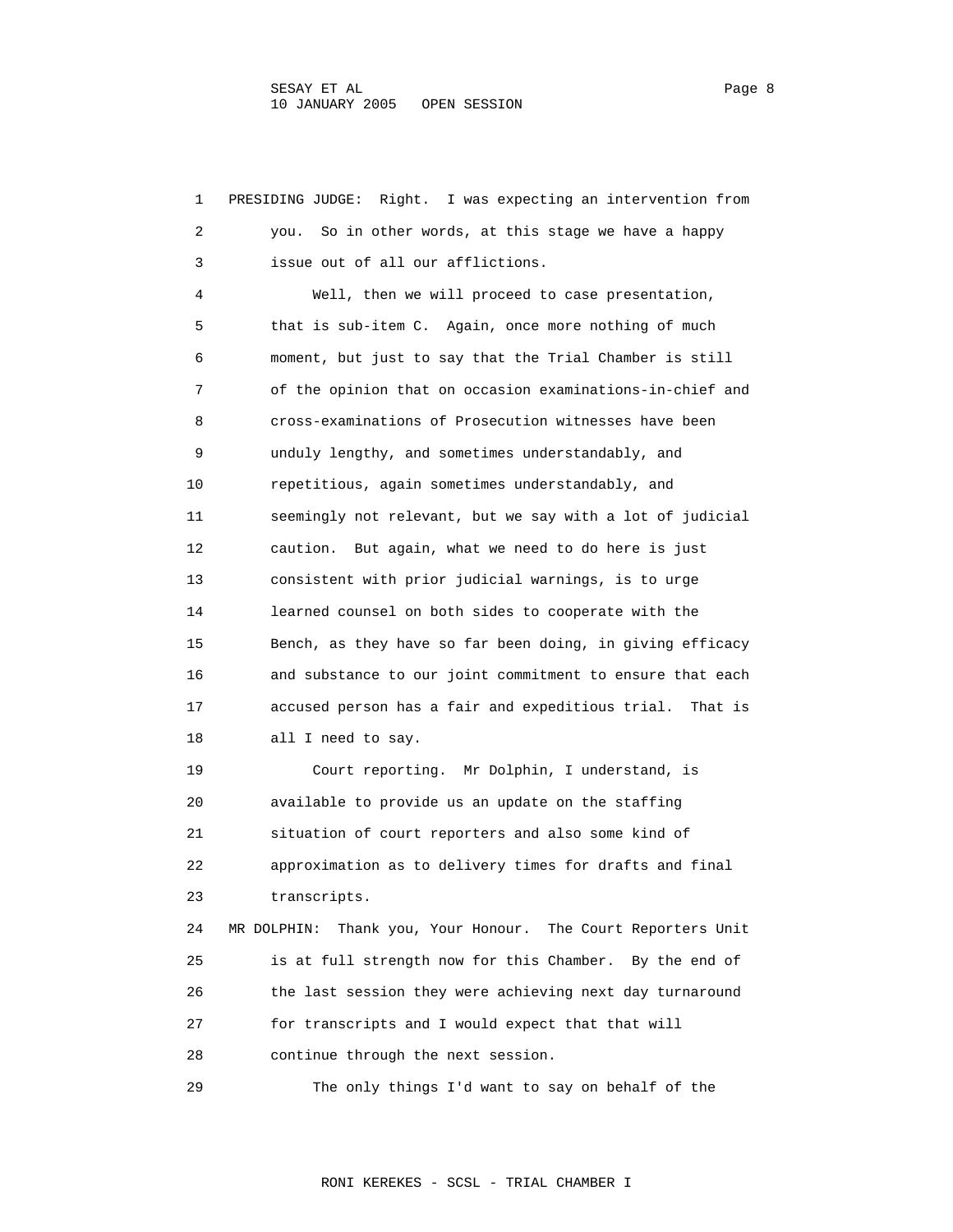1 unit are to remind people to speak at a reasonable pace 2 and for only one speaker at a time, not to speak over the 3 top of each other and that everyone remembers to switch 4 on and off their microphones. 5 PRESIDING JUDGE: Yes, again I think that is an area which is 6 not a matter of contention. We've all been endeavouring 7 to measure up to expectations of Court Management, and 8 unless there are any parties who want to shed some 9 further light on this, I will move on to the next item. 10 MR JORDASH: Your Honour, may I just seek clarification as to 11 what "the next day" means, because for my part it is very 12 useful to have them before we come into court on the next 13 day. I don't know if that is a feasible option. 14 PRESIDING JUDGE: Well, I will leave you in the capable hands 15 of Mr Dolphin. Would you like to excise a right of 16 response? 17 MR DOLPHIN: Yes, Your Honour, that will be the case. They 18 will be able to have it the next morning. 19 PRESIDING JUDGE: Interpretation. I understand Rebekka Ehret 20 of the Interpretation Unit, head of it, will provide us 21 with an update on the staffing of the interpreters and 22 address some issues concerning the interpretation during 23 this trial session. 24 MS EHRET: Thank you very much, Your Honour. As usual during 25 recess we did continuous training with the old staff that 26 have been here for quite a while. We were concentrating 27 on English grammar issues and English pronunciation 28 issues, again to make life easier for the court reporters 29 and also to guarantee expeditious trial procedures. So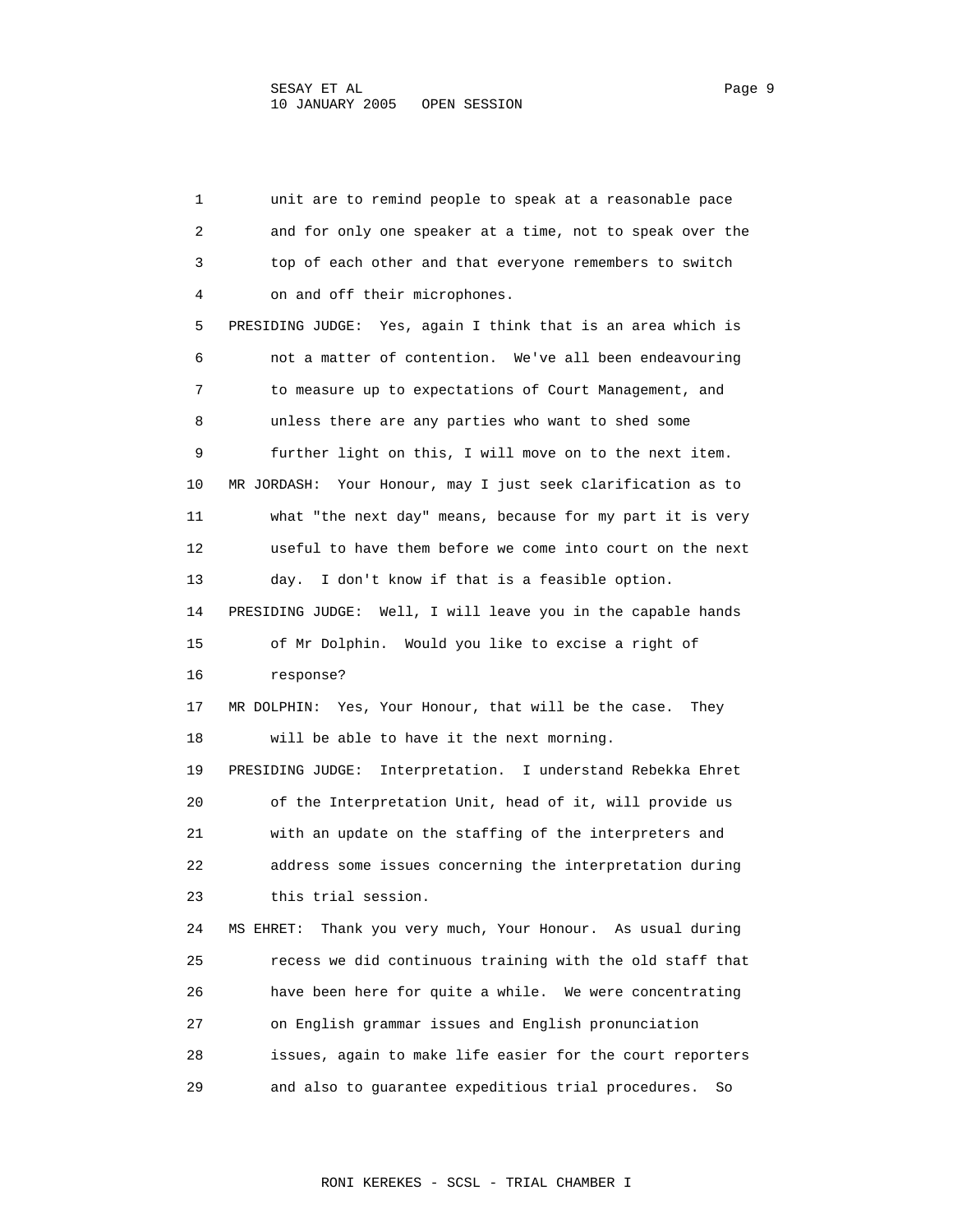1 you can be confident that everything during all dialogues 2 within court, other than directly with the witnesses, 3 will be interpreted simultaneously. The ones with the 4 witnesses will be interpreted consecutively, as it is the 5 convention all over the world. Also conventionally all 6 over the world, interpreters should get written documents 7 beforehand. That is my old request, and again, I beg you 8 all to follow that and give me any kind of written 9 documents so I can hand them over to the interpreters, 10 and I will guarantee full confidentiality, as always. 11 What we do then is that still the interpreters will be 12 listening to the reader to make sure that this is being 13 interpreted, but at the same time they can look at the 14 text.

 15 I've been trying to recruit -- to look for women 16 interpreters. I've been quite successful. I've found 17 about 20 possible women. We start doing training, as 18 long as the other courtroom is free, during January and 19 then we will see and then I'll try to at least employ 20 some of the women - the best ones - on a temporary basis, 21 and I hope that I will get all your support to do that. 22 While I'm doing training for new possible 23 interpreters, I would also ask everybody in here, all 24 other sections that are working with interpreters that 25 are not professional interpreters, be that Investigation 26 or from the Defence side or from Prosecution side to at 27 some point let me introduce -- or let me be introduced to 28 your interpreters so I can have a word with them when it 29 comes to questions of professionality, and we will find a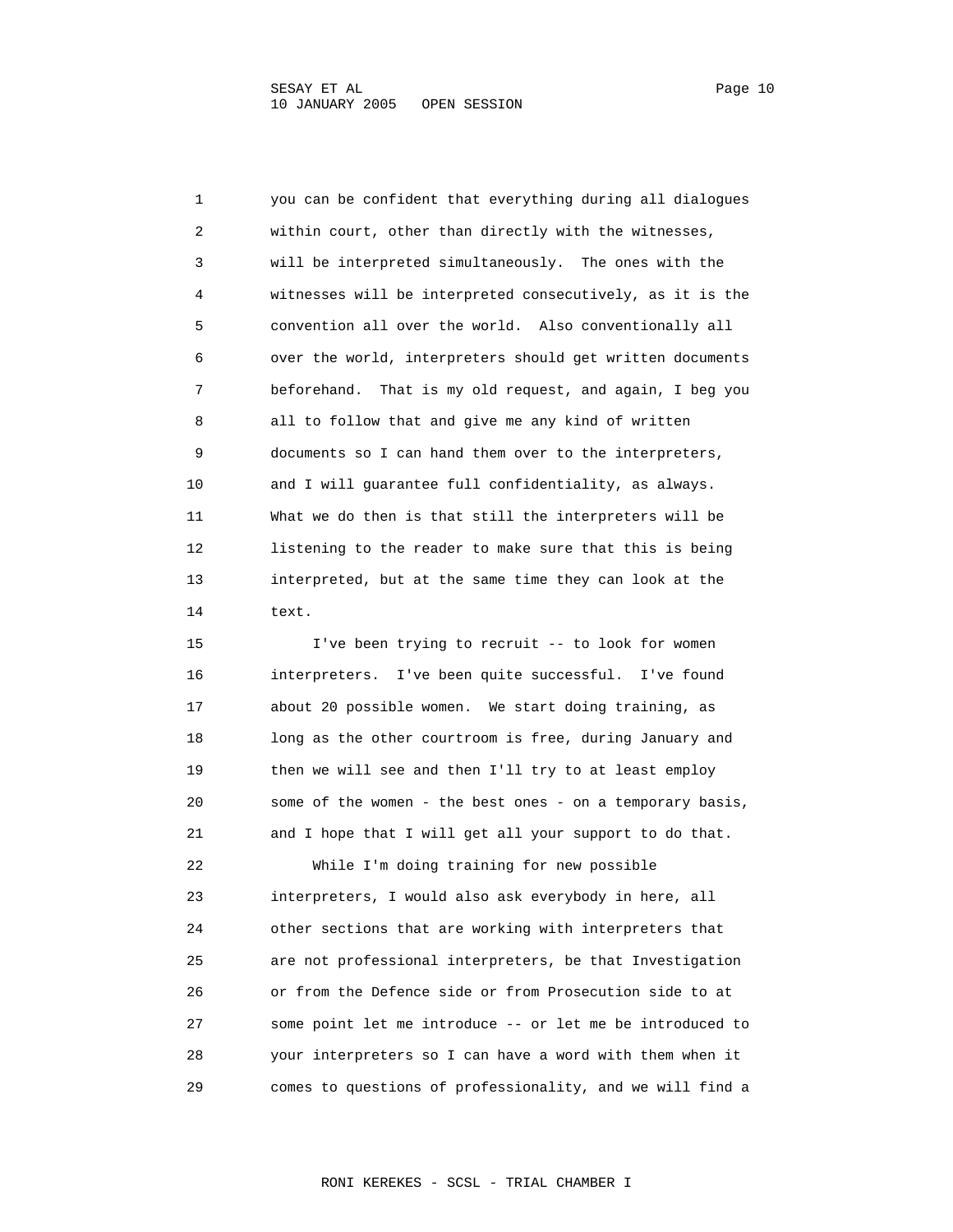1 way to guarantee the professionality of these 2 interpreters as well. I think I would very much 3 appreciate that and again in the case of expeditious 4 trial procedures. Thank you very much. 5 PRESIDING JUDGE: Thank you. 6 I would like to invite the Prosecution, if they have 7 any comments in response to this, and particularly in the 8 light of some indication on the part of the Prosecution 9 that the ninth witness, TF1-218, will require a female 10 Limba interpreter, does the Prosecution wish to update 11 the Chamber on this arrangement, if any? 12 MS TAYLOR: The position remains the same, that that witness 13 does require a female Limba interpreter. And 14 I understand that that interpreter is, in fact, 15 available. So arrangements have been made. 16 PRESIDING JUDGE: Okay, yes. 17 MS EHRET: May I add something which I forgot? 18 PRESIDING JUDGE: Yes, quite. 19 MS EHRET: Again, I understand that if it is the case that the 20 order of witnesses needs to be changed for whatever 21 reasons, I would appreciate it if I be notified about any 22 changes as soon as possible. You can call me any time at 23 night. I don't mind. I just have to get it organised. 24 Thank you very much. 25 PRESIDING JUDGE: Thank you. Learned counsel for the first 26 accused any comments on the interpretation issues? 27 MR JORDASH: No, Your Honour. 28 PRESIDING JUDGE: Learned counsel for the second accused? 29 MR NICOL-WILSON: None, Your Honour.

RONI KEREKES - SCSL - TRIAL CHAMBER I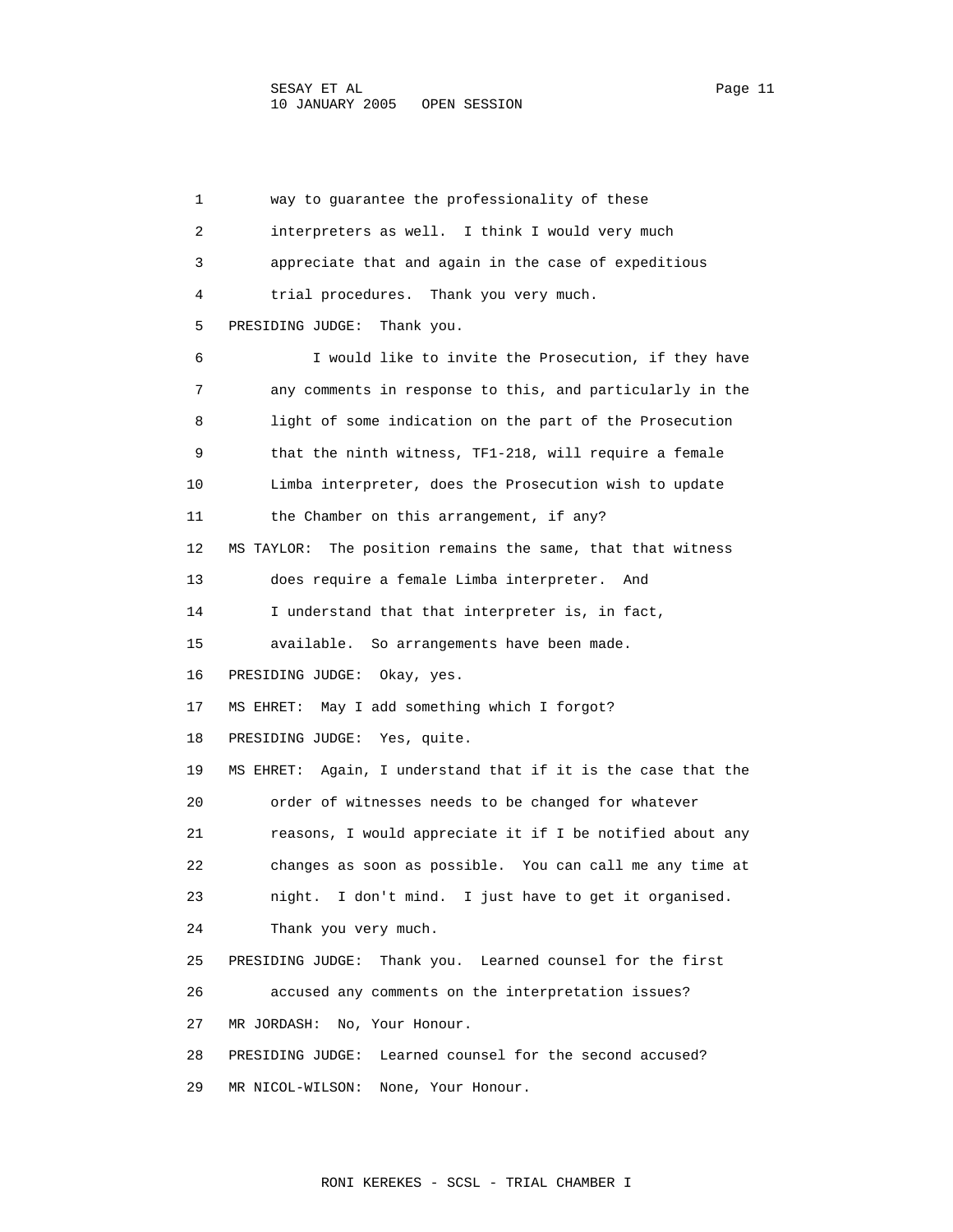1 JUDGE THOMPSON: What about for the third? 2 MR CAMMEGH: Nothing to say, thank you. 3 PRESIDING JUDGE: Thank you. Let's move on to the presence of 4 monitors during closed sessions. That's agenda sub-item 5 F. It will be recalled that in its order on trial 6 monitoring during closed session dated 27th of October 7 last year, the Trial Chamber ordered that one 8 international and one national monitor could be present 9 during the court proceedings in closed session. The 10 Chamber has been advised that the monitors will be able 11 to follow proceedings from the public gallery via 12 wireless headphones that will be made available to them. 13 Perhaps we should invite the Chief of the Court 14 Management section to shed some light on this matter, 15 either confirm this or shed some further light on it. 16 Mr Dolphin. 17 MR DOLPHIN: Yes, Your Honour, I can confirm that two monitors 18 will be able to hear the proceedings via wireless 19 headphones in the public gallery. The equipment is 20 available for them. 21 PRESIDING JUDGE: Very well, thanks. Does the Prosecution or 22 the Defence have any concern in that regard? 23 MS TAYLOR: No, Your Honour. 24 PRESIDING JUDGE: Thanks. Let's move on to a much more 25 elaborate sub-item, and that is the concept of voice 26 distortion. And here I would like to invite your very 27 careful attention, because not only is the issue one of 28 some sensitivity, but it is also an issue where the 29 technology does play tricks with us and we need to be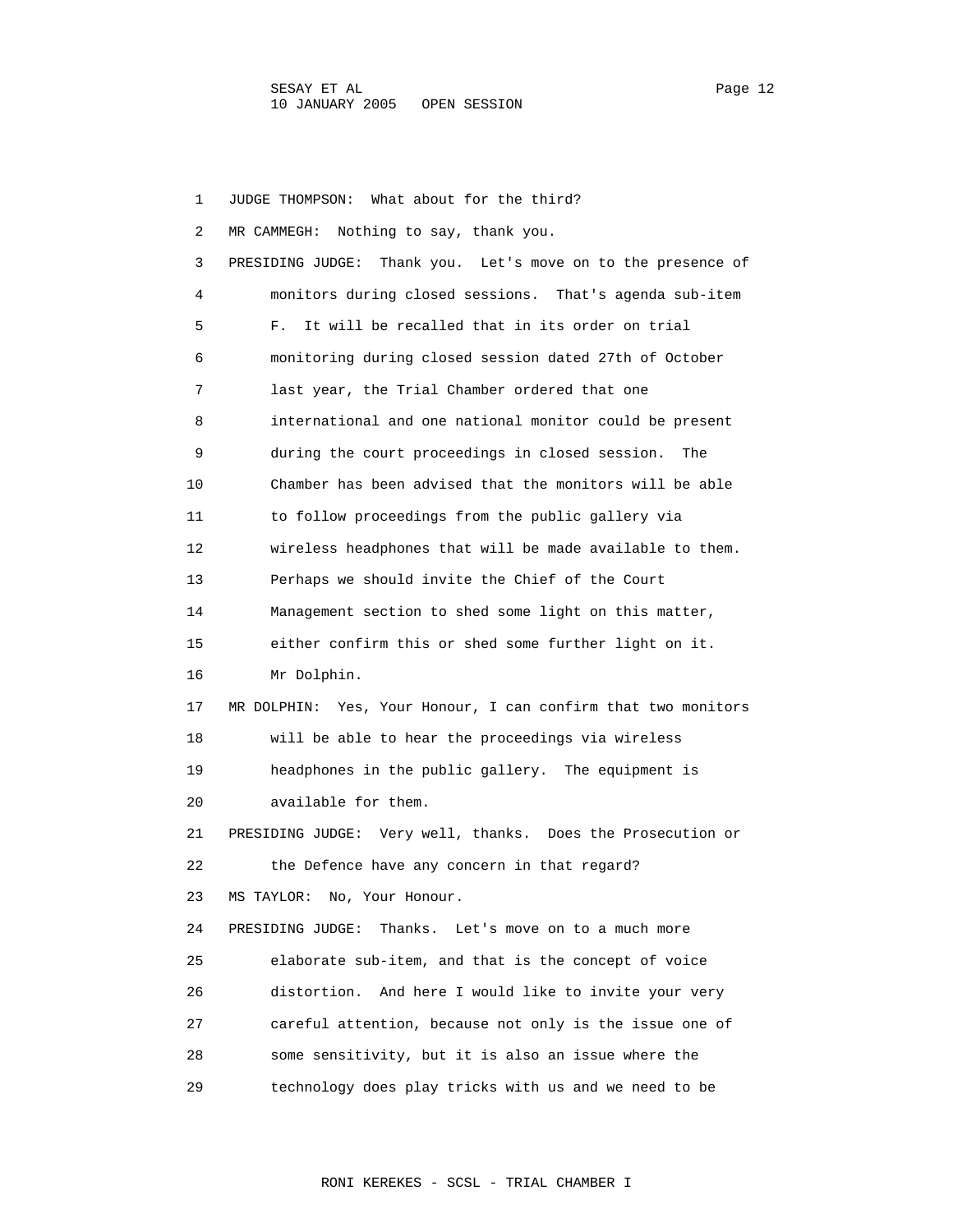1 absolutely sure of what we are in fact working with. 2 In accordance with Chamber's decision on Prosecution 3 motion for modification of protective measures for 4 witnesses dated 5th July 2004, the voices of victims of 5 sexual violence, Category A, and witnesses who are 6 described as insiders, Category C, are to be distorted in 7 the speakers for the public during their testimony. So 8 that is the protective measure that this Court ordered. 9 It may be recalled that during the October RUF trial 10 session there were some technical difficulties that arose 11 when a witness was testifying in English through voice 12 distortion. Essentially the scenario was this: A system 13 of speakers in the courtroom was necessary to allow 14 persons within the courtroom to hear the undistorted 15 voice of the witness. We were advised that the system 16 presented risks that the undistorted voice of the witness 17 would be broadcast if any microphone in the courtroom was 18 activated while the witness was speaking. It also 19 created difficulties in terms of being able to use the 20 headphones to hear everyone else in the courtroom speak 21 since it was the distorted voice of the witness that was 22 being broadcast through the headphones.

 23 So that is the background and I'm sure that most of 24 us recall this kind of technological difficulty. So what 25 is the position now in terms of our next trial session 26 and prospective trial sessions? We're advised, and we 27 faithfully believe, that a new system has been developed 28 and it will be put in practice during this trial session. 29 For those witnesses in Category A or C, regardless of the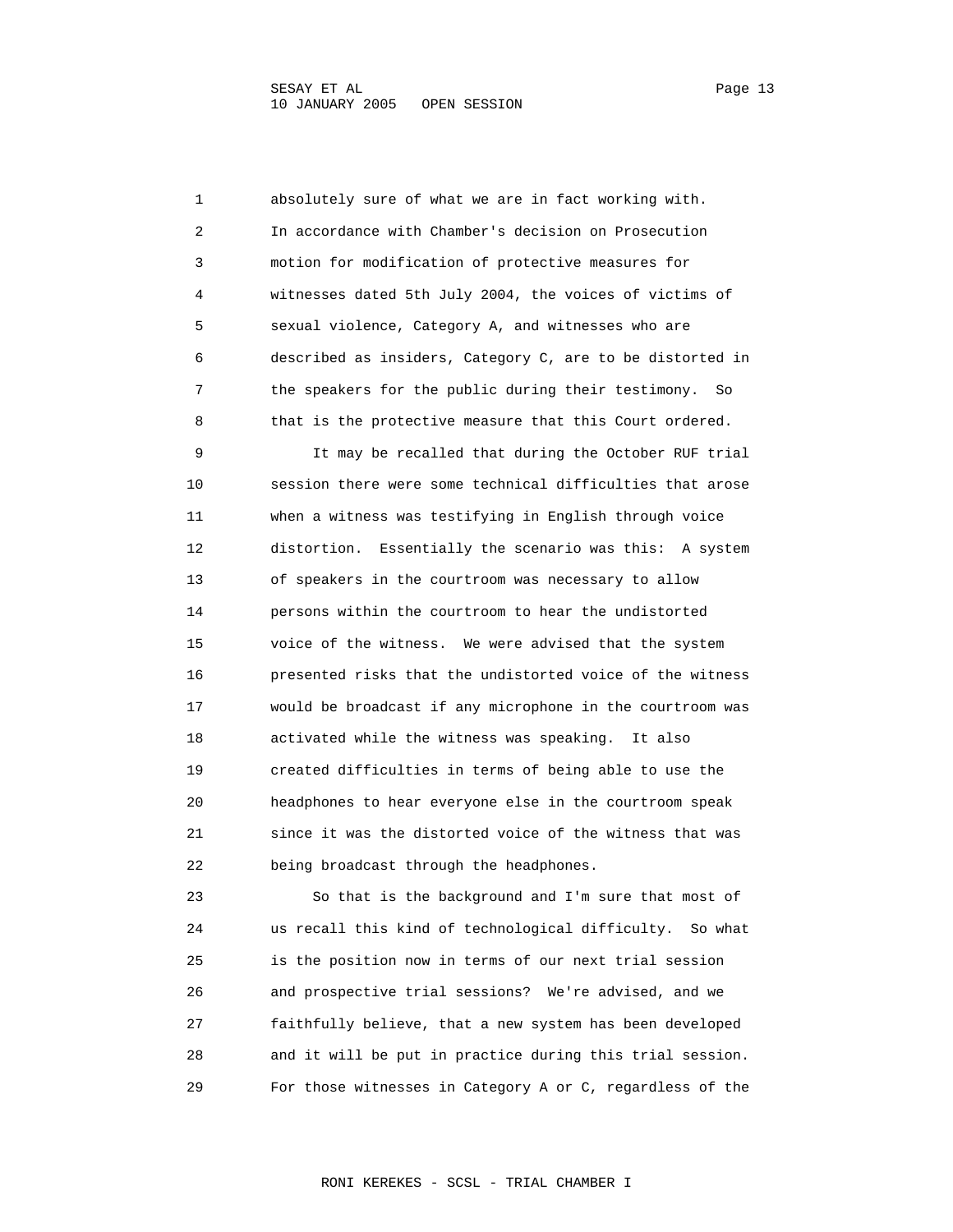1 language in which they testify, no longer a restriction 2 of in English, but regardless of the language in which 3 they testify. Now people within the courtroom will hear 4 all voices of the witnesses, the judges and counsel 5 undistorted through the headphones. We're further 6 advised that in the public gallery people will hear all 7 voices distorted, and that efforts have been undertaken 8 to reduce the actual level of distortion that will be 9 used in order to minimise the impact of the distortion 10 whilst still affording sufficient protection to the 11 protected witnesses. That is a kind of encapsulation of 12 the new system that will be in place.

 13 I can testify that this new system was demonstrated 14 to myself and Judge Boutet and staff from the Office of 15 the Principal Defender, the Office of the Prosecutor and 16 Victims and Witnesses section on the 7th of January of 17 this year. And the Audio and Visual Unit have indicated 18 they will provide such a demonstration this afternoon if 19 Defence counsel so insist. I could say, speaking for 20 myself and I think I have Judge Boutet's concurrence on 21 this, that when we witnessed the demonstration of this 22 new system last Friday, our considered view is that with 23 certain safeguards in place, any distortions at the level 24 of the public gallery will be minimal or manageable and 25 will not reflect anything approximating to the 26 "Daffy Duck" kind of situation. So that is our own 27 considered opinion that -- that is the scenario we have 28 for this adjustment to the technology.

29 I now invite learned comments from Prosecution and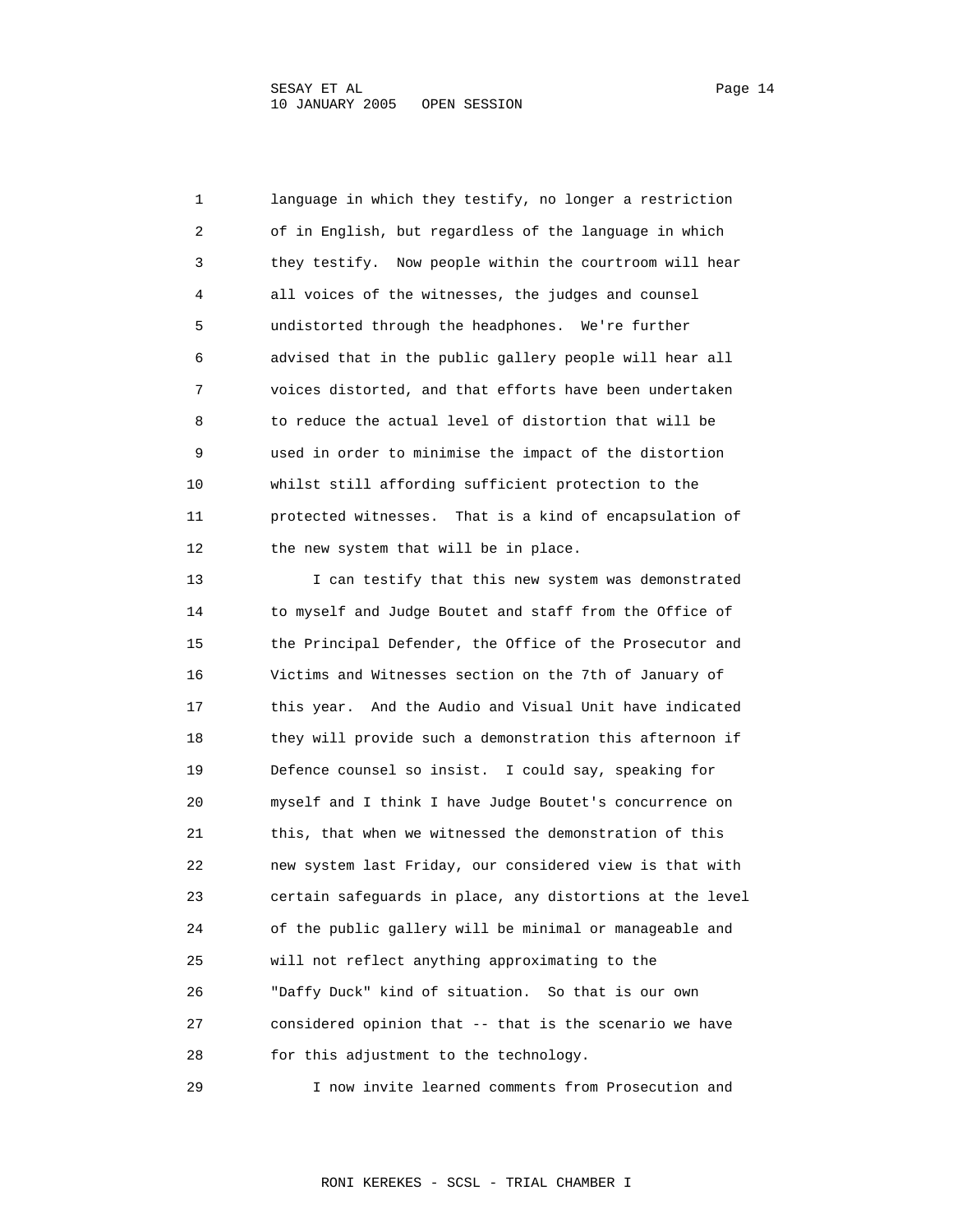1 Defence. 2 MS TAYLOR: Your Honour, the concern of the Prosecution, 3 consequent upon the demonstration last Friday to which 4 Your Honour has referred, is that the level of distortion 5 from the witness is variable depending upon how close or 6 how far away people are from the microphone. 7 PRESIDING JUDGE: That is one dimension of it. 8 MS TAYLOR: And I understand that the distortion increases the 9 closer you get to the microphone and the distortion 10 lessens -- 11 PRESIDING JUDGE: The further away you get. 12 MS TAYLOR: The further away you get. The Prosecution's 13 concern is simply that with witnesses who might be 14 nervous, who might be excited or have any other kind of 15 emotional kind of response in the courtroom, they will 16 not keep themselves at the same distance from the 17 microphone, nor at the appropriate distance from the 18 microphone. And that until the situation can be 19 satisfactorily judged, that is that everyone gets to know 20 how close or how far someone really should be from the 21 microphone, if a witness is at all tempted to lean back, 22 which means that the distortion will lessen, if they 23 might -- the Trial Chamber might consider having a 24 monitor in the public gallery the first couple of times 25 that this is used so that the level of distortion - only 26 for the witnesses - can be judged. And it is simply the 27 protective concern, obviously, for the witnesses that the 28 Prosecution raises this issue. 29 PRESIDING JUDGE: It is a difficult situation I could say,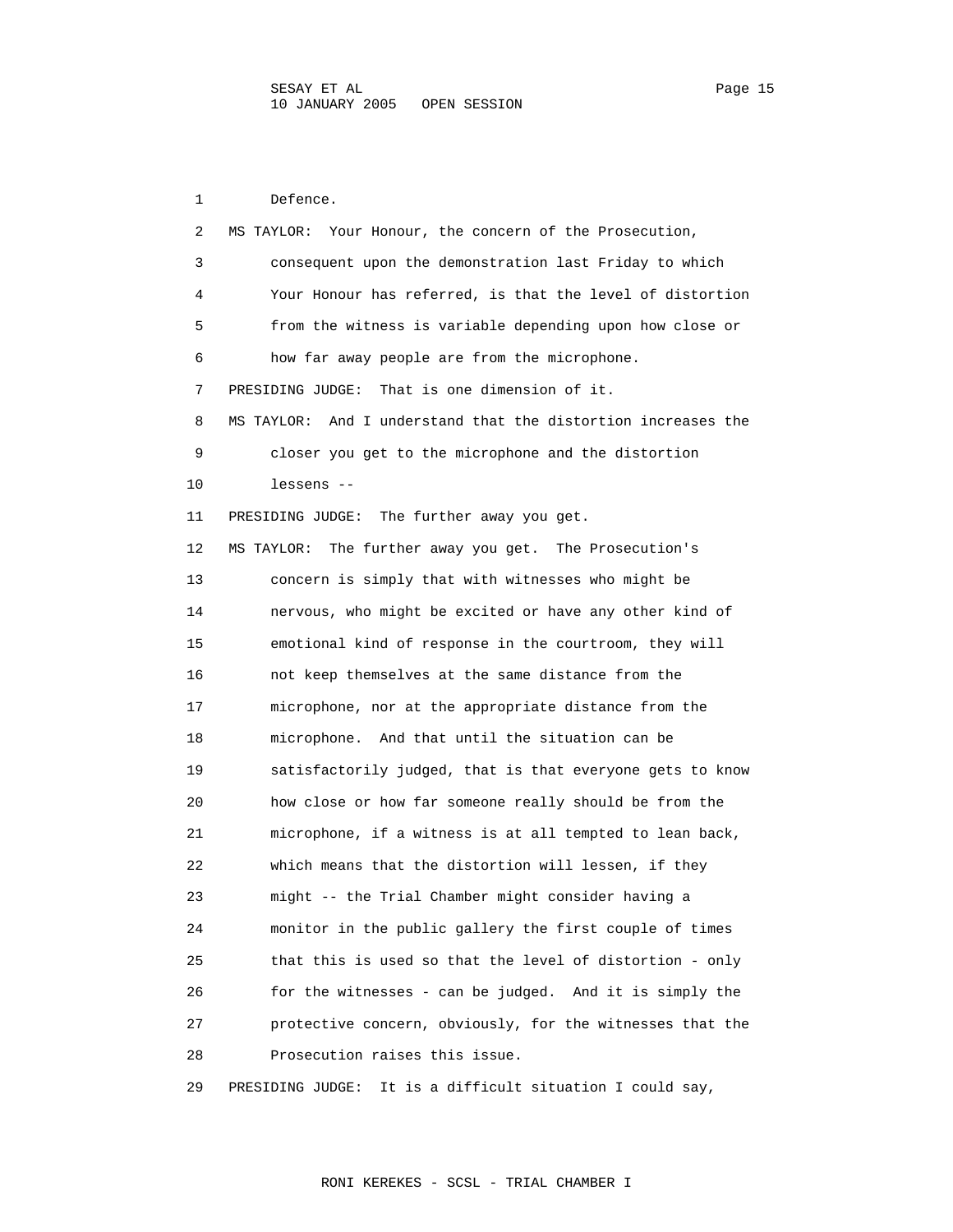1 speaking for myself and for my brother Judge Boutet, that 2 we are not saying we have a foolproof solution here. It 3 is how the technology is managed and adapted. Of course 4 added to that is the complication that there would be or 5 would not be sharp distortions depending on the level or 6 the pitch of one's voice. I mean, some people have 7 high-pitched voices and some people have low-pitched 8 voices. That too can affect the distortion. When we 9 watched the demonstration there were persons who usually 10 would speak at a high-pitched level and that would 11 accentuate the distortion.

 12 One suggestion it would seem that has been put 13 forward and probably has the support, perhaps -- or may 14 have the support of Prosecution and Defence is whether we 15 need to have before every witness or any witness 16 testifies we need to have some kind of demonstration, 17 quick demonstration, you know, and see how things will 18 play out, but we will leave this to the experts. And 19 I hear that we have someone here from the Audio Unit who 20 perhaps can assure us that they will be monitoring the 21 level of distortion and -- but I certainly agree with you 22 that the new system does not purport to be foolproof. 23 Yes, go ahead. 24 MS TAYLOR: Your Honour, I understand the rationale, 25 obviously, for demonstrating the use of the system to

 26 witnesses before they give evidence and that will go a 27 long way to -- explaining that. My only concern is for 28 witnesses coming to a room they're unused to. There are 29 lots of people dressed in robes, they become nervous, and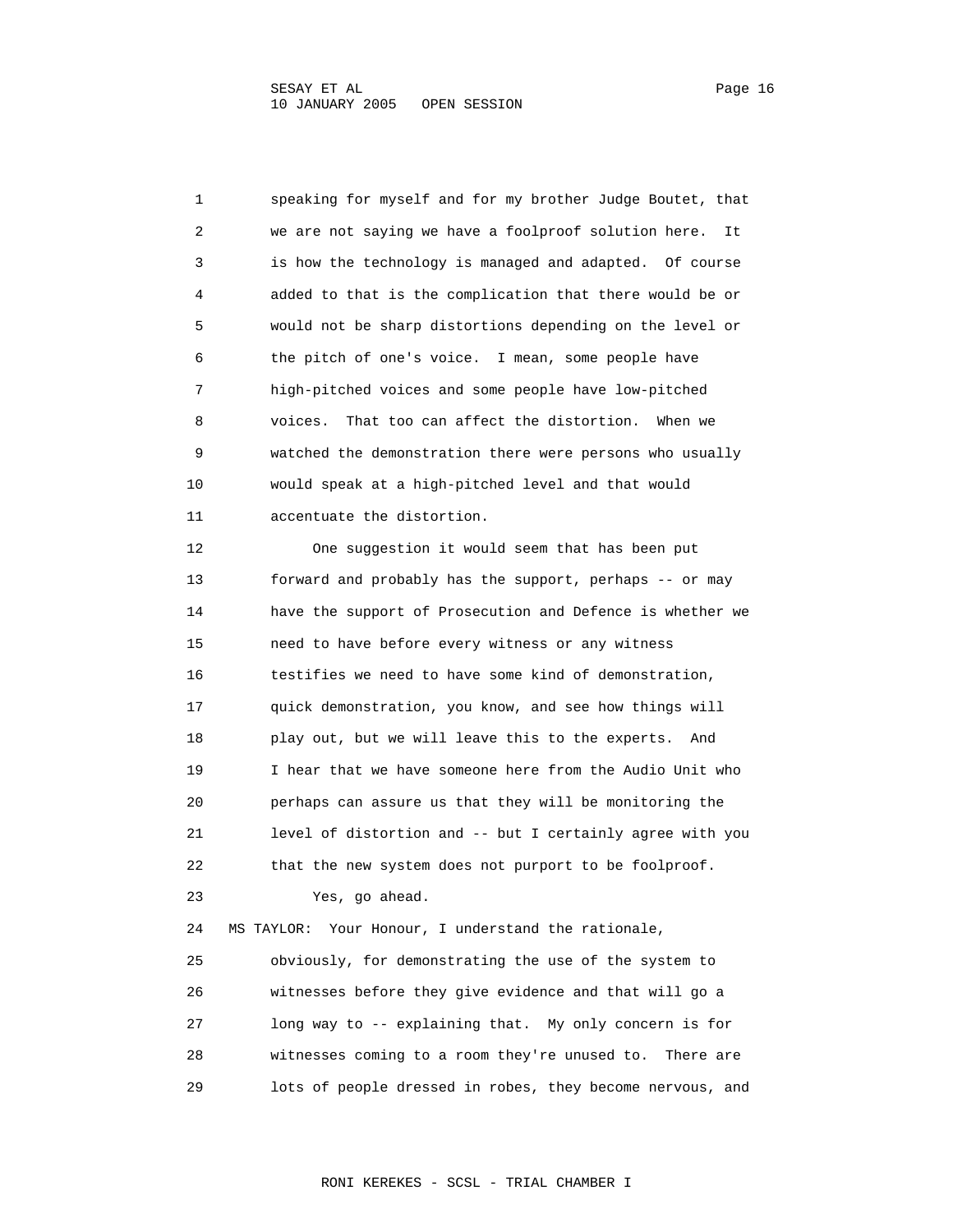1 they will start to move. And it's that ad hoc 2 difficulty, if you like, that the Prosecution is 3 concerned with. 4 PRESIDING JUDGE: Perhaps let's hear some responses from the 5 Defence. The Defence might be able to provide some 6 alternative options that might help us out of this 7 difficult situation. 8 Mr Jordash. 9 MR JORDASH: I wasn't at the demonstration; somebody from the 10 Defence office was. I mean, I know nothing about this 11 technology except -- 12 PRESIDING JUDGE: You will be treated to it this afternoon if 13 you have the time. 14 MR JORDASH: I may have to politely decline that offer, but 15 somebody from my team might. But I think somebody from 16 the Defence office might, in any event. 17 PRESIDING JUDGE: Yeah, but do you have any -- I mean, 18 considering the dynamics of the technology as we 19 presented it, do you have any problems in terms of -- 20 theoretical problems in terms of safeguards from a 21 Defence perspective? Not at this stage? 22 MR JORDASH: No. No, thank you. 23 MR NICOL-WILSON: Your Honour, if I heard you rightly, you 24 said the people in the gallery will hear all voices 25 distorted? 26 PRESIDING JUDGE: Yes. That's what I'm advised. It's not me 27 saying that. I'm speaking from pure technical advice. 28 MR NICOL-WILSON: Does that mean that they will hear the 29 voices of counsel and learned judges --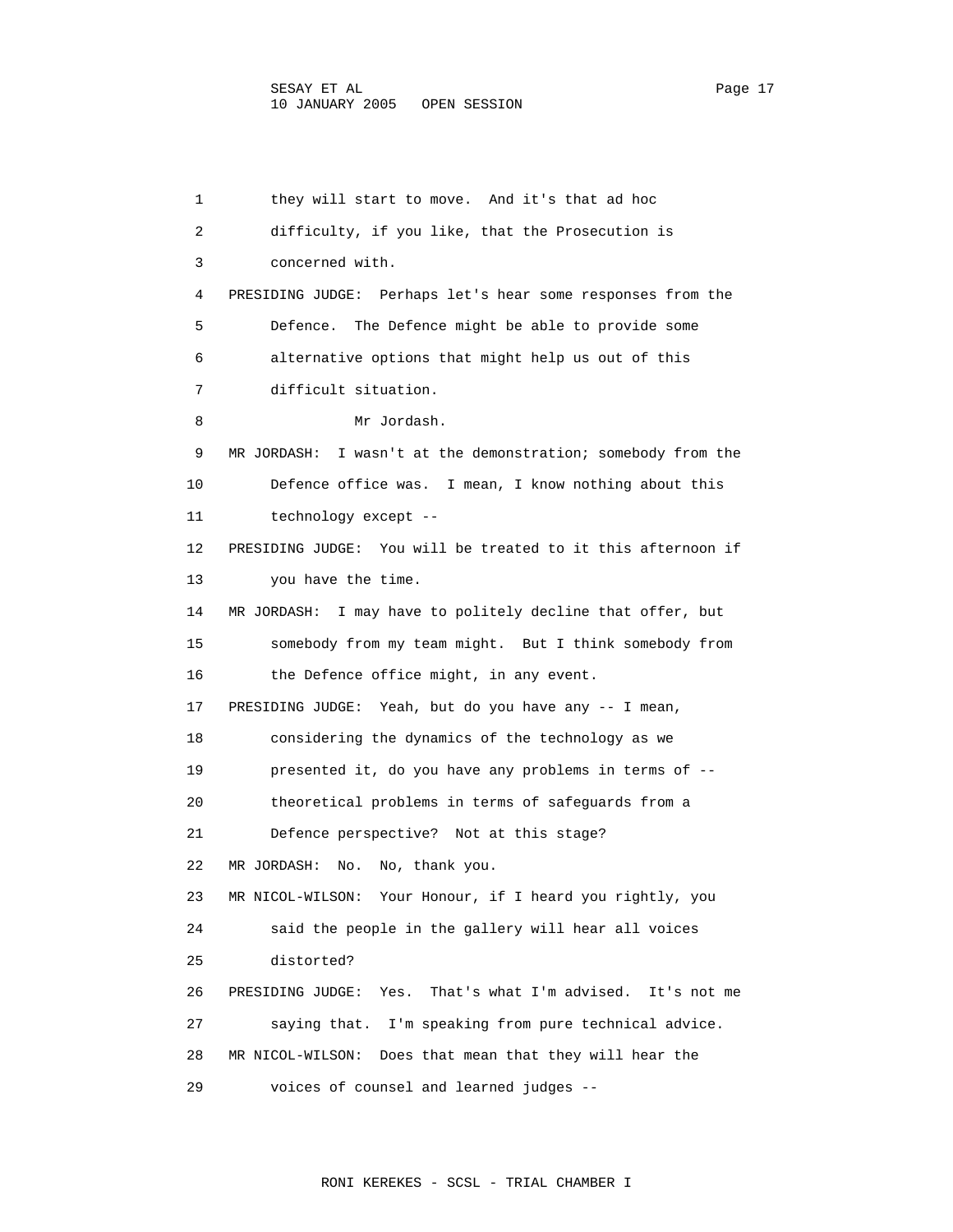1 PRESIDING JUDGE: That is what I said, all voices. 2 MR NICOL-WILSON: And we are thinking if the mechanism can be 3 put in place wherein they will hear the voices of counsel 4 undistorted. 5 PRESIDING JUDGE: Well, we could address that to the experts. 6 Are the experts around here? Is somebody from the 7 Audiovisual Unit here, present? 8 MR WALKER: Not in court, Your Honour. 9 PRESIDING JUDGE: Not in court? Can we stand down this matter 10 and invite them to come and provide some clarifications 11 while we hear any responses or comments that 12 Professor O'Shea and Mr Cammegh might want to make on 13 this issue, because you are familiar with this problem. 14 MR CAMMEGH: Your Honour, I wonder if a wait-and-see approach 15 would be the safest. 16 PRESIDING JUDGE: Yeah. For the demonstration? 17 MR CAMMEGH: Yes, or indeed to see how we get on in the trial. 18 It may be that the technology that's being proposed is 19 perfectly adequate. 20 PRESIDING JUDGE: Yes, it is difficult to speculate here. 21 What we heard on Friday gave us the impression that it 22 can be managed, provided that the safeguards are put in 23 place and we follow the advice without the kind of 24 distortion that would create the impression as if we're 25 dealing with cartoon characters and all that kind of 26 thing. 27 MR CAMMEGH: Yes. Cartoon characters, yes. I would rather 28 that we just simply experience it and see how well it 29 works. And if it doesn't work, then we can spend time on

RONI KEREKES - SCSL - TRIAL CHAMBER I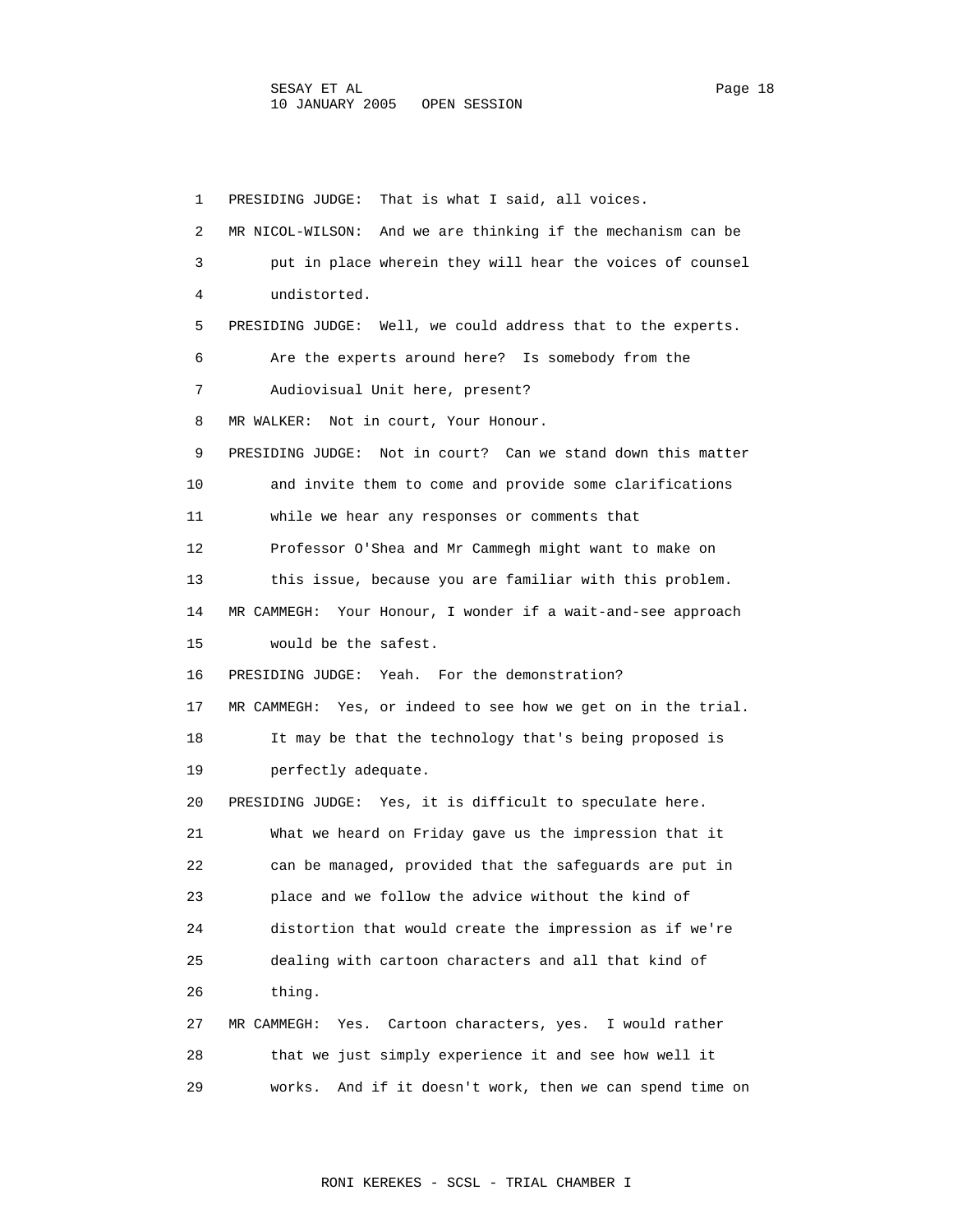1 working on it. I don't know whether it's sensible to 2 expend more time before we try it. 3 PRESIDING JUDGE: Well, I appreciate that response, 4 Mr Cammegh. Does Professor O'Shea have anything to add 5 to that? 6 MR O'SHEA: The only thing that I would raise at this stage is 7 the possibility that the press may wish to look at the 8 issue as well, apart from us, because of course this is 9 an historic set of proceedings for the country and it may 10 be that some aspects of it go across the radio and I 11 don't know to what extent that's affected. 12 PRESIDING JUDGE: Quite right. I think it's a point which we 13 as lawyers would take into consideration that it is 14 the -- the press is part and parcel of the judicial 15 process. They are entitled to monitor the process of 16 justice. As Lord Denning once said, justice is not a 17 cloistered mistress; it's administered in public, so it's 18 important also to factor their own interest here. And if 19 you ask me how we can cater for their interest, I would 20 say perhaps since we're dealing with technology which is 21 novel, I would rather defer to the judgement of the 22 experts. I hear that Peter Cowe of the AV Unit is now in 23 the courtroom. Perhaps he could shed some light on this. 24 Please help us. 25 MR COWE: Good morning, Your Honour. 26 PRESIDING JUDGE: Good morning. 27 MR COWE: Counsel. I'd like to keep this fairly brief, if I 28 could. I can explain it at length this afternoon. Voice 29 distortion is a very tricky and difficult business. The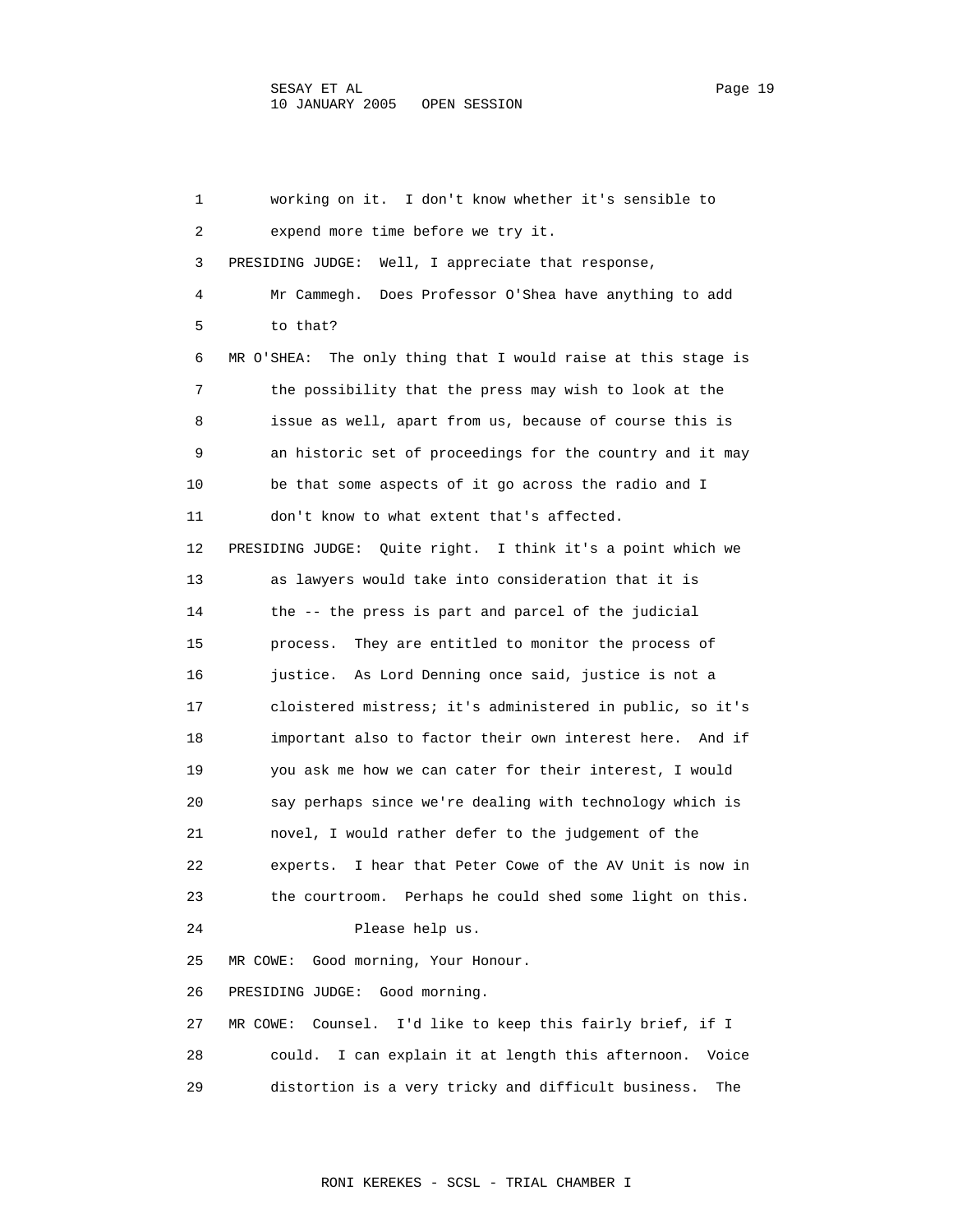1 solution we've come up with, in a nutshell, is that 2 everyone in the courtroom, no matter what language is 3 being distorted, will hear the language in clear. The 4 only distortion is going out to the public gallery and 5 the streaming.

 6 What happens with trying to find one solution to fit 7 every problem is that something is compromised. The 8 distortion that we have now in place, that I can 9 demonstrate to you this afternoon, is a flattening of the 10 voice level, but it is dependent on the volume, pitch and 11 tone of the speaker at the time. The only real person 12 that it concerns in the courtroom is the witness. So, in 13 a nutshell it works like this: If you're very close to 14 the microphone, or the closer you are to the microphone 15 the more distortion is activated. The further away from 16 the microphone you are, the less distortion there is. So 17 my advice to everyone in the courtroom - and I can show 18 you this this afternoon - is when you're speaking or 19 questioning is to keep further away from the microphone 20 than usual. Speak directly into the microphone. Keep a 21 moderate tone because if your tone fluctuates, so does 22 the distortion. But for the witness, just to be safe, 23 we're going to keep the microphone close to their mouth 24 so that all of their voice is distorted. But everyone in 25 the courtroom will hear it in the clear. We can monitor 26 this from the gallery. We can monitor from the 27 streaming, but as we -- it's easier to demonstrate than 28 to talk about it. In a nutshell: Counsel, keep away 29 from the microphone. Witness, keep close to the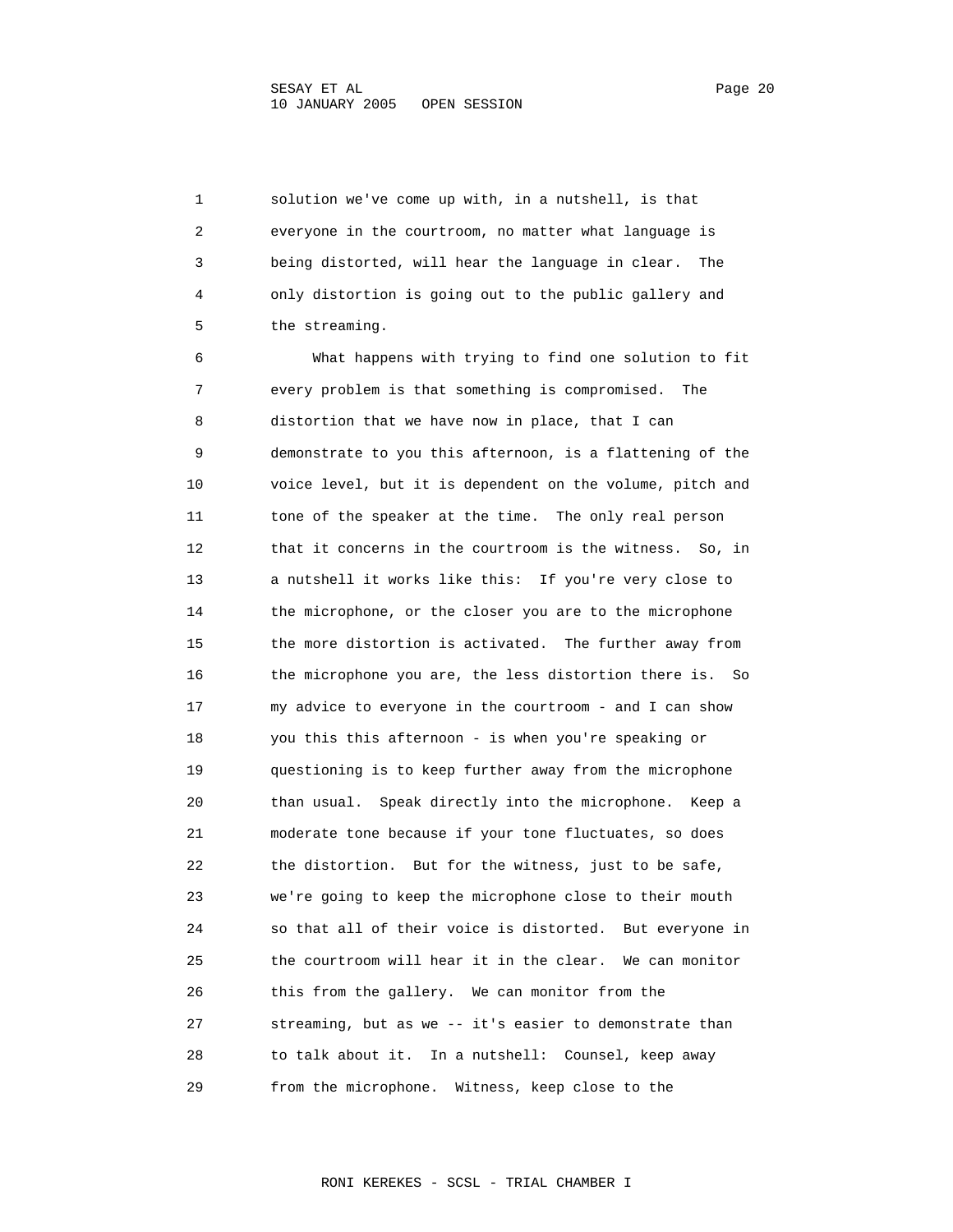1 microphone. 2 I hope that answers your questions and we will be 3 giving a demonstration this afternoon. 4 PRESIDING JUDGE: Thank you. Counsel for the Prosecution, are 5 you happy with, as Mr Cammegh has suggested and as 6 Mr Cowe is saying, a wait-and-see attitude? 7 MS TAYLOR: Certainly. 8 PRESIDING JUDGE: Wait till the demonstration and see whether 9 that will help. 10 MS TAYLOR: Certainly I'm reassured that there will be 11 monitoring of the level of distortion of the witness's 12 voice into the public gallery. Presumably, if that level 13 of distortion is not adequate, then the Trial Chamber 14 will be notified so that arrangements can be made to 15 increase the level of distortion for the witness. 16 PRESIDING JUDGE: What is the Defence response? 17 MR JORDASH: No response at this stage other than that seems 18 to be clear. 19 PRESIDING JUDGE: Right. Mr Cammegh. 20 MR CAMMEGH: Thank you, none. 21 PRESIDING JUDGE: And Mr -- 22 MR NICOL-WILSON: No further concerns, Your Honour. 23 PRESIDING JUDGE: Well then, we will, again, as advised, adopt 24 the wait-and-see attitude. 25 We next move on to the fourth item on the agenda 26 which is titled "Witness Issues". The first sub-item 27 there is additional witnesses and the position is that 28 the Trial Chamber did deliver a decision on the 29th of 29 July last year granting leave to the Prosecution to add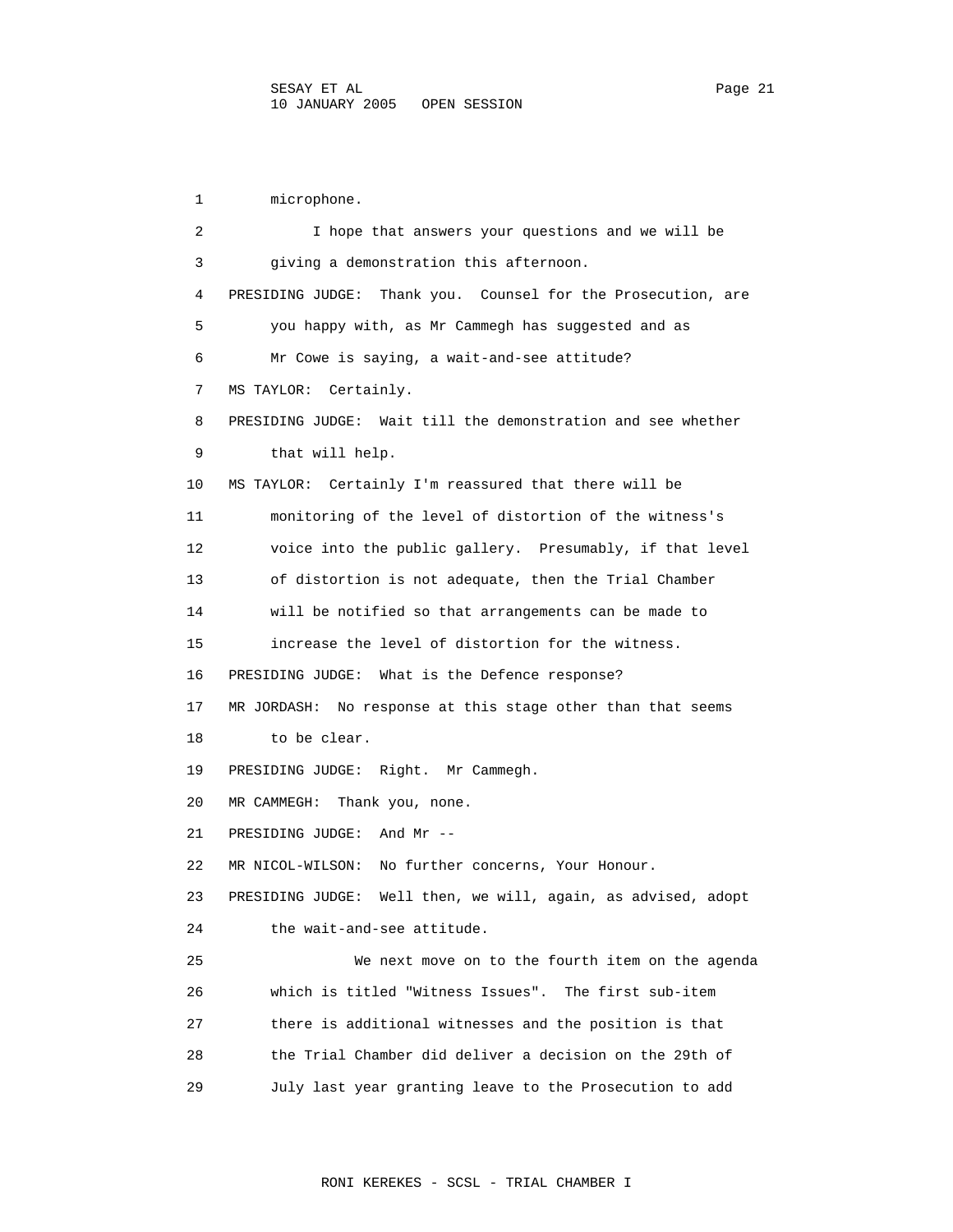1 six additional witnesses to the witness list. These 2 witnesses are identified with the following pseudonyms: 3 TF1-359, TF1-360, TF1-361, TF1-363, TF1-314, TF1-362. 4 And protective measures, according to our records, have 5 been extended to these witnesses in accordance with the 6 Chamber's order on protective measures for additional 7 witnesses dated the 24th of November last year. 8 On the 23rd of November last year, the same year in 9 which it filed a new witness list reducing the number of 10 witnesses, the Prosecution filed a request for leave to 11 call additional witnesses and disclose additional witness 12 statements pursuant to Rule 66(A)(ii) and 73 bis (E). In 13 this application, the Prosecution seeks to add three 14 additional witnesses to its witness list. 15 The records show that Defence responses and the 16 consolidated Prosecution's reply were filed. Does the 17 Prosecution wish to comment on that? Has that been 18 disposed of? 19 MS TAYLOR: No, as I understand, we're still waiting on the 20 decision from Your Honours. 21 PRESIDING JUDGE: The Chamber. So this is a matter which is 22 pending. 23 MS TAYLOR: Yes, it is. 24 PRESIDING JUDGE: Awaiting determination. The Defence concurs 25 in that? 26 MR JORDASH: Yes, Your Honour. 27 PRESIDING JUDGE: Well, I'll investigate and we'll see and get 28 this out as quickly as possible. B, number of 29 prosecution witnesses.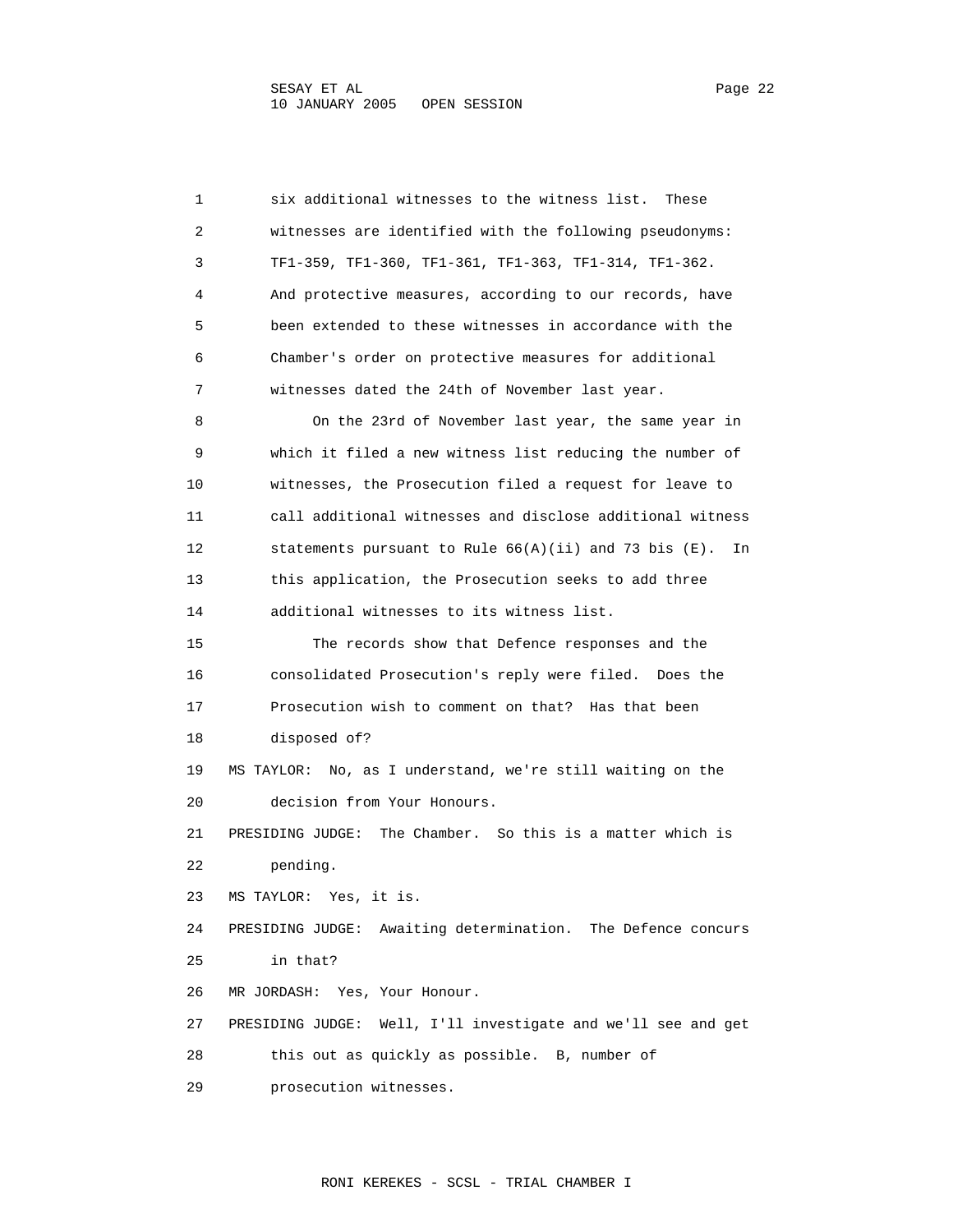1 MR JORDASH: Your Honour, before we move to that, I do have a 2 matter to raise about the additional witnesses. 3 PRESIDING JUDGE: Right, go ahead. 4 MR JORDASH: It's really an issue which, simply put, I may 5 seek within this period to recall, or to have recalled, 6 Mr George Johnson. And the reason for that is as 7 follows: The Prosecution intend to call this session 8 TFI-359 who is one of the additional witnesses Your 9 Honour has just referred to. The statement was served 10 upon the Defence on the 9th of December 2004. That 11 statement is a statement from a radio operator who 12 effectively travels from Kailahun to Kono, from Kono to 13 Camp Rosos and therein to Freetown. The same journey, in 14 effect, taken -- or a very similar journey taken by 15 George Johnson. 16 In short, we should have had, I would submit, that 17 statement, 359's statement in order to properly conduct 18 the cross-examination of George Johnson. Now, the 19 Prosecution had it, because it was a statement taken in 20 June of 2004. Your Honours may recall as well during the 21 examination-in-chief of George Johnson, the Prosecution 22 adducing evidence about a radio operator named "Radio 23 Operator" who turns out to be TF1-359. It was clear to 24 me at the time that the Defence were going to be either 25 served the statement of that person, TF1-359, or we 26 already had it but we just didn't know his identity. 27 Now the issue, I would submit, is fairly clear that 28 the Prosecution were examining-in-chief a witness based 29 on evidence which they had which had not been disclosed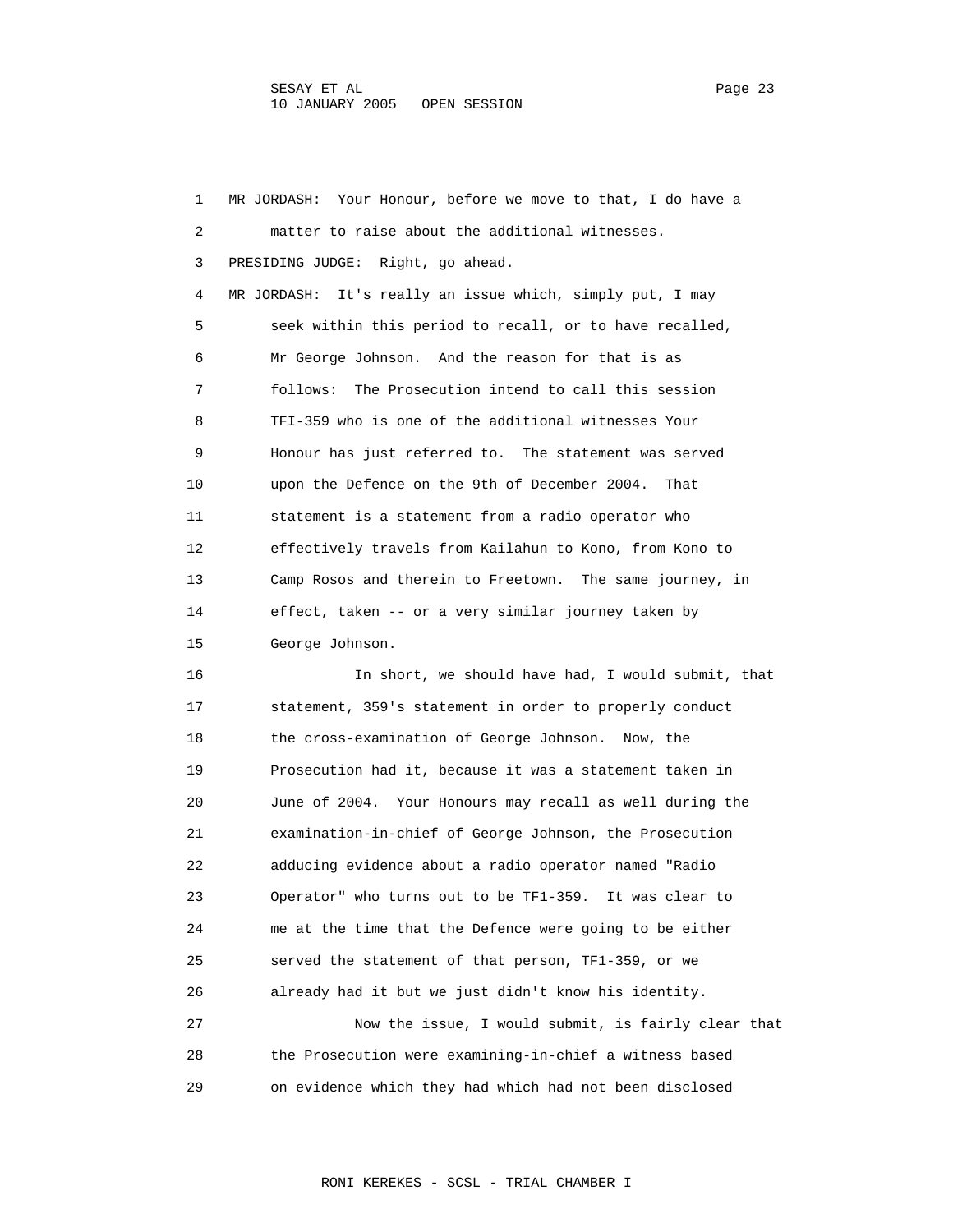1 to the Defence. Several issues obviously arise from 2 that: Fundamentally, a principle of equality of arms. 3 In relation to forthcoming proceedings, it raises the 4 issue of whether the Defence will need to recall 5 George Johnson to deal with some of the matters dealt 6 with by 359. 359 is quite specific about certain things, 7 such as radio communications, such as communications 8 between AFRC and the RUF, such as the plan, if there was 9 one, to enter Freetown in 1999. These are all issues, as 10 Your Honour will appreciate, dealt with by George 11 Johnson. It would have been, or it might have been 12 useful to have TF1-359's statement at the time of 13 cross-examining George Johnson. 14 Now, I shall make clear that I haven't come to -- or 15 we haven't come to a firm view as to whether we would 16 seek the recall of George Johnson; I'll need to have a 17 look again at what George Johnson said and also study

 19 important for Defence to raise at this stage, well, 20 firstly because of the problems I've outlined but also 21 because we may be facing the same situation with the 22 present application for additional witnesses. And whilst 23 I do not submit that the same would apply in relation to 24 say, witnesses which are crime-base witnesses, it is 25 wrong, I would submit, to have the Prosecution in 26 possession of evidence, significant evidence, which 27 relates to evidence to be given by other witnesses in a 28 trial session and not to have that disclosed to the 29 Defence.

18 more closely what TF1-359 has said. But I think it's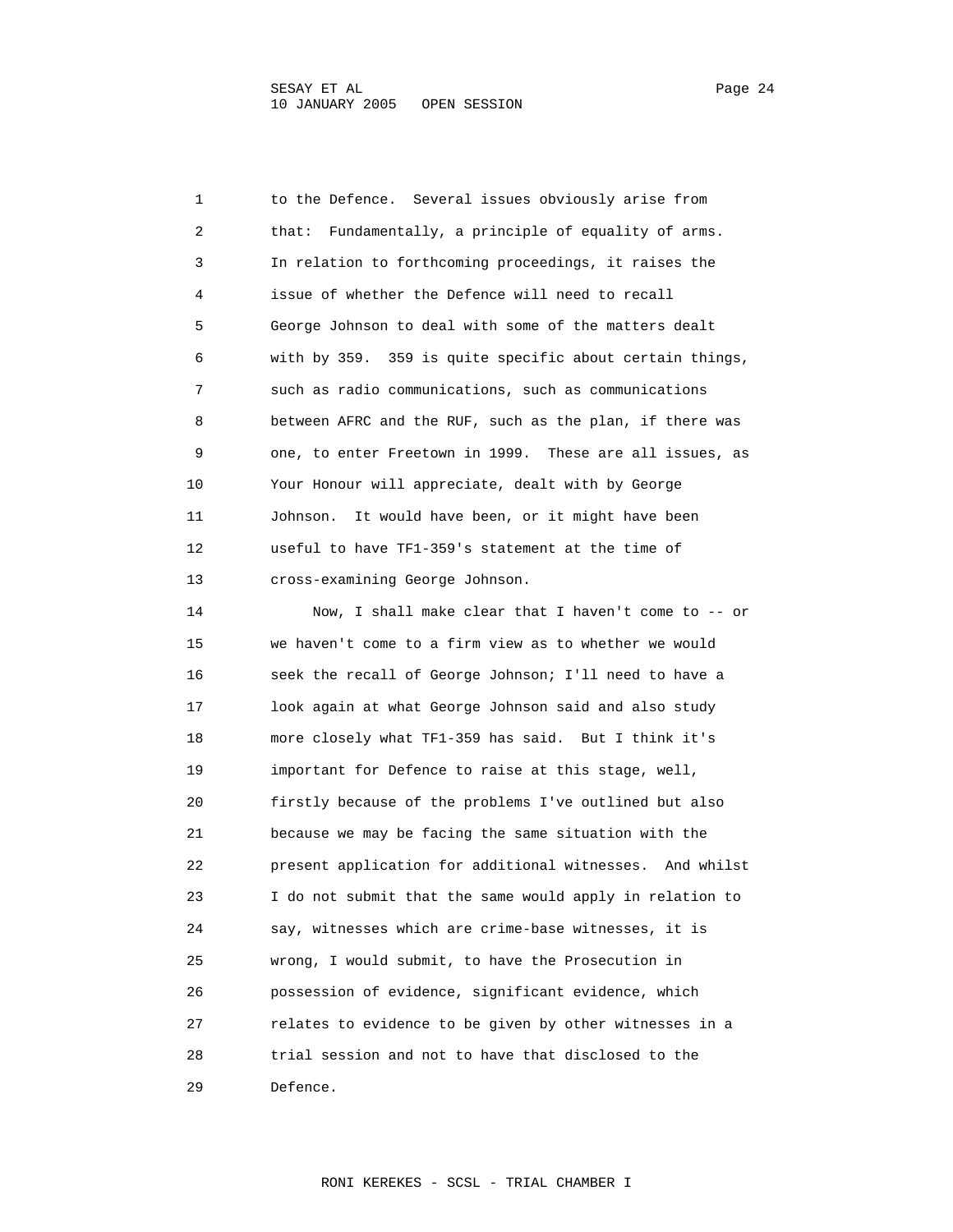1 PRESIDING JUDGE: In other words, an underlying assumption of 2 your submission so far, is that Johnson was a strategic 3 witness for the Prosecution. 4 MR JORDASH: Yes. Whose evidence quite clearly involved 5 TF1-359. 6 PRESIDING JUDGE: Yes, there is, in fact, some correlation 7 there. 8 MR JORDASH: In fact, a significant correlation. But, the 9 real problem is that we are being asked to cross-examine 10 significant witnesses with our hands tied behind our 11 backs. 12 PRESIDING JUDGE: Without disclosure of this very important, 13 as you say in your submission. Does the counsel for the 14 second accused wish to associate or not? 15 MR NICOL-WILSON: Yes, Your Honour, I associate. 16 PRESIDING JUDGE: All right. Learned counsel for the third? 17 MR CAMMEGH: The force of Mr Jordash's argument speaks for 18 itself. And I am concerned because I anticipate there 19 isn't going to be a great deal of evidence in relation to 20 the crime bases concerning Augustine Gbao this session. 21 Perhaps in the next session there will be. I don't want 22 the same scenario to arise in relation to disclosure in 23 the future and for it to become problematic further down 24 the line. So it's an issue I hope the Prosecution will 25 address. Thank you. 26 PRESIDING JUDGE: Learned counsel for the Prosecution. 27 MS TAYLOR: Your Honour, if I may say first that, of course, 28 the Defence have been in possession of a redacted version 29 of the statement of Witness TF1-359 and while the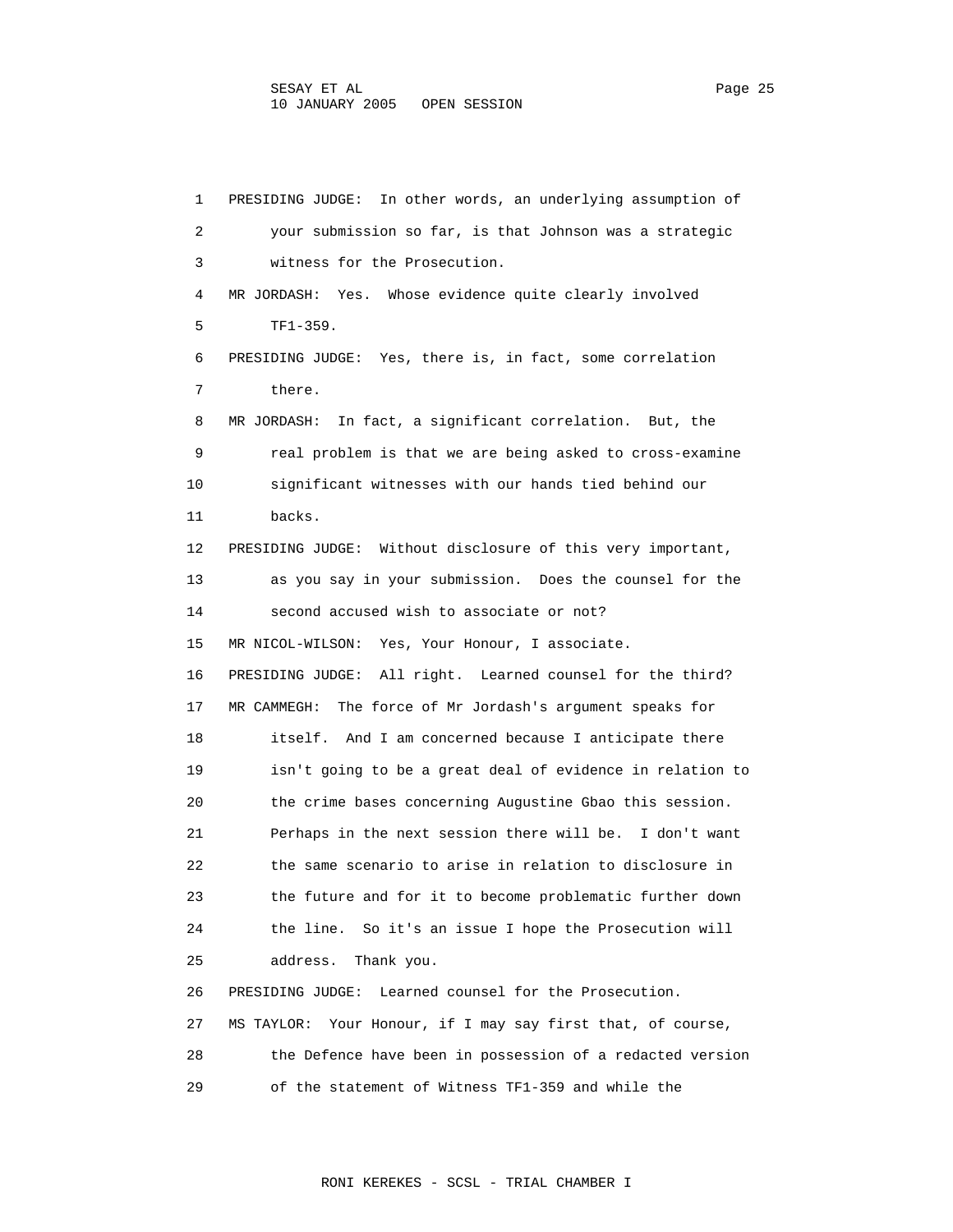1 redactions mean they did not have his identity, the 2 statement still had the places that he had been and what 3 he had done, and therefore the cross-links that can be 4 made between TF1-359 and George Johnson could be made. 5 The Prosecution has complied with every order of this 6 Court in relation to disclosure within the 42 days as 7 established by this Court.

 8 The unredacted version of the evidence of Witness 9 TF1-359 has been served in advance of the 42 days. The 10 Defence have been in possession of that and, as I said, a 11 redacted version of that. Now, obviously, throughout the 12 Prosecution evidence, there are cross-links between many, 13 many witnesses. And part of the Prosecution's 14 responsibility is to make those links, as it is part of 15 the Defence in preparing to cross-examine Prosecution 16 witnesses that they cross-link the evidence to which they 17 have been given. The orders of the Court are that the 18 Prosecution does not have to disclose unredacted versions 19 of the statement because of the protection issues until 20 42 days prior to testimony. Now Mr Jordash hasn't said 21 that he is going to make an application for Mr Johnson to 22 be recalled. I suggest, in the words of my learned 23 friend Mr Cammegh, we adopt a wait-and-see approach and 24 argue the toss if and when it arises. But in relation to 25 the issue of the Defence having their hands tied behind 26 their back, the Prosecution would reject that because, as 27 I say, they have been in possession of the redacted 28 version of this statement and links can be made between 29 the various statements even though there are some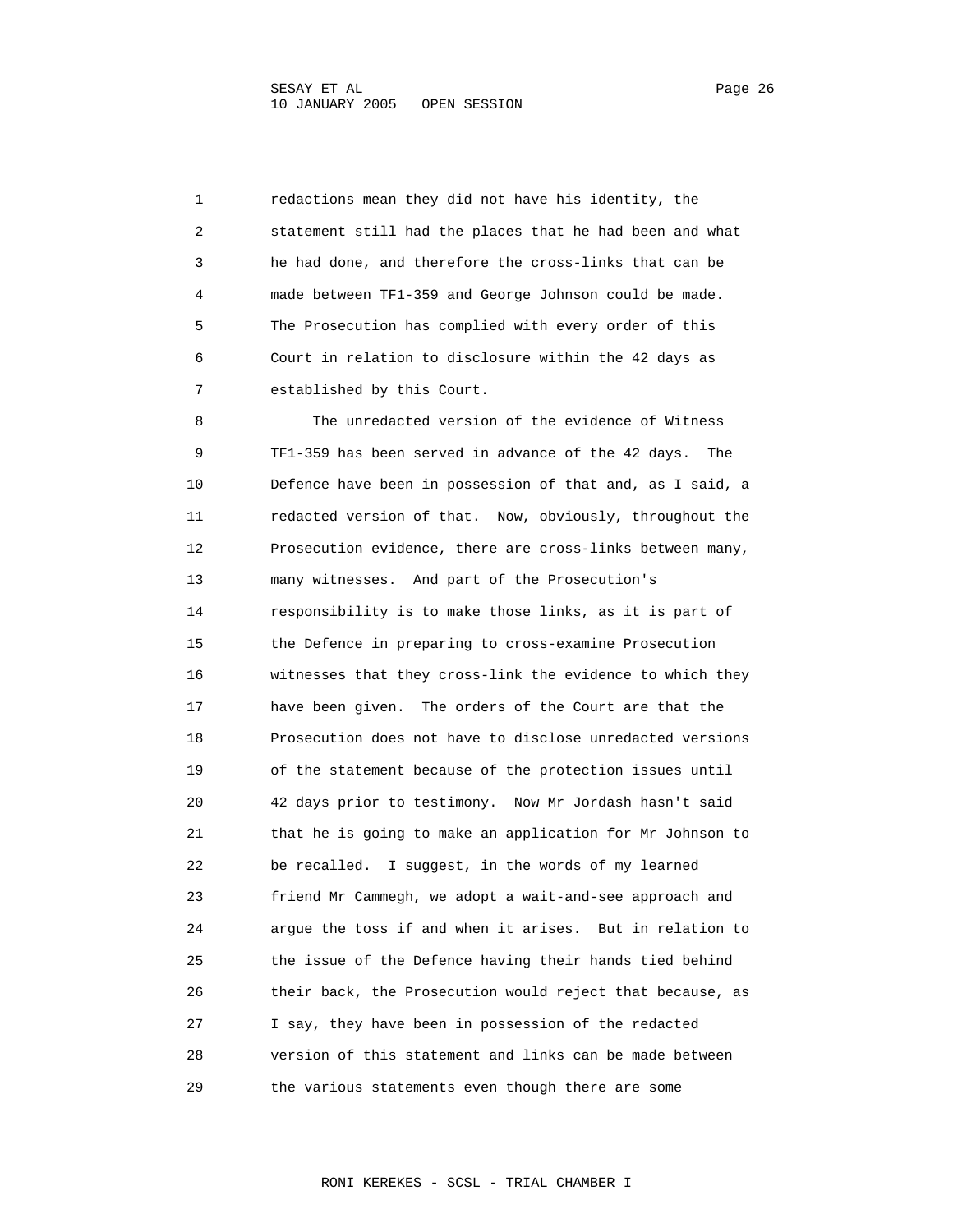1 redactions made. 2 PRESIDING JUDGE: Thank you. Mr Jordash, do you want a short 3 reply to that? Your learned friend has invoked 4 Mr Cammegh's suggestion; perhaps the best thing is to 5 wait and see whether it may be necessary and expedient 6 for the ends of justice to have you advise yourself on 7 the need to recall George Johnson at some stage. But let 8 me just hear a short response. 9 MR JORDASH: Well, the problem may be more fundamental than 10 that. 11 PRESIDING JUDGE: But what you need at the end of the day is 12 to have the opportunity of cross-examining again Johnson 13 now on some of the issues that may well be testified to 14 by the TF1-359. 15 MR JORDASH: Perhaps. There appears to me a real unfairness 16 in the way the Prosecution are able to examine-in-chief 17 significant witnesses adducing evidence which is 18 incriminating, and at times potentially hugely 19 incriminating, with evidence that they know is about to 20 come into this court without disclosing their intentions 21 as to that evidence. In other words, this is a 22 particular problem which may arise again. 23 PRESIDING JUDGE: In other words, the innuendo there is that 24 the machinery of additional evidence -- witness may well 25 be overstretched and probably used by the Prosecution 26 unfairly. That's what you're suggesting. 27 MR JORDASH: This is why we argued in our response to the 28 motion for additional witnesses that the witnesses should 29 be disclosed to the Defence for the purpose of that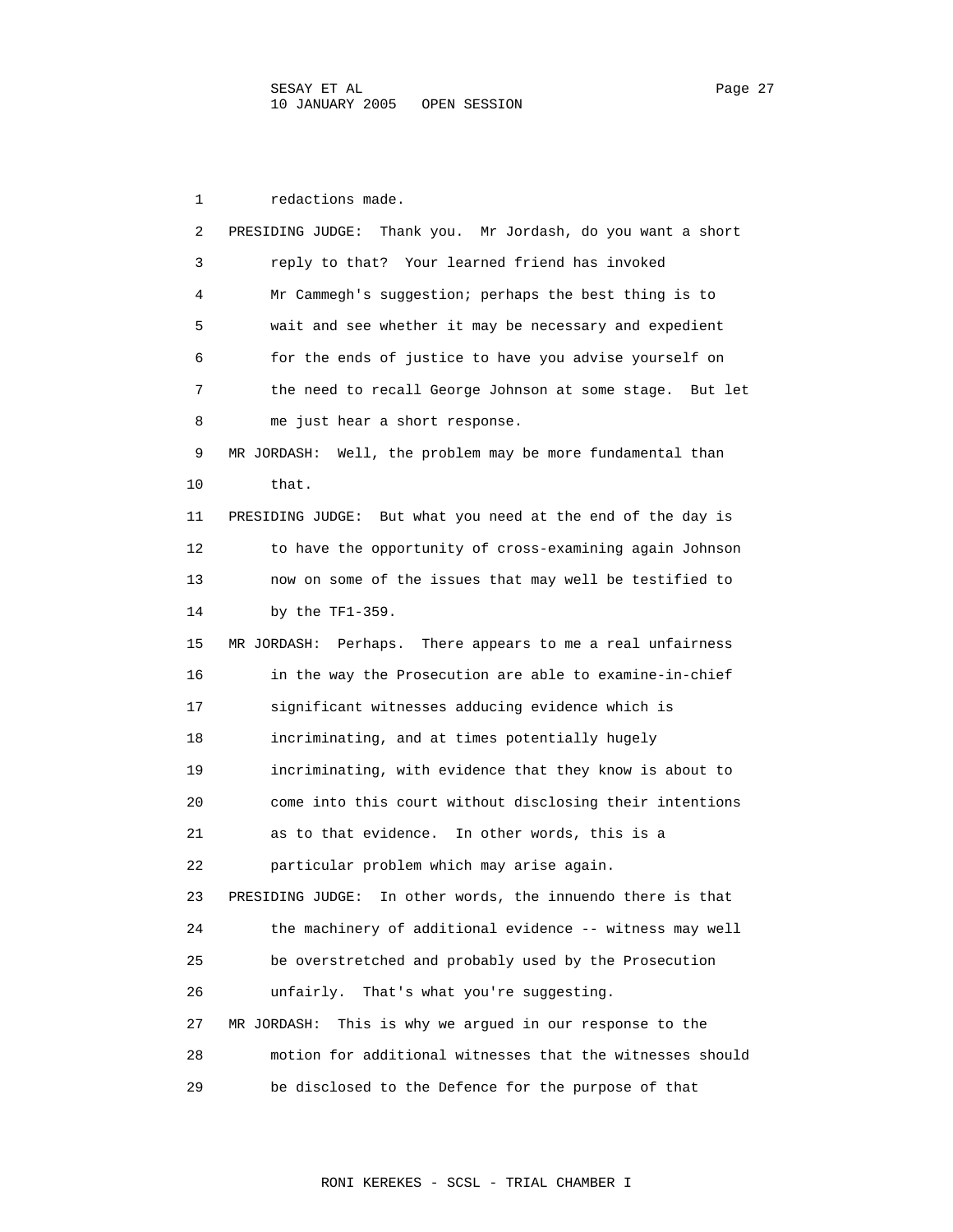1 argument, and we've argued that again in the present 2 motion before this Chamber that we are unable to properly 3 put our arguments without disclosure of those additional 4 witness statements. But moreover we are hampered, 5 I would submit, in court without knowing what those 6 additional witness statements might say and we're put in 7 a position where we might have to cross-examine partially 8 and then later on consider, once the disclosure has taken 9 place, whether we ought to recall a witness and George 10 Johnson is a particularly obvious example. 11 PRESIDING JUDGE: Of course without in any way pre-empting 12 what you might want to do in terms of George Johnson, 13 would this be the kind of issue which, if you feel 14 strongly that the issue here is one of fundamental 15 fairness, want to formalize your thoughts somehow in some 16 motion whereby you request the Court for some ruling or 17 guidance on this, would it be that kind of approach may 18 well be this Court will be forced to take a position on 19 situations of that nature? 20 MR JORDASH: I agree. I will give this some thought and 21 formulate a response but I should say for the record that 22 our understanding is that 359 was not served upon us in a 23 redacted form. 24 PRESIDING JUDGE: So there is evidently some kind of dispute 25 between -- on the facts, you know, and perhaps in the way 26 that we have done it in the past I would urge some kind 27 of cooperation between the Prosecution and the Defence to 28 get the facts -- the records straight on this issue. 29 MR JORDASH: Certainly.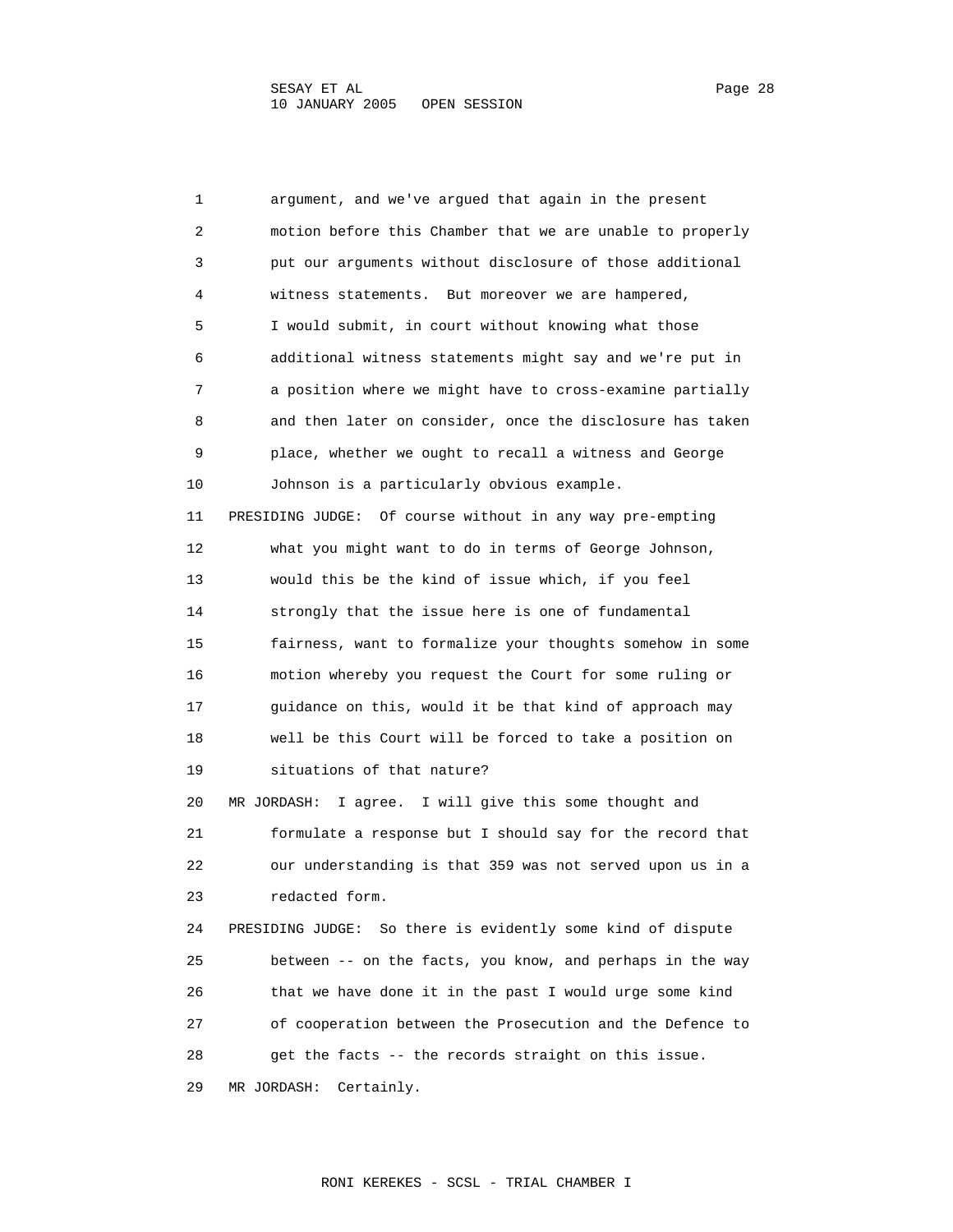1 PRESIDING JUDGE: If there is any need for some intervention 2 on the part of the Bench, we would probably be ready to 3 be of service. 4 MR JORDASH: Thank you. 5 PRESIDING JUDGE: Mr Cammegh. 6 MR CAMMEGH: Perhaps I can make a practical suggestion. 7 Ms Taylor I'm sure is right. We probably have, or 8 I probably have a copy back in London of a redacted copy 9 of this particular statement, but then again I've got 10 about 20 Lever Arch files containing thousands of pages 11 of statements. With the best will in the world, it's 12 very difficult to humanly keep on top of all of those and 13 associate forthcoming statements of witnesses with one 14 shortly to be called in the following session. So 15 perhaps a practical suggestion or even solution would be 16 that if in future the Prosecution see a primary witness 17 such as this one and are aware that that witness may be 18 associated to others further down the line, a list of 19 associated witnesses could be attached. The purpose 20 would be twofold: First of all, one only has to check 21 whether one has a copy of that associated witness in 22 either redacted or unredacted form. And secondly, of 23 course, one is alive to the issues raised within that 24 associated witness's statement which could be borne in 25 mind when the forthcoming witness is about to give 26 evidence. I don't know whether practically that would be 27 possible for the Prosecution to provide. One would hope 28 that it would be. It would possibly circumnavigate a lot 29 of problems that certainly Mr Jordash has just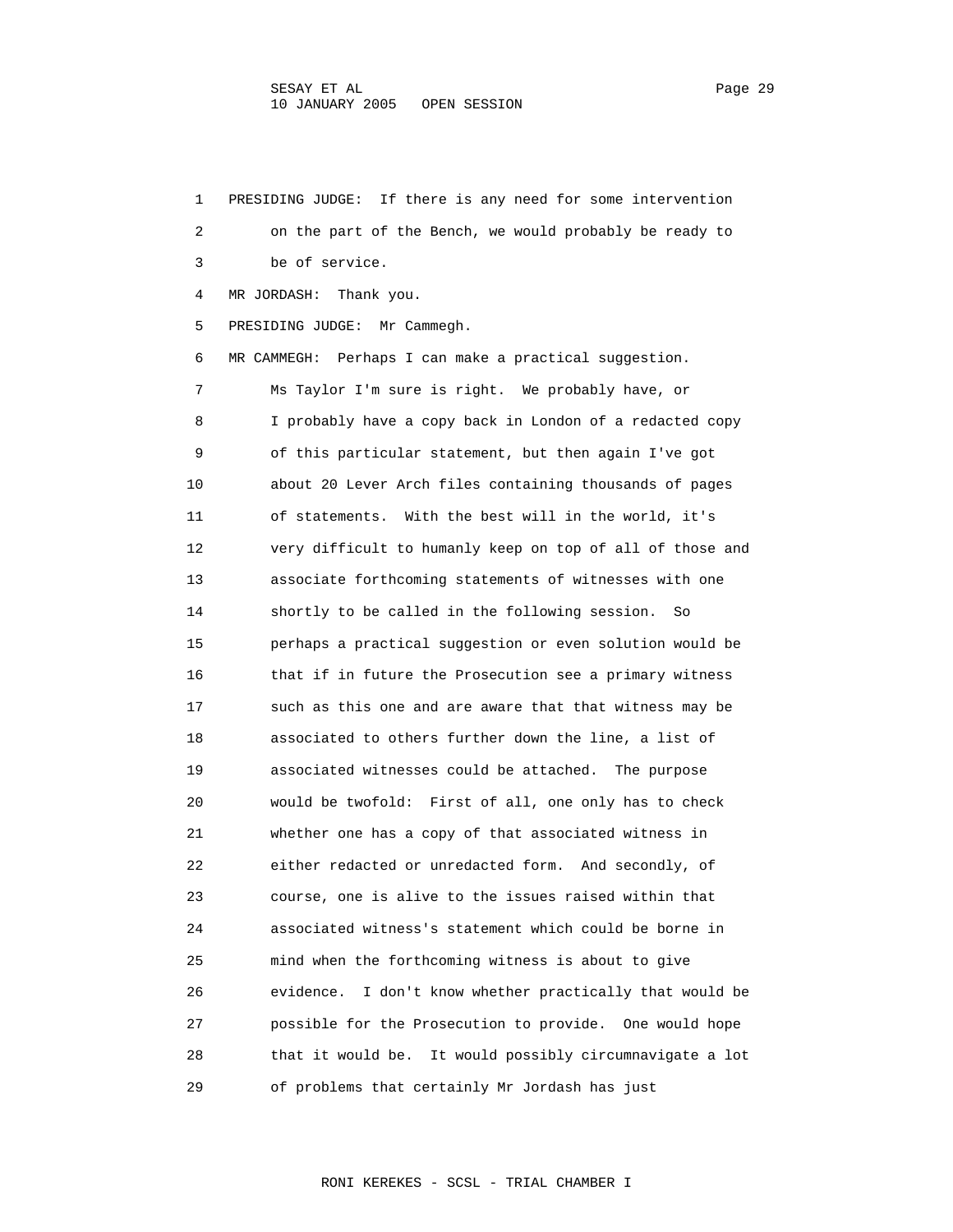1 encountered and that I would be encountering too if this 2 witness were to cover aspects of my client's case which 3 fortunately he doesn't. 4 PRESIDING JUDGE: I thank you for that. I would like to 5 propose that that could be an item for discussion in some 6 bilateral conference between the Prosecution and Defence 7 without prejudicing your right of reply straight away. 8 MS TAYLOR: I'm certainly happy to talk to my learned friends 9 at any stage. I would have to say that my initial 10 response to the suggestion of my learned friend 11 Mr Cammegh is that it's not the job of the Prosecution to 12 do Defence counsel's work for them. 13 PRESIDING JUDGE: No, but I'm sure counsel wasn't suggesting 14 that. We've had -- we've already somehow 15 institutionalised the principle of cooperation between 16 the Prosecution and the Defence and we would do nothing 17 to undermine the spirit of that approach. I'm sure he 18 made that in that spirit. 19 MR CAMMEGH: I did indeed, Your Honour. 20 MS TAYLOR: And, Your Honour would be pleased to know that 21 there is, I believe, quite a deal of cooperation between 22 the Prosecution and my learned friends. Whether or not 23 we come to some agreement on this issue or not is, of 24 course, another matter, and if we need to raise it again 25 before Your Honour, then obviously that can be done. The 26 only thing that I would say, with your leave, Your 27 Honour, in response to my learned friend Mr Jordash is 28 that all Defence have been in receipt of a copy of the 29 statement of Witness TF1-359 since September of last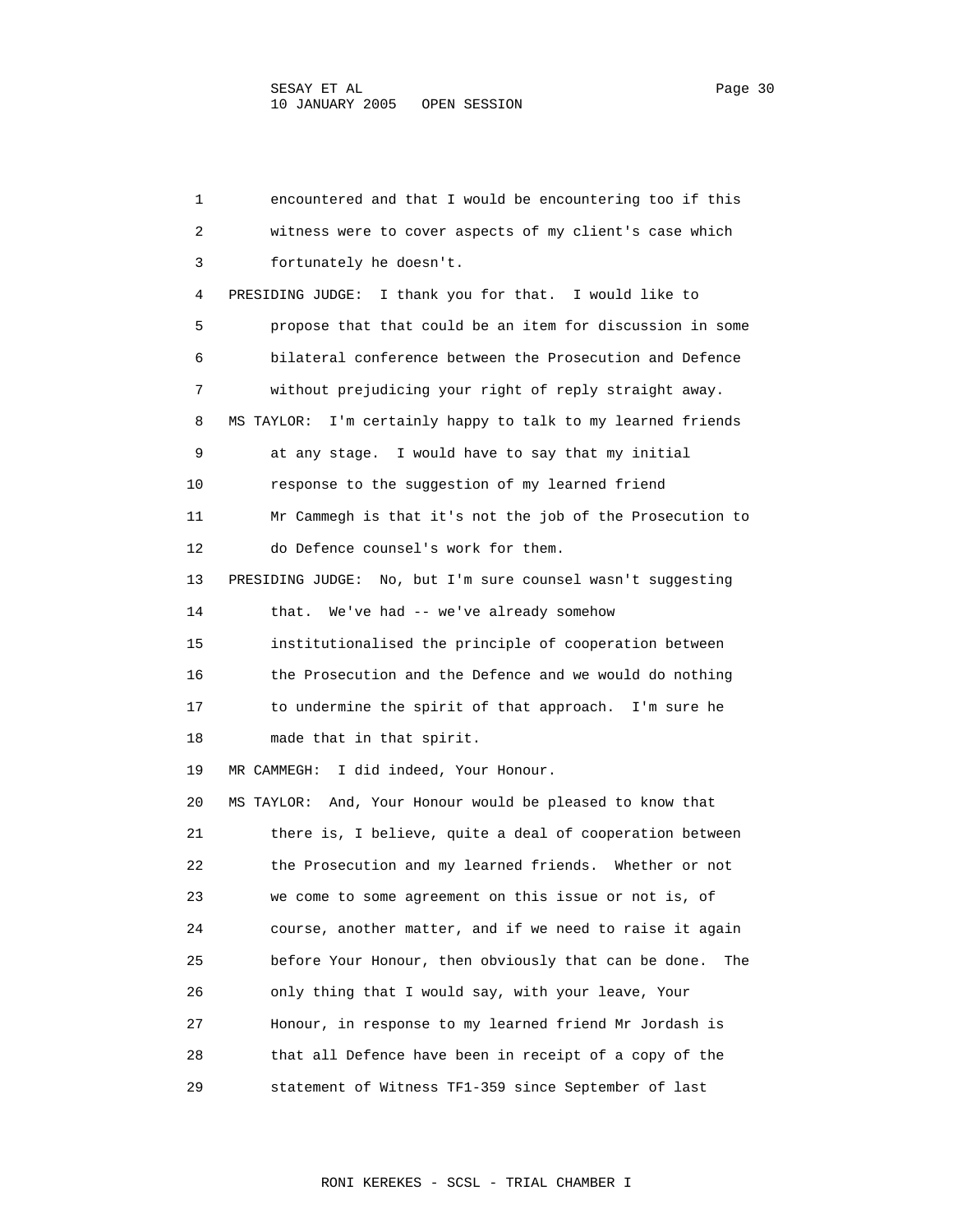1 year. All Defence counsel acknowledged receipt of that 2 on the 22nd of September. 3 [HS100105B 11.10 a.m.] 4 PRESIDING JUDGE: Thank you. Yes, learned counsel for the 5 Defence Office. Yes, your intervention. 6 MS MONASEBIAN: Yes, Your Honour, I would just like to 7 support defence counsel in one aspect, because it is a 8 unique difficulty that the Defence has in responding to 9 motions to add new witnesses when they are not given the 10 names of those witnesses in an unredacted form. And the 11 only thing I would say to my learned counsel on the other 12 side is that no-one disputes that the Prosecution and the 13 Defence has a right to move for additional witnesses and 14 make a showing to Your Honours as to the need, but the 15 normal practice - although we are not slaves to the other 16 tribunals - the normal practice as a Prosecutor at the 17 ICTR was that every time I moved for additional witnesses 18 I would disclose those witness statements in an 19 unredacted form and if could not, I would seek the 20 Court's permission under Rule 66(B) or (C) - and in 21 this Court it's 66(B), at the ICTR it was 66(C) - to 22 explain to Your Honours why it is that enormous 23 prejudice would occur if one of those particular 24 witness statements was not disclosed. 25 I think once we are in trial relying upon a 26 protective measures issue in saying that the Witness and 27 Victims Service Section cannot put all these witnesses 28 under the protection is not good enough any more when

29 defence counsel hasn't been told that these are witnesses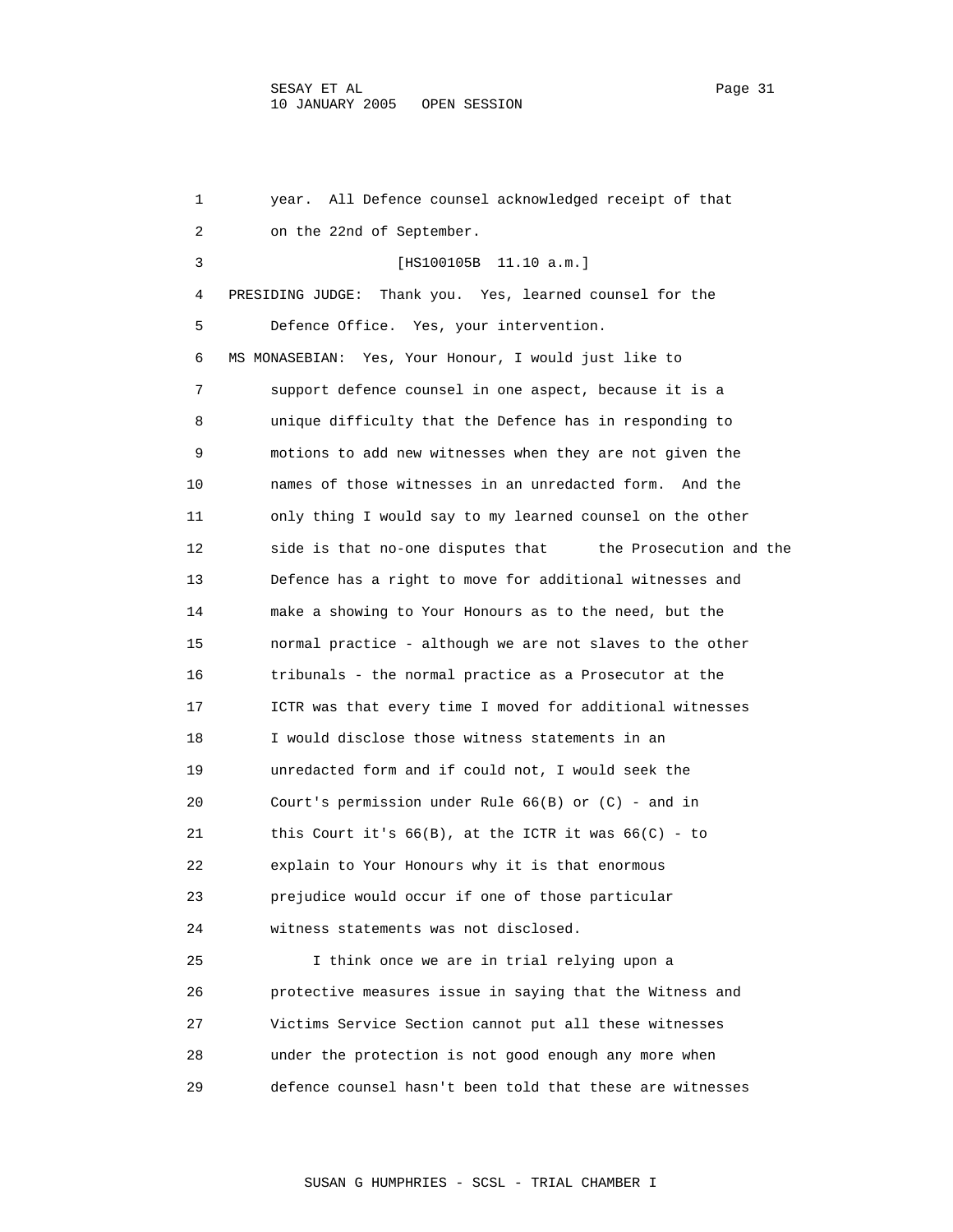1 who are going to be called. And so I would just say that 2 in the future, as we are getting farther and farther along 3 in trial that the Office of the Prosecutor make an attempt 4 not to be shackled to this rule that we have protective 5 measures and we don't have to disclose unless its 42 days. 6 There is nothing preventing the Office of the Prosecutor 7 from looking at fundamental fairness and saying, "Yes, we 8 have a rule of 42 days, but we are not going to be a slave 9 to it, and we are going to be very careful in moving for 10 new witnesses and making sure that we are going to minimise 11 the Defence -- the prejudice to the Defence and give the 12 Defence an opportunity to counter these motions with some 13 knowledge as to who these witnesses are and what they are 14 going to say." 15 So I just don't understand -- in the four years that

 16 I was a Prosecutor and on only one occasion I didn't 17 disclose the witness statement when I moved for a new 18 witness - and I was not known as an easy Prosecutor - so I 19 don't understand why it is so different here.

 20 The only other thing I can say to Your Honours is, 21 with respect to what Mr Cammegh suggested, that may be one 22 way to go and I think that was a helpful suggestion, but 23 another way may also be that in the future when counsel 24 discloses a witness statement within 42 days, the 25 Prosecution also looks at other witness statements that 26 they may or may not call and say, "Okay, we are going to 27 disclose these other statements in an unredacted form 28 because they are material to defence counsel's preparation 29 of a particular witness who is coming in 42 days," and it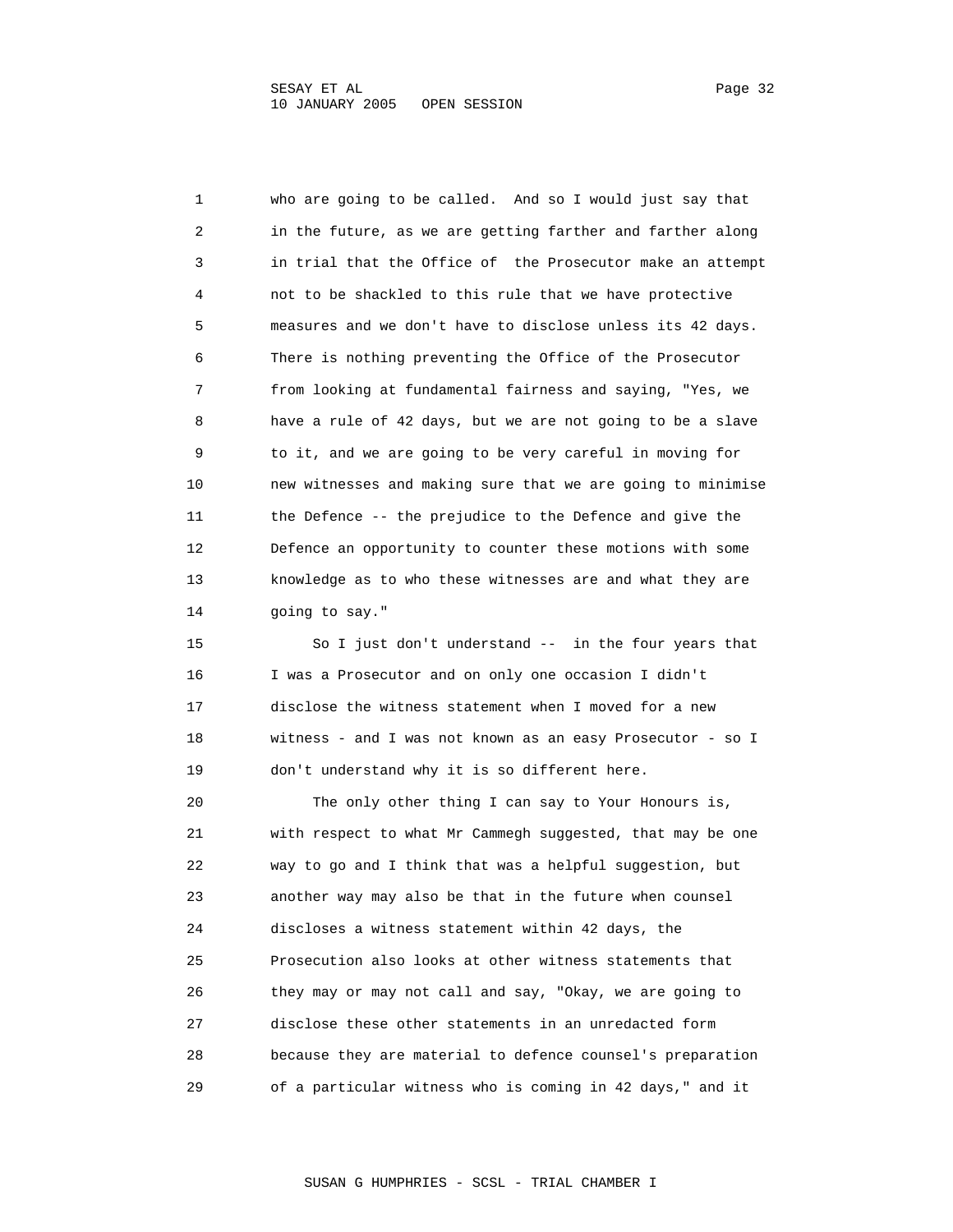1 is the only way that the defence can have their 2 investigator adequately prepared is if they have any 3 related witness statements of witnesses who may or may not 4 be called disclosed within 42 days in an unredacted form as 5 well. So that is just one other suggestion. 6 PRESIDING JUDGE: Thank you, counsel. I would -- go ahead, 7 Mr Jordash. 8 MR JORDASH: It has just occurred to me that perhaps the 9 problem was -- arose actually due to the non-disclosure 10 within George Johnson's statement -- 11 PRESIDING JUDGE: Of? 12 MR JORDASH: -- of the evidence -- 13 PRESIDING JUDGE: Yes, quite right. 14 MR JORDASH: -- relating to TF1-051. 15 PRESIDING JUDGE: I thought -- my mind seemed to have been 16 moving in that direction, but I thought -- But let me 17 give learned counsel for the Prosecution the right of 18 response to the intervention of the Principal 19 Defender, if you so wish to exercise it. 20 MS TAYLOR: Your Honour, the first one is actually a 21 preliminary one and I am mindful that the role of the 22 Principal Defender before this Court is a very limited 23 one in the sense that she does not necessarily have a 24 right. 25 PRESIDING JUDGE: Yes, it is a right of intervention, which is 26 definitely with leave of the Court. 27 MS TAYLOR: Yes. 28 PRESIDING JUDGE: It is not -- this is not giving her a 29 representational role here, and clearly this Court has a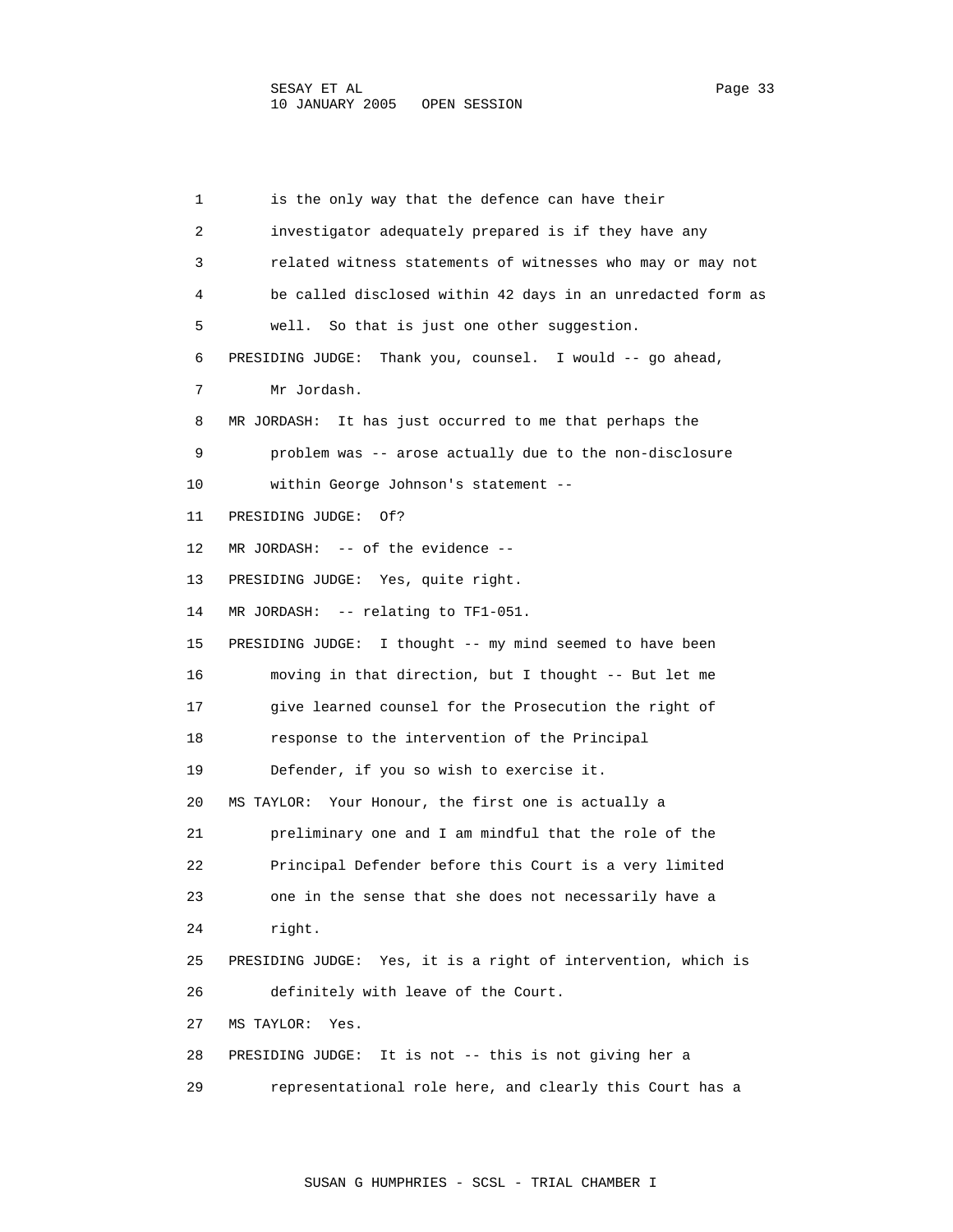1 discretion to do everything that conduces to the ends of 2 justice. We have a Principal Defender that is part of 3 the Special Court. That role is recognised 4 institutionally and so I have limited it to a right of 5 intervention. 6 MS TAYLOR: Indeed, Your Honour. 7 PRESIDING JUDGE: And that's why I thought, in fairness to 8 you, you need to have a right to respond to her 9 intervention. 10 MS TAYLOR: Your Honour, I have listened to what the 11 Principal Defender has said. I don't wish to respond to 12 any of the comments that she has raised. 13 PRESIDING JUDGE: Very well. 14 MS TAYLOR: What I can say to Your Honour is there is a 15 degree of cooperation between counsel for the Prosecution 16 and counsel for all three of the accused in this trial. 17 PRESIDING JUDGE: Yes. 18 MS TAYLOR: We will discuss these issues and, as I said, 19 the Prosecution has actually complied with the orders of 20 the Court, it does not believe that it has done 21 anything that is unfair, and if these issues need to be 22 looked at again in front of Your Honour or with the 23 intervention of the Trial Chamber -- 24 PRESIDING JUDGE: Yes, I am pre-eminently aware of the 25 co-operation that goes on. So I wanted to remind 26 them, learned counsel, that indeed there has been much 27 co-operation between both sides. Yes, thank you. 28 Well, the second sub-item under witness issues is 29 number of prosecution witnesses. Here it may be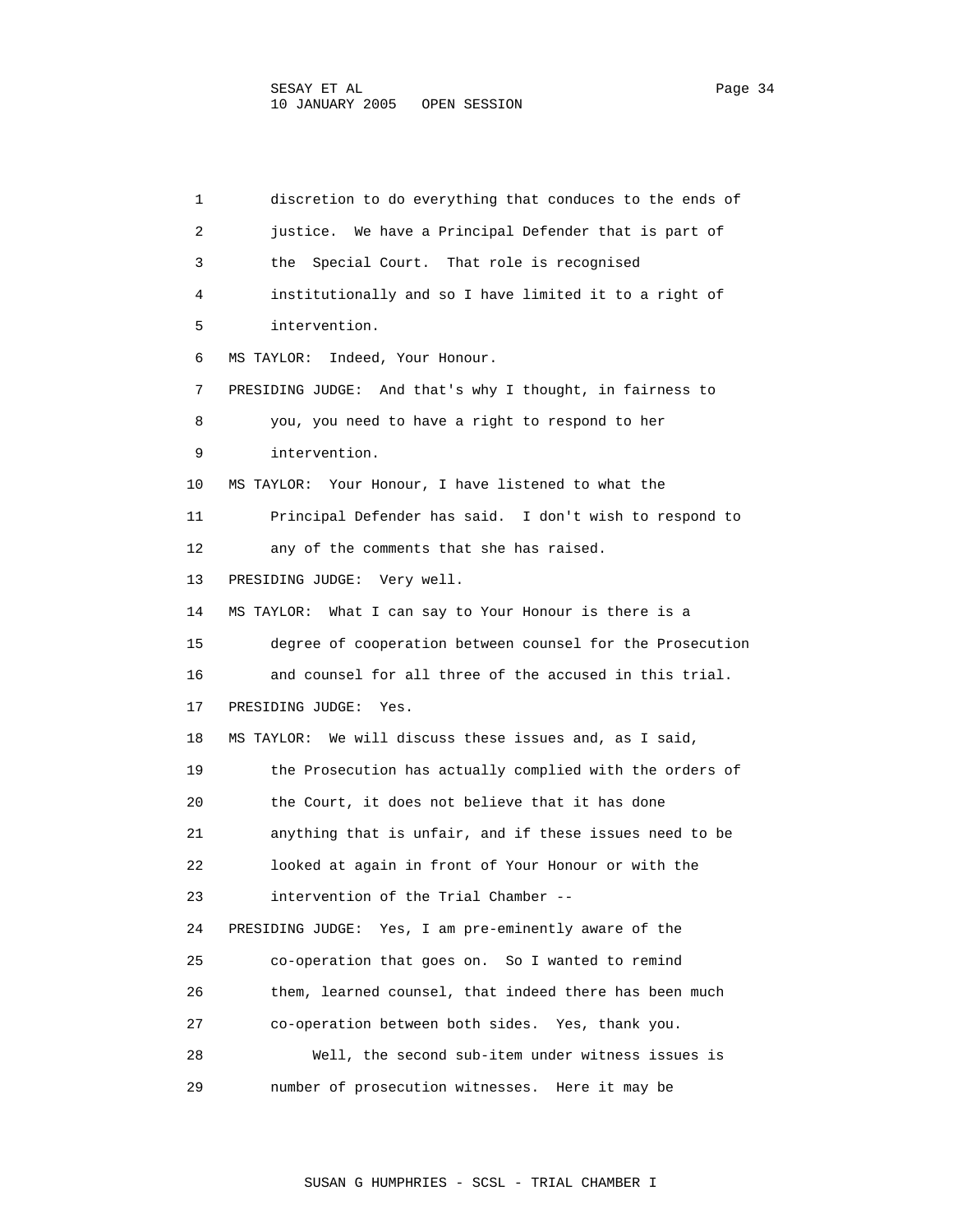1 recalled that the Chamber has repeatedly encouraged the 2 Prosecution to endeavour to scale down, prosecute -- the 3 number of prosecution witnesses. We wish to recognise that 4 the Prosecution has been responsive in this regard. 5 According to figures available to us, it has reduced the 6 total number of prosecution witnesses from 266 to 260, then 7 to 179 and recently, to 102 in its reviewed witness list 8 filed on 23rd November 2004. Is that correct? 9 MS TAYLOR: That is correct, Your Honour, as, of course, we 10 have the motion before the Trial Chamber for the 11 additional three -- 12 PRESIDING JUDGE: Yes, quite. 13 MS TAYLOR: There is no decision on that. The Prosecution is 14 also mindful of the order that the Trial Chamber 15 subsequently issued us -- 16 PRESIDING JUDGE: Yes, right. 17 MS TAYLOR: -- and the Prosecution will be responding to 18 that in -- 19 PRESIDING JUDGE: So statistically we are at 102 in terms of 20 the number of witnesses, which one can say is a 21 statistically significant reduction -- 22 MS TAYLOR: Yes, Your Honour. 23 PRESIDING JUDGE: -- in terms of original figures. 24 MS TAYLOR: Yes, Your Honour, the Prosecution has been 25 mindful of all of the statements they have had come 26 from the Trial Chamber, and I am mindful of the need 27 for an expeditious trial and to assist our learned 28 friends. 29 PRESIDING JUDGE: Yes. Does the Defence want to make any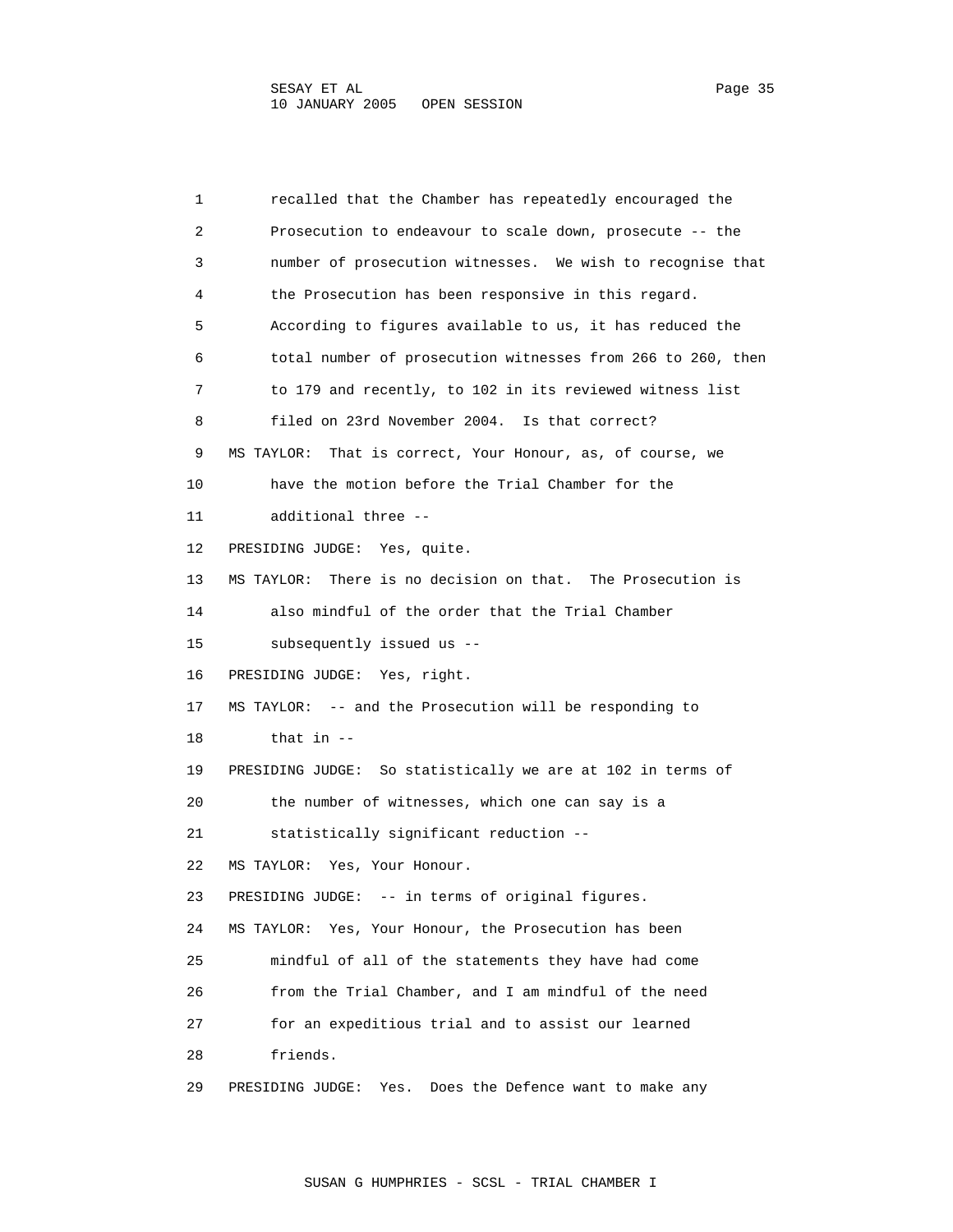1 short observation or brief observation on that -- 2 MR JORDASH: No, thank you. 3 PRESIDING JUDGE: -- of this reduction? Right, nothing. 4 Right, well, in its order -- 5 MR O'SHEA: Your Honour, I am sorry, I do. I was just waiting 6 for my learned friends. 7 PRESIDING JUDGE: Learned counsel, did you want to make any 8 statement? 9 MR NICOL-WILSON: No, Your Honour. 10 PRESIDING JUDGE: Professor O'Shea, go ahead. 11 MR O'SHEA: Yes, your Honour. We, of course, have moved 12 significantly from the position when the Prosecution on 13 26th April 2004 served its witness list of 266 witnesses. 14 Statistically that is a significant move and I believe 15 the Prosecution needs to be congratulated for that. And 16 they have acted in good faith and they have acted well in 17 this regard. 18 PRESIDING JUDGE: Yes. Well, all we can do on the Bench side, 19 we can just recognise that, you will do the 20 congratulations. 21 MR O'SHEA: Yes. However, the initial figure of 266, as I 22 indicated in the status conferences in March and in July, 23 were in my submission totally unrealistic in any event. 24 PRESIDING JUDGE: Yes. 25 MR O'SHEA: And so one needs to look at that in context. I 26 would also like to say, because I know Your Honour made 27 some preliminary remarks at the beginning of these 28 proceedings, would also like to say that from our 29 perception as practitioners, both the Prosecution and the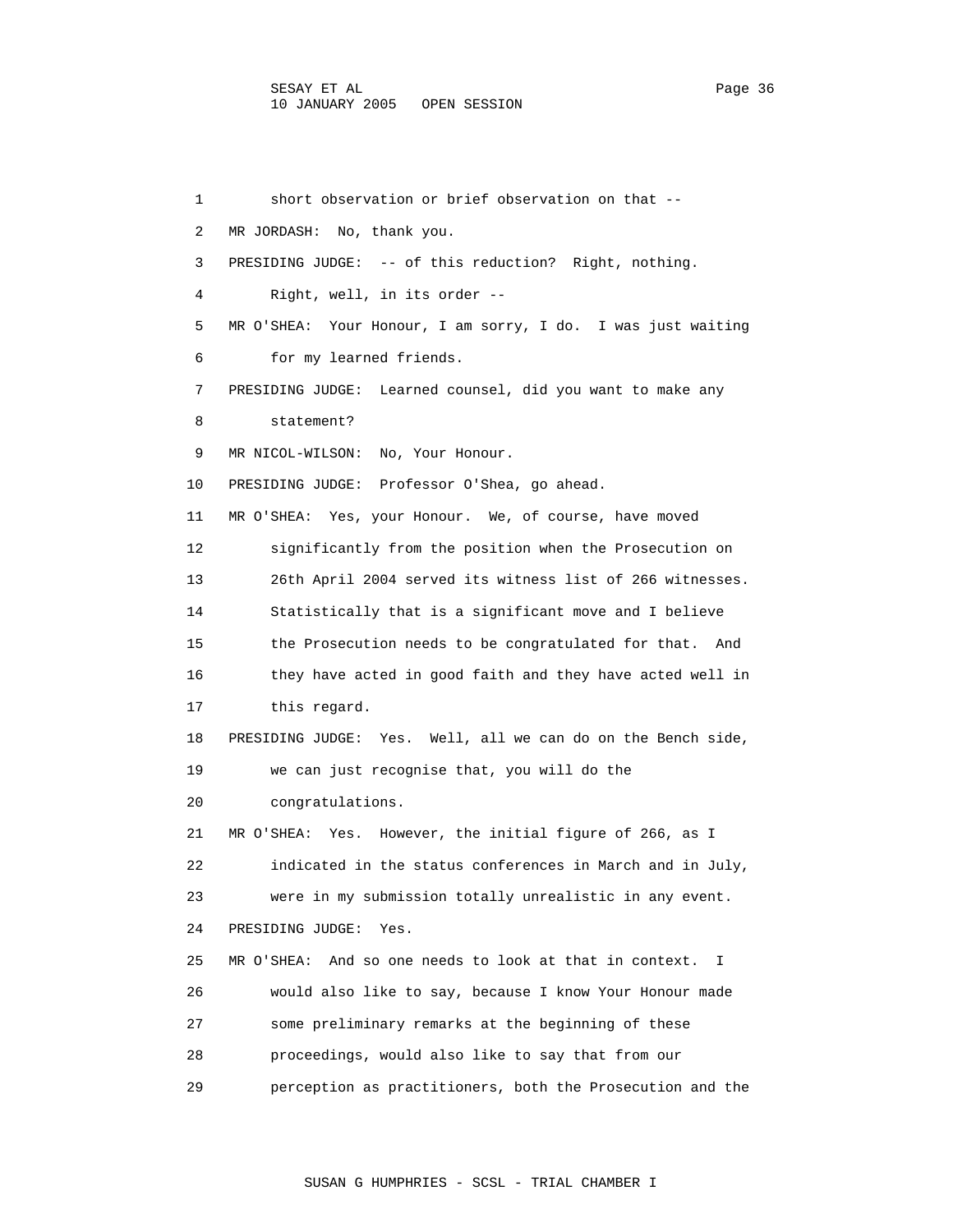1 Defence advocates, have acted admirably in terms of the 2 way in which they have conducted their examinations of 3 witnesses and the way in which they have kept their 4 arguments to essence. There are many examples in these 5 international criminal tribunals -- 6 PRESIDING JUDGE: Yes, quite. 7 MR O'SHEA: -- where counsel, I have to say particularly 8 defence counsel -- 9 PRESIDING JUDGE: Quite right. 10 MR O'SHEA: -- delay proceeding significantly. 11 PRESIDING JUDGE: Yes. 12 MR O'SHEA: But that hasn't been the case here. We do not 13 wish to be in a situation where we are constrained -- 14 constrained -- I have just been told that I am going on 15 too long. 16 PRESIDING JUDGE: I am not intending to apply the guillotine. 17 No way. 18 MR O'SHEA: We do not want to be in a position where we are 19 constrained in defending our clients-- 20 PRESIDING JUDGE: Yes. 21 MR O'SHEA: -- because of any kind of mandate, politically or 22 legally. 23 PRESIDING JUDGE: Yes. 24 MR O'SHEA: We believe that the real problem remains that the 25 substantial content of the indictment and the substantial 26 number of witnesses coming from the Prosecution. Now the 27 problem starts, Your Honour, with the indictment, because 28 legally speaking in the line of proceedings the 29 Prosecution has almost an absolute discretion in the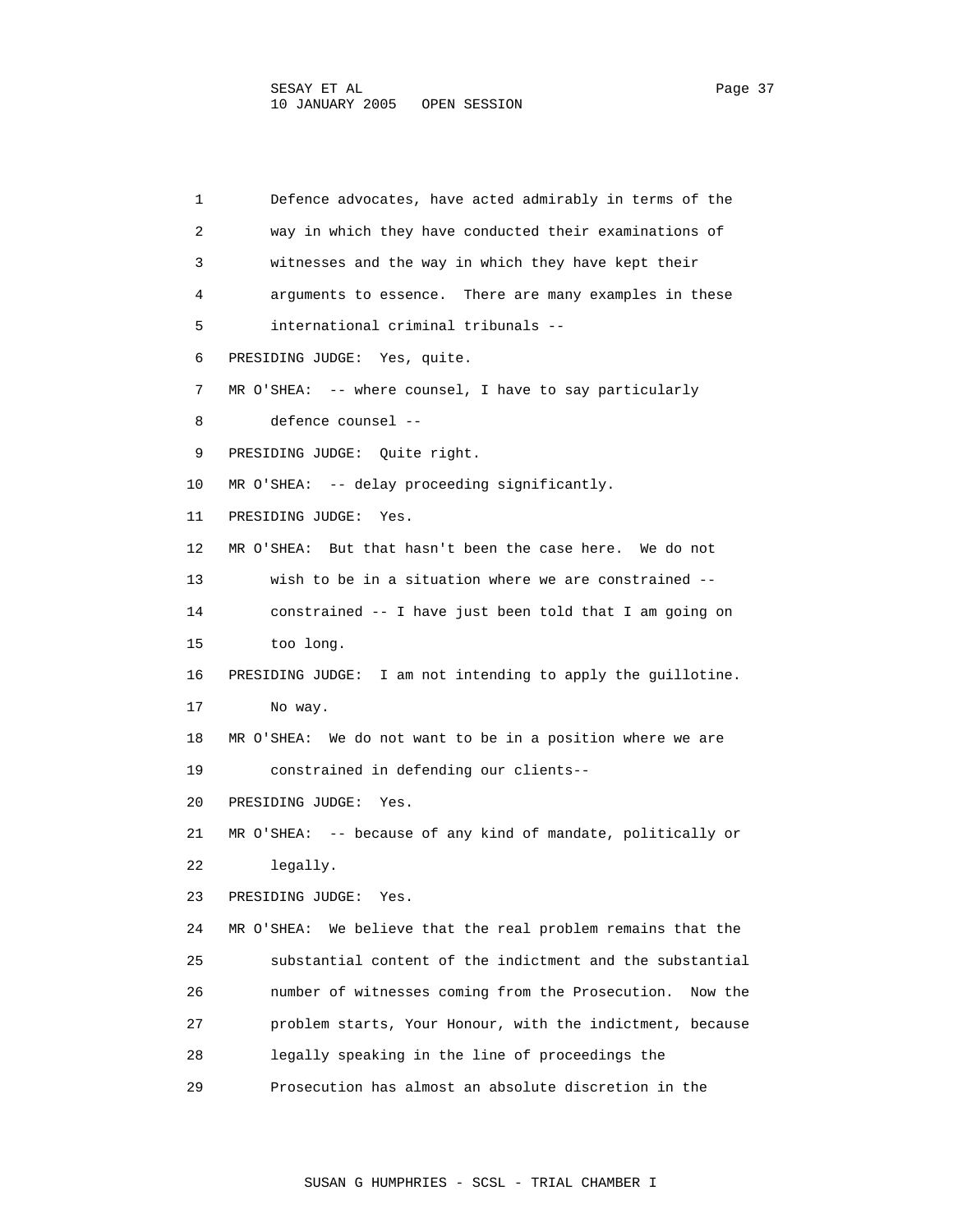1 formation of the initial indictment and here we have an 2 indictment which has effectively gone across the entire 3 country and a very large span of international criminal 4 law. 5 PRESIDING JUDGE: Yes. 6 MR O'SHEA: Now, it may be that that is not necessary to get 7 two life sentences - and that is something we can't 8 really control from the side of the Defence - but what we 9 can control and what in my submission the Court can 10 control was the number of witnesses. 11 PRESIDING JUDGE: Yes. 12 MR O'SHEA: And it is not a good excuse, in my submission, to 13 simply refer back to the indictment and say, "Well these 14 are different charges, these are different incidents --" 15 PRESIDING JUDGE: Yes. 16 MR O'SHEA: "-- which show new crimes at different places," 17 because at the end of the day there is no difference 18 between two life sentences and 50. 19 PRESIDING JUDGE: Yes. 20 MR O'SHEA: We have noticed in examining the Prosecution 21 evidence, even at its 102 witnesses and having regard 22 also to this concept of back-up witnesses, that there is 23 a fair amount of repetition in the sense of crimes 24 committed at particular locations. And we would 25 encourage the Prosecution to continue to look at whether 26 it cannot reduce its witness list in fact much further. 27 We were at one point last session contemplating putting 28 in a motion to ask the Court to force them to do that, 29 but they beat us to it, thankfully. It certainly saved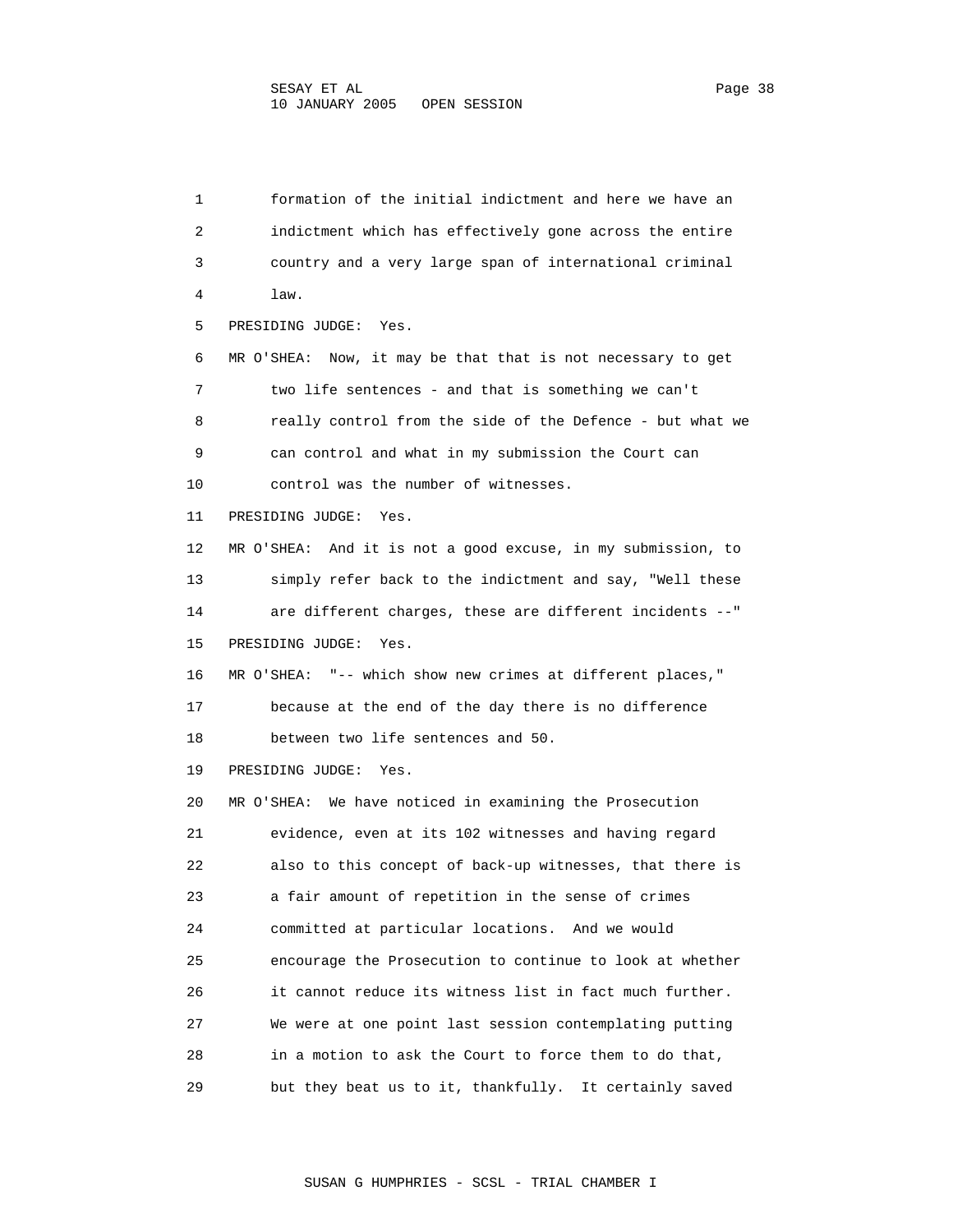1 me some work because it is quite difficult, that kind of 2 motion. But, you know, that option is still on the 3 table -- 4 PRESIDING JUDGE: Yes. 5 MR O'SHEA: -- putting in a motion, but it is not the most 6 effective one. 7 PRESIDING JUDGE: Yes. 8 MR O'SHEA: And in my submission the Prosecution in a case 9 like this does not need more than 50 witnesses and they 10 should think about that seriously. 11 PRESIDING JUDGE: Thank you. 12 Well, actually you will recognise that this is a 13 matter of utmost delicacy and the Bench has been very 14 very -- and when we make the judgment that 15 cross-examination sometimes and examination-in-chief 16 sometimes have been unduly long, repetitious and 17 seemingly not relevant, we do this with considerable 18 judicial diffidence, because we recognise that these are 19 trials of a different dimension other than traditional 20 ordinary trials in national systems, and this Bench has 21 been very reluctant to even come with any strong and 22 forthright statement as to the possibility of exercising 23 our authority to compel the Prosecution to reduce number 24 of witnesses, because again we are sensitive to the fact 25 that the burden of establishing the guilt of the 26 defendant rests upon the Prosecution, though, of course, 27 as lawyers we are all aware that at the end of the day 28 when we come to determine the ultimate question of guilt 29 or innocence, it is the quality of the evidence, not the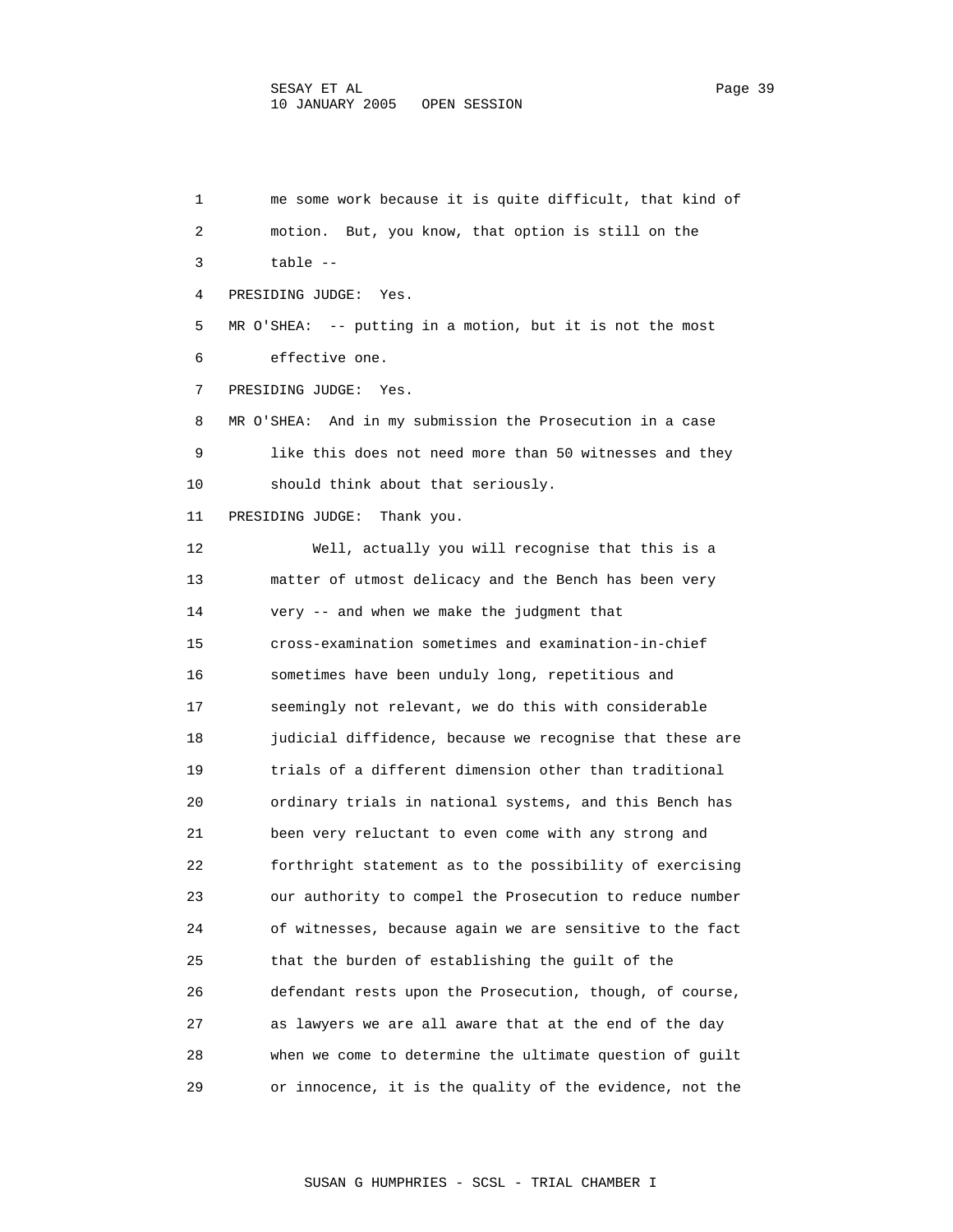1 quantity, that matters. We all appreciate that. But the 2 Bench, of course, has been extremely circumspect in 3 trying to balance this, because it's a kind of 4 hydra-headed thing. I mean, what would be some 5 compelling reason if the Defence were to say, "All right, 6 we are going to call 70 witnesses."? And what would be 7 the reason for the Bench to intervene and say, "Well, 8 don't you think some of them would be ..." So, I 9 appreciate your comments are very very appropriate, and 10 we commend both sides for the co-operation that has gone 11 on here and for the way that you have conducted 12 yourselves I mean with a high degree of professionalism, 13 but we have advised ourselves that as a Bench that even 14 though we have these powers, we must exercise them, only 15 exceptionally, you know, and I am pretty sure that the 16 Prosecution may well appreciate the observation that 17 perhaps even 102 may be on the high side, but it is not 18 for us to say and I think that is all we can say from our 19 own position here. But I do agree with you, 20 Professor O'Shea, that both sides have conducted 21 themselves admirably, professionally. I mean sometimes 22 the judges themselves have been probably a little 23 impatient, but again, we are flesh and blood even though 24 we are supposed to have certain super or extraordinary 25 powers and qualities. But I certainly do not disagree 26 with you on that, but this is an area where we all need 27 to tread extremely cautiously. 28 Any responses or comments.

29 MS TAYLOR: No, Your Honour.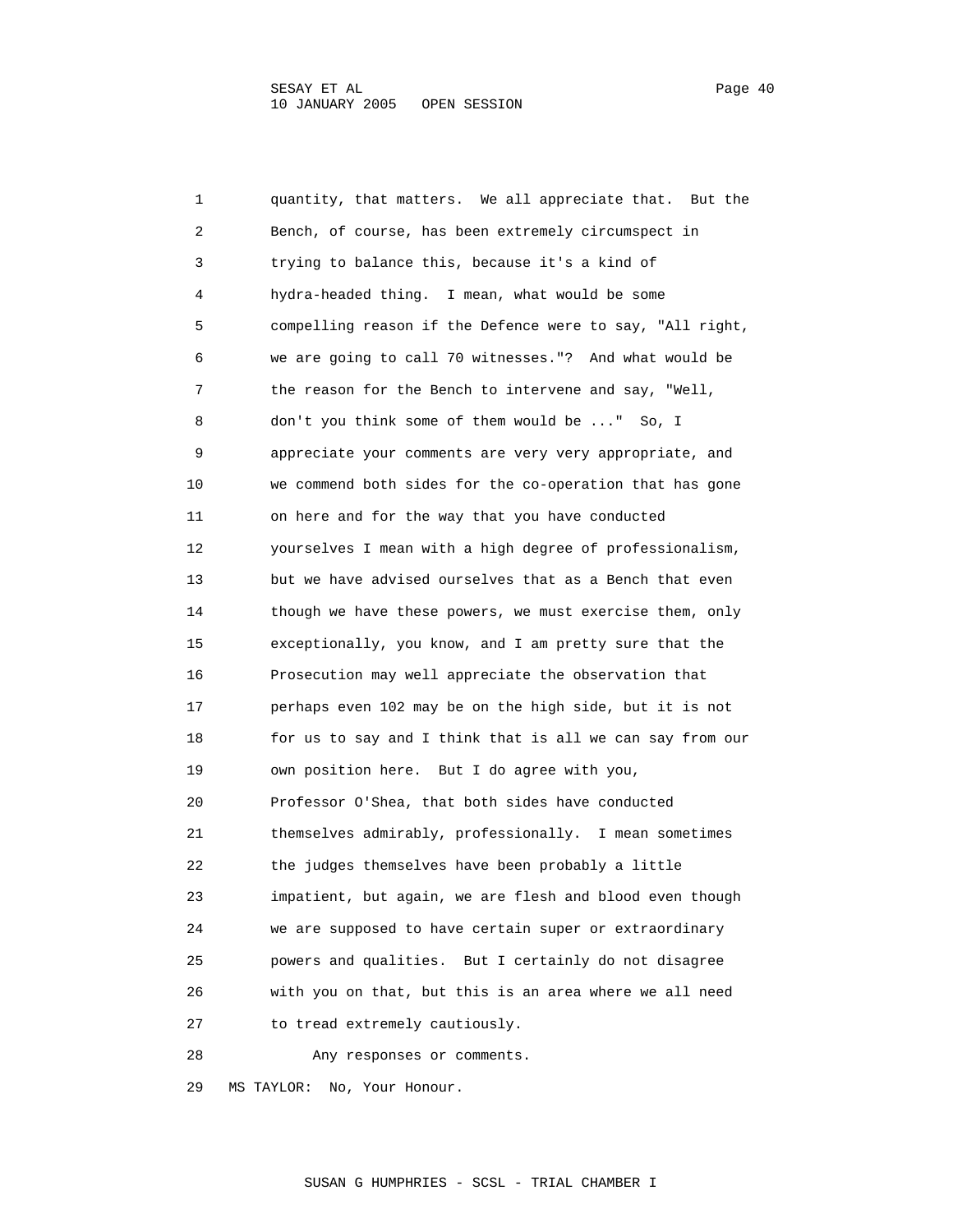1 MR NICOL-WILSON: No, Your Honour.

| 2  | PRESIDING JUDGE: Now, we can move onto $-$ the other item here   |
|----|------------------------------------------------------------------|
| 3  | is the Prosecution did, in response to the order to the          |
| 4  | Prosecution concerning renewed witness list, or in the           |
| 5  | order which was filed on 3rd December, or rather in our          |
| 6  | order we required the Prosecution to seek leave and              |
| 7  | demonstrate good cause to add witnesses TF1-189, TF1-274,        |
| 8  | TF1-126 and TF1-210 to their core witness list and to add        |
| 9  | TF1-106, TF1-146, TF1-103, TF1-276, TF1-013, TF1-155 and         |
| 10 | TF1-302 to their back-up witness list of witnesses.              |
| 11 | Perhaps Professor O'Shea's comments prophetically                |
| 12 | anticipated this issue. Could we have some                       |
| 13 | amplifications or elaborations on this one?                      |
| 14 | MS TAYLOR: Yes, Your Honour, obviously when the renewed          |
| 15 | witness list was filed there were some transpositions of         |
| 16 | numbers.                                                         |
| 17 | PRESIDING JUDGE:<br>Yes.                                         |
| 18 | MS TAYLOR:<br>That had been made in respect of a number of the   |
| 19 | orders which the Prosecution now must respond to we are          |
| 20 | considering our position. What I can tell Your Honour is         |
| 21 | that some of the witnesses that you have just -- to whom         |
| 22 | you have just referred will not be called by the                 |
| 23 | Prosecution.                                                     |
| 24 | PRESIDING JUDGE:<br>I see.                                       |
| 25 | And some of them the Prosecution may well yet seek<br>MS TAYLOR: |
| 26 | leave, but that is a matter that is under review by the          |
| 27 | Prosecution.                                                     |
| 28 | Under review?<br>PRESIDING JUDGE:                                |
| 29 | MS TAYLOR:<br>Yes.                                               |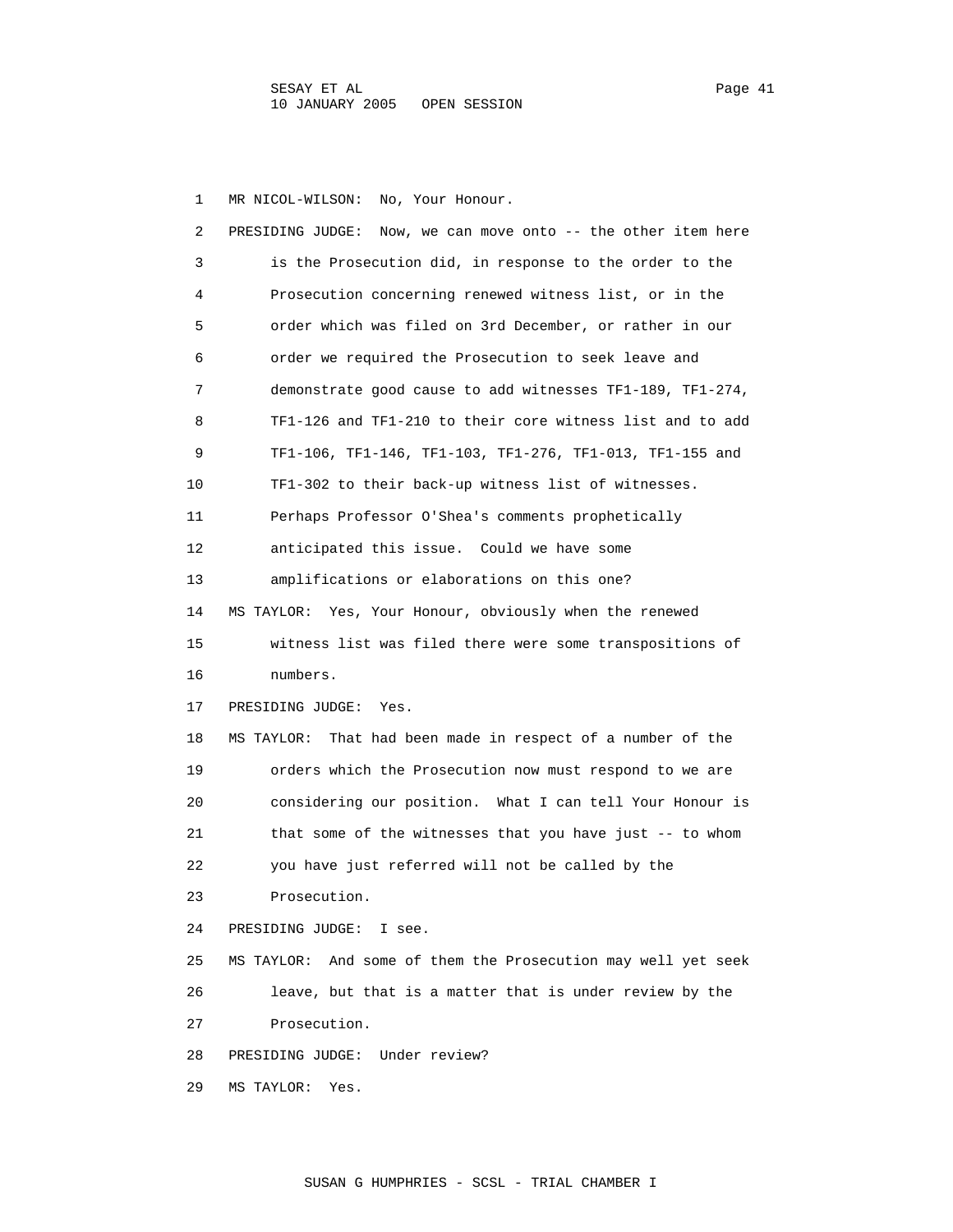1 PRESIDING JUDGE: Right. I take it the other side does not 2 want to -- Right. 3 Witnesses for the up-coming trial session, 13th 4 December the Prosecution filed its proposed order of 5 appearance of prosecution witnesses for the third session 6 of this trial commencing tomorrow. And the list identifies 7 19 prosecution witnesses. And on the same day the 8 Prosecution filed copies of the witness statements for all 9 of the proposed witnesses. And the Prosecution did declare 10 that it had made prior full disclosure of the witness 11 statements for all of the witnesses in the proposed order 12 in compliance with the 42 day disclosure requirement. You 13 still adhere to that position? 14 MS TAYLOR: Your Honour, with the caveat as occasionally 15 happens when the Prosecution is preparing its witness for 16 trial that additional information comes out, and if there 17 has been that additional information that has been 18 subsequently disclosed to the Defence, including command 19 structure charts and the like which were prepared as aids 20 for all our learned friends and for Your Honours. 21 PRESIDING JUDGE: Yes. 22 MS TAYLOR: But with that caveat, that statement is true. 23 PRESIDING JUDGE: Yes. And does the Defence have any comments 24 on this? You have received the proposed witness list. 25 MR JORDASH: Yes, I agree with everything that my learned 26 friend has just said. 27 PRESIDING JUDGE: Yes, okay. Counsel for the second accused. 28 MR NICOL-WILSON: Nothing else to add, Your Honour. 29 PRESIDING JUDGE: And counsel for the third accused.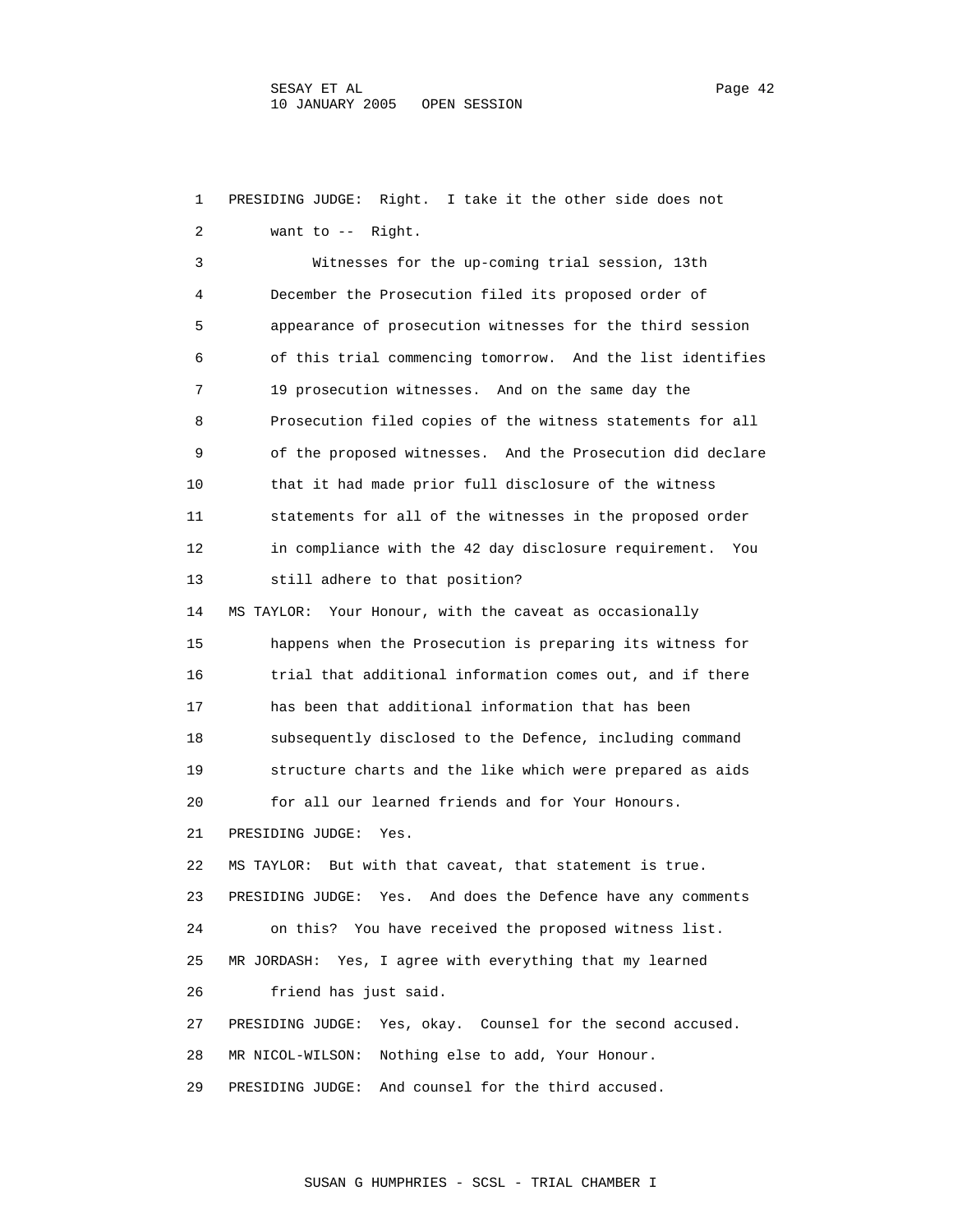1 MR O'SHEA: Your Honour, I have no difficulty with what has 2 just been said. Can we just indicate, however, that this 3 list of 19 witnesses we question how realistic that is 4 for this session. 5 PRESIDING JUDGE: Yes, yes, quite right. Six week session. 6 MR O'SHEA: It might be more useful if the Prosecution over 7 the next couple of days could have a review of that so we 8 can have a more realistical list. 9 PRESIDING JUDGE: Okay. Shall we pass that on? 10 MS TAYLOR: Your Honour, what I can say in response to that is 11 that the list will go in order as it is listed unless 12 there is an issue with one of the witnesses, and as soon 13 as an issue arises which means that we would have to call 14 a witness out of order I will notify both my learned 15 friends and the translation unit and anyone else affected 16 by it. 17 PRESIDING JUDGE: Yes. 18 MS TAYLOR: The Prosecution, of course, is in a very difficult 19 position, we are told that we have four weeks of trial. 20 The speed with which we have been getting through 21 witnesses has picked up over the first two sessions. 22 PRESIDING JUDGE: Yes, that's true. 23 MS TAYLOR: The Prosecution must disclose witness statements 24 42 days in advance. The Prosecution, therefore, always 25 errs on the side of caution, that we have too many 26 witnesses rather than too few, otherwise we would waste 27 court time because there would be disclosure issues and 28 those kinds of problems. So, that is why the Prosecution 29 has listed the 19 witnesses. I agree with my learned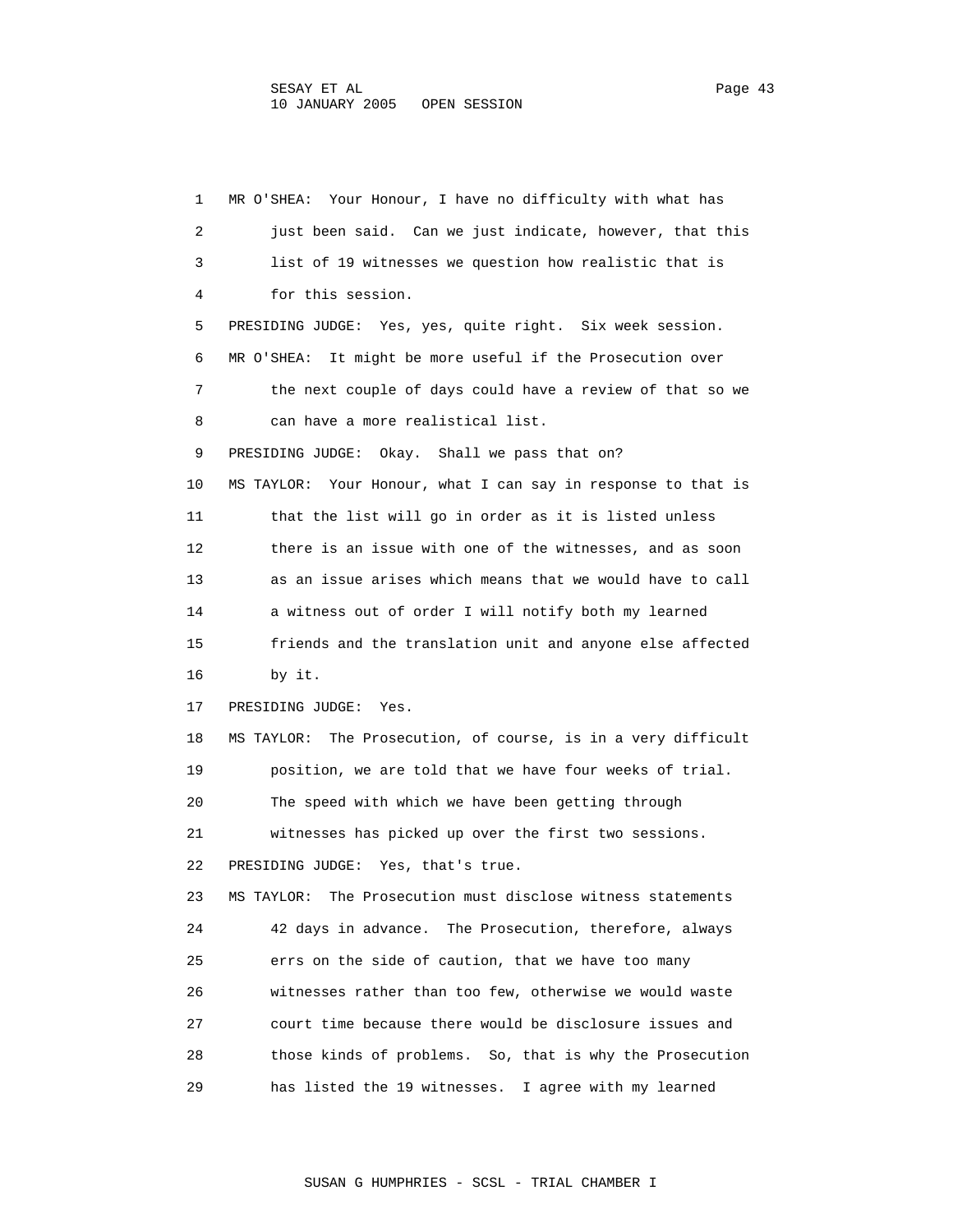1 friend's observation that it is unlikely that we will get 2 through all 19, but that for his own preparation he 3 should be starting at the top of the order and working 4 down. 5 PRESIDING JUDGE: All right. Thanks. Yes, go ahead. 6 MR O'SHEA: Yes, Your Honour. In principle I have no 7 difficulty in having a longer list. I just hope that the 8 Court will be aware of the fact that it is extremely 9 unlikely that we will get through this list and don't get 10 into a situation where we are all setting 19 as a target. 11 We have covered so far 17 witnesses. I am not in any way 12 indicating that we intend to cause any delay, of course. 13 PRESIDING JUDGE: Yes, quite. 14 MR O'SHEA: But it would be a shame if we sort of encapsulate 15 in our minds over the next week that this 19 is somehow a 16 target. The other thing is that it would be quite 17 useful - my learned friend reminds me and I think this is 18 right - it would be quite useful if the Prosecution could 19 at the status conference give us an indication of when it 20 believes, on the current state of affairs, it will finish 21 the Prosecution case. 22 PRESIDING JUDGE: Do you want to do that? Can you give us a 23 realistic estimate? I mean, he is calling for -- I think 24 what I understand Professor O'Shea to be doing is calling 25 for a realistic approach to these matters. Realism in 26 numbers of witnesses that we can cover within this trial 27 session, and also some kind of indication. 28 MS TAYLOR: Part of that, of course, is dependent upon the 29 length of cross-examination which is something that the

SUSAN G HUMPHRIES - SCSL - TRIAL CHAMBER I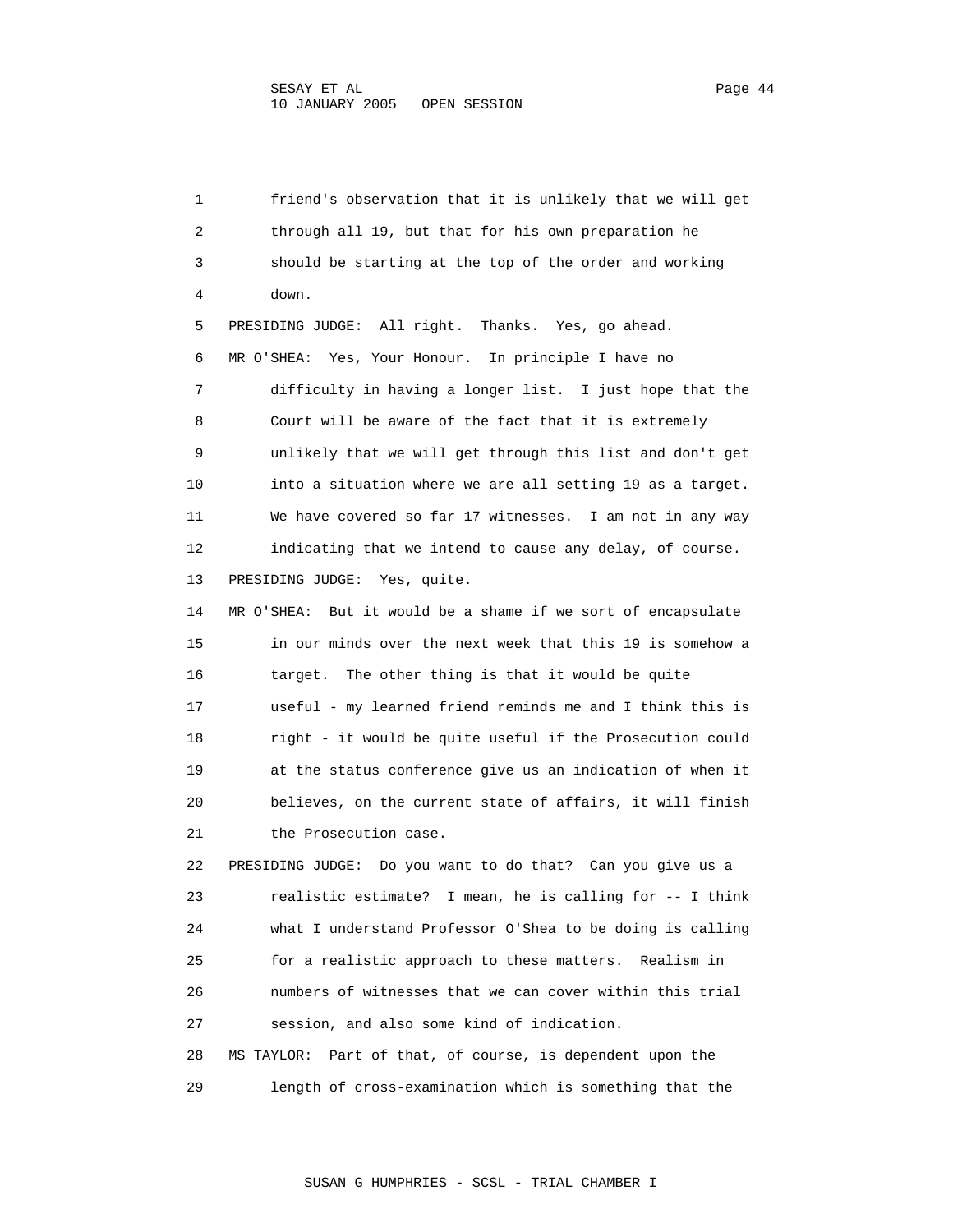1 Prosecution cannot control. 2 PRESIDING JUDGE: And you are not in a position to give us 3 some rough approximation? 4 MS TAYLOR: No. Part of the difficulty, of course, is that we 5 have trial sessions listed in this trial ending now on 6 9th August for which the Chamber has indicated. 7 PRESIDING JUDGE: Yes, 8 MS TAYLOR: Obviously, there will be a recess in August and 9 then presumably the session immediately after the recess 10 will revert to the CDF trial. So, in terms of the 11 sessions I can't tell my learned friend, or indeed the 12 Chamber, when the Prosecution case will finish. What I 13 can say, and what the Prosecution has obviously been 14 doing is reducing the number of witnesses, making the 15 Prosecution far more streamlined so that everyone is in a 16 better position to make the trial go expeditiously. 17 Beyond that I am not in a position to say when the 18 Prosecution will -- 19 PRESIDING JUDGE: Perhaps you might come the next trial 20 session after this one you might be able to give us some 21 kind of -- I mean you might review your position. 22 MS TAYLOR: It is certainly something that is under constant 23 review in the OTP, I can tell Your Honour, but in terms 24 of giving an estimate of time, I am not in a position to 25 do so, but I note Your Honour's comments and we will 26 think about that prior to the next hearing. 27 PRESIDING JUDGE: Thank you. 28 It will be recalled too that at the status conference

29 held on 1st October last year the Prosecution did indicate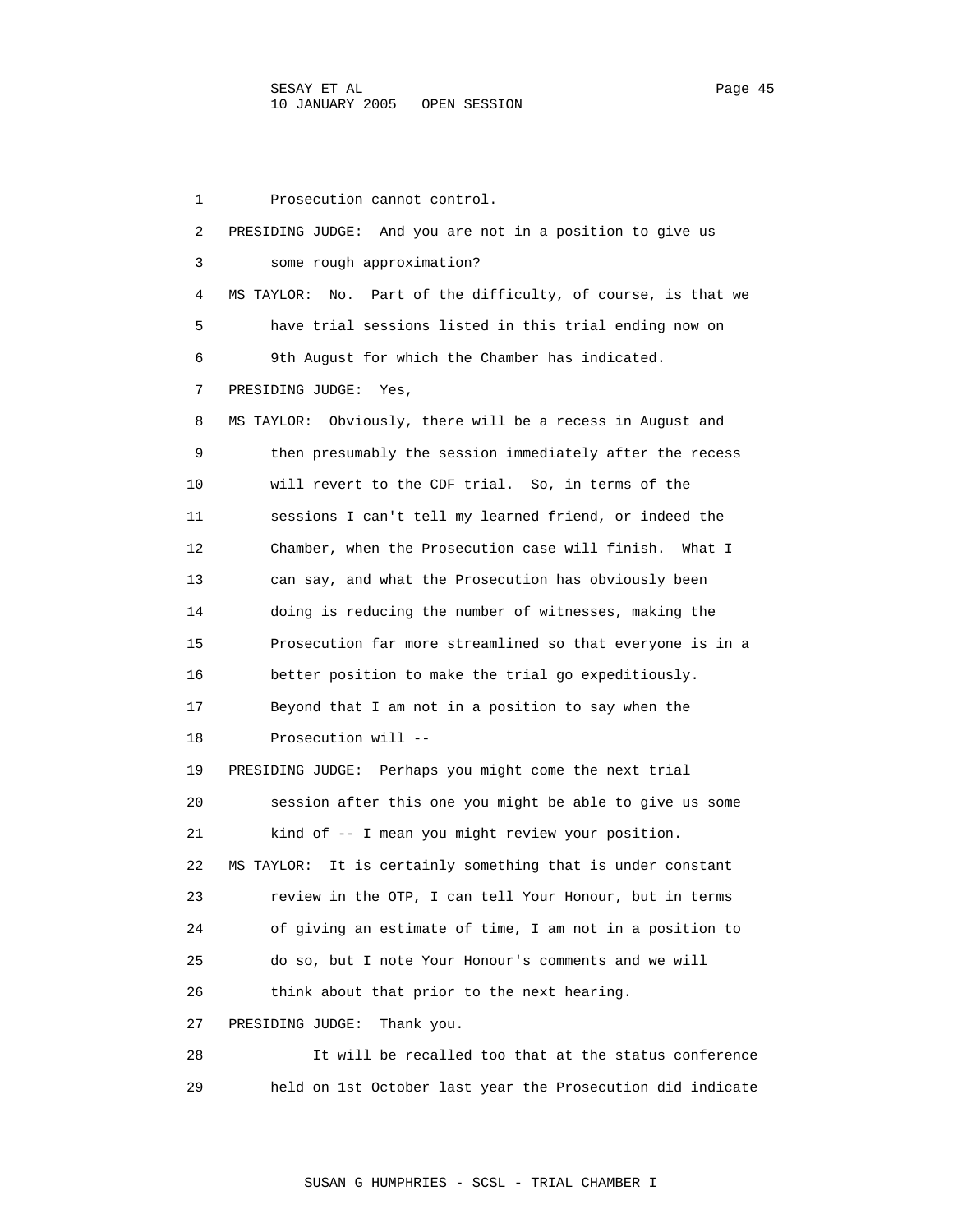1 that it intended to apply to have witness TF1-071 2 classified as a category C insider witness. In the 3 proposed order of appearance the Prosecution has 4 characterised this witness as a category C witness and, of 5 course, evidently without leave of the Court. 6 MS TAYLOR: Your Honour, if that appears presumptuous, please 7 pardon the presumption, it was simply done. The reason 8 that the column that has the category of witness is filed 9 in a way that it is is to put people on notice -- 10 PRESIDING JUDGE: I see. 11 MS TAYLOR: -- for the technical requirements that might be 12 necessary for those witnesses. 13 PRESIDING JUDGE: Right. 14 MS TAYLOR: So the Prosecution certainly does -- 15 PRESIDING JUDGE: We will accept that apology. So what it 16 means is that there are implications for the audio visual 17 unit here. 18 MS TAYLOR: That's correct. It was a practical tool for 19 anyone's use and if the Prosecution has caused offence 20 with that, then it apologises. 21 PRESIDING JUDGE: Yes. So would you come sometime with some 22 application? 23 MS TAYLOR: Yes. There will be a number of similar kind of 24 protective issues that will be raised at the appropriate 25 time in respect of the witnesses. 26 PRESIDING JUDGE: Is this a matter the Defence has anything to 27 say about? And the same would go -- it is not the same, 28 but an analogous kind of situation here is with regard to 29 witness TF1-022 and that is described as a category A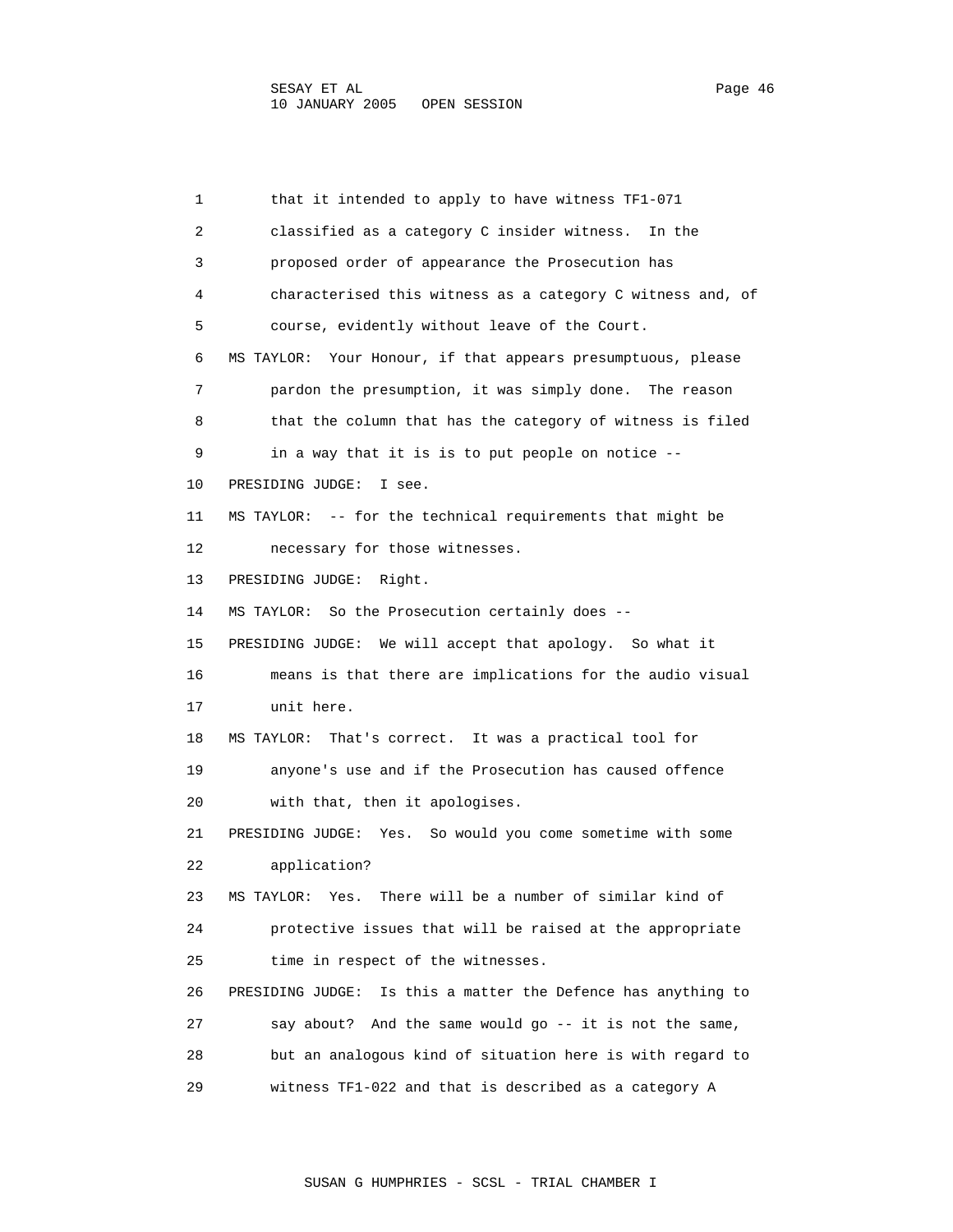| 1  | witness that is a victim of sexual violence. The query             |
|----|--------------------------------------------------------------------|
| 2  | here is that this witness was not described as a category          |
| 3  | A witness and therefore has not been granted any                   |
| 4  | additional protective measures in the Chamber's decisio            |
| 5  | of 5th July. The point here, which I think perhaps                 |
| 6  | counsel would need to shed some light on, is two-fold.             |
| 7  | Whether you intend to apply for this witness to be<br>1.           |
| 8  | classified as a category A witness, and also, whether you          |
| 9  | are aware, as I am advised, that the summary of this               |
| 10 | witness's statement does not refer to any act of sexual            |
| 11 | violence. I am advised, I have not read it.                        |
| 12 | Your Honour, I don't have the sheet that has<br>MS TAYLOR:         |
| 13 | classified this witness as a category A witness, and when          |
| 14 | you said that I must say admit it surprised me because             |
| 15 | this witness is not --                                             |
| 16 | PRESIDING JUDGE: You will investigate.                             |
| 17 | MS TAYLOR: Yes, we will investigate.                               |
| 18 | PRESIDING JUDGE: We raise it as a query.                           |
| 19 | MS TAYLOR:<br>Yes.                                                 |
| 20 | PRESIDING JUDGE: And the reason, of course, it's a query is        |
| 21 | that if you -- if, according to the advice that I have             |
| 22 | received, a summary of the witness's statement does not            |
| 23 | refer to any act of sexual violence, how then can you              |
| 24 | seek to classify the witness as a category A witness.              |
| 25 | Indeed, Your Honour.<br>I believe that may simply be<br>MS TAYLOR: |
| 26 | a mistranscription of a description.                               |
| 27 | Yes, quite.<br>PRESIDING JUDGE:                                    |
| 28 | But what I can say to Your Honour is that in<br>MS TAYLOR:         |
| 29 | relation to the protective issues that will arise for the          |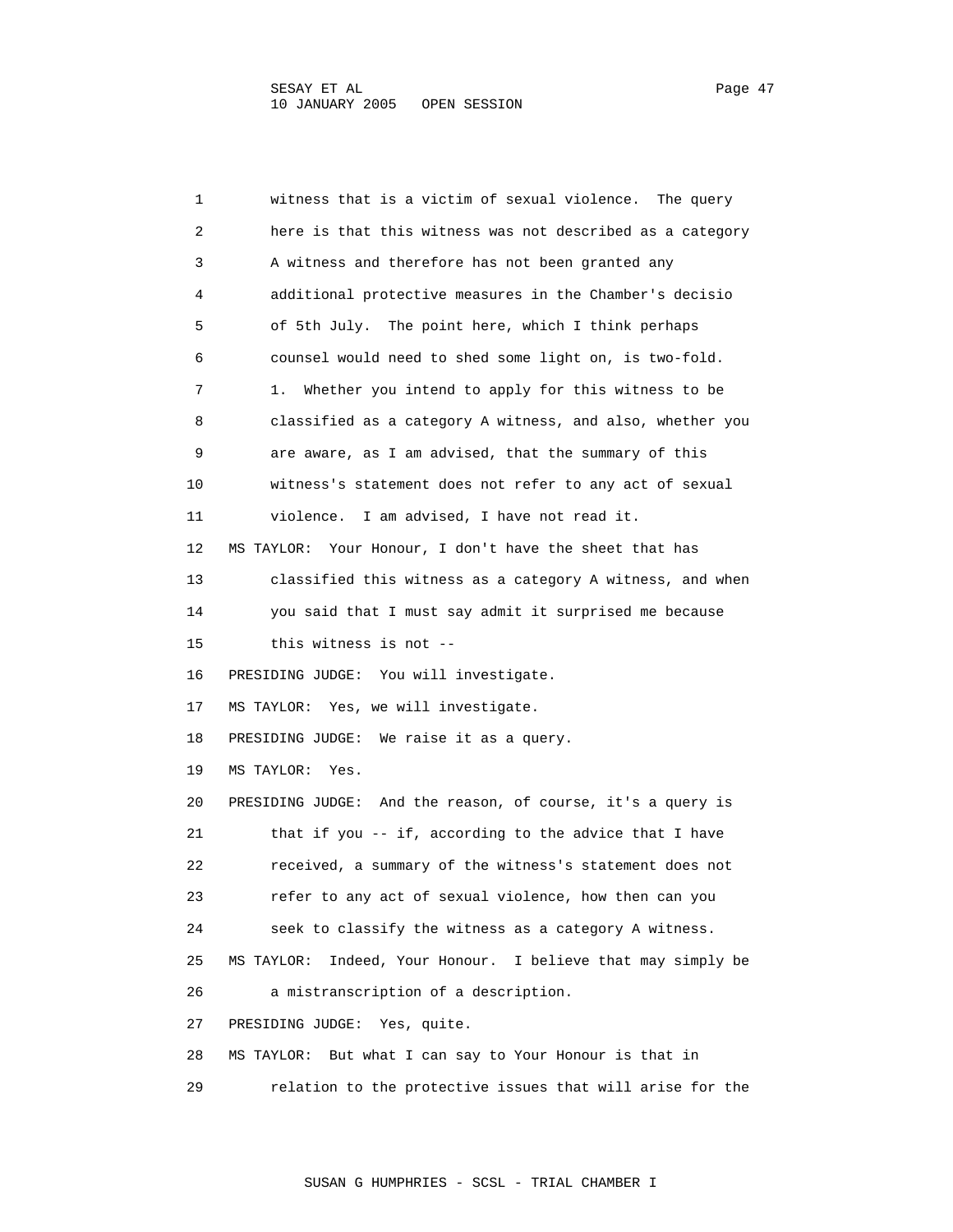1 witnesses for this session the Prosecution will make the 2 appropriate applications. 3 PRESIDING JUDGE: Yes. You need to take -- it's a kindred 4 issue, you need to take that also in relation to witness 5 TF1-104 who is described as a category B witness, but who 6 again, I am advised, from the statement of that witness 7 is not, in fact, a child. 8 MS TAYLOR: Indeed, Your Honour. 9 PRESIDING JUDGE: TF1-104. 10 MS TAYLOR: Those matters the Prosecution will look at and 11 will review them. 12 PRESIDING JUDGE: Yes. The Victims and Witnesses Unit have 13 indicated that they would like to have one of their staff 14 present when TF1-141 is testifying. Am I right in that? 15 Is that correct? 16 MS TAYLOR: That is something that -- 17 PRESIDING JUDGE: What is the rationale for that? 18 MS TAYLOR: The rationale for that is that the young person in 19 question suffers from post-traumatic stress disorder. 20 PRESIDING JUDGE: I see. 21 MS TAYLOR: And he often apparently experiences physical 22 symptoms when he is under conditions of stress, and it is 23 believed that if there is a neutral person in the room 24 with the -- in the video room with him, then he will be 25 re-assured that there is -- that there is someone there, 26 it is not just a computer screen. 27 PRESIDING JUDGE: So procedurally I reckon that there will be 28 an appropriate application for that? 29 MS TAYLOR: There will be an appropriate application with the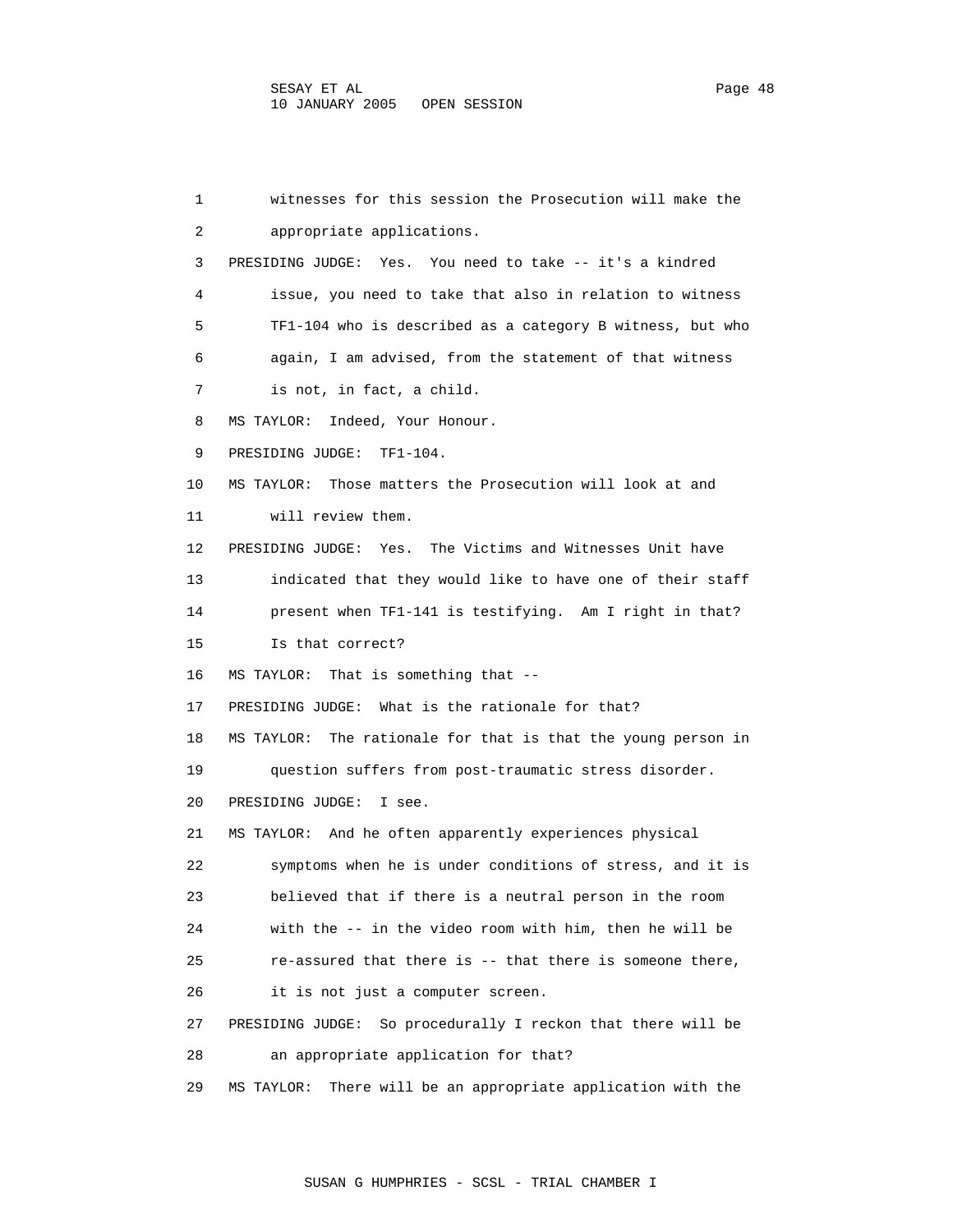1 appropriate information available at the time, 2 Your Honour. 3 PRESIDING JUDGE: Does the Defence have any initial response 4 to that? 5 MR JORDASH: Yes, the first response is that this is the first 6 time I have heard of this. 7 PRESIDING JUDGE: Yes. 8 MR JORDASH: The second is that I would seek the expert 9 opinion which has come to the conclusion that this 10 witness suffers from post-traumatic stress disorder, 11 because clearly that would be an issue that would impact 12 upon his witness's ability to give evidence and his 13 credibility. 14 PRESIDING JUDGE: So here we are opening a kind of Pandora's 15 box. 16 MR JORDASH: And thirdly, I think my initial response to have 17 anyone with that witness would be to object. 18 PRESIDING JUDGE: Well, let us wait. I thought that I should 19 mention it because it is part of something that we need 20 to advert our minds to at this status conference. It may 21 be coming forward. Right. You don't want to respond 22 now, there is no application. 23 MS TAYLOR: No, no, I am happy to discuss the issues with my 24 learned friends after this status hearing. 25 PRESIDING JUDGE: Right. 26 MR NICOL-WILSON: Your Honour, I would like to seek 27 clarification as to whether this witness will still be 28 entitled to the protection afforded to category B 29 witnesses when he is no longer a child.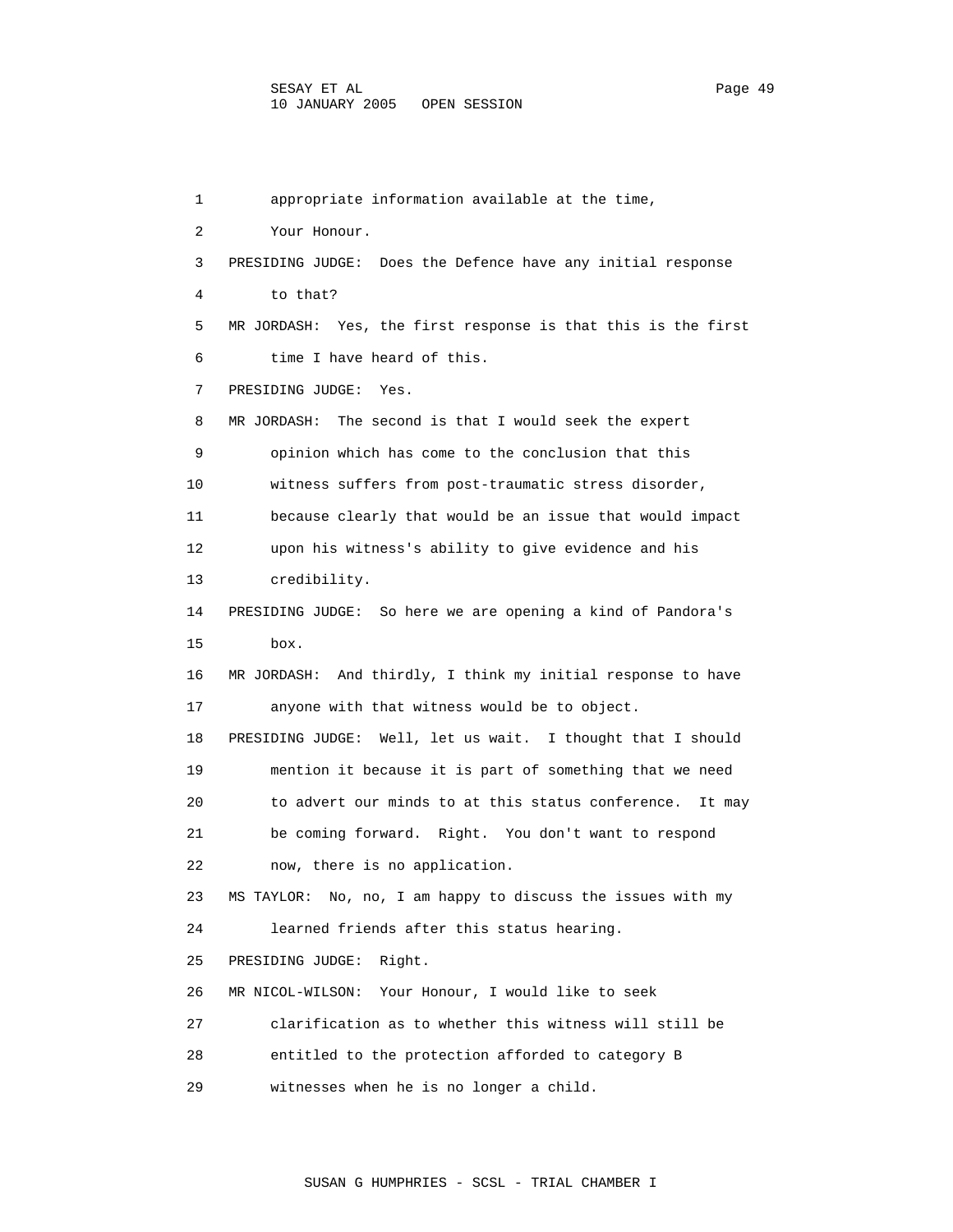1 PRESIDING JUDGE: What is your response? Thank you. 2 MS TAYLOR: This witness turns 18 sometime during 2005. He 3 was taken as a child. 4 PRESIDING JUDGE: Yes. 5 MS TAYLOR: Taken as a child soldier. He does not know his 6 exact birthday. It is, of course, possible that his 7 birthday is between 1st January and today. The 8 Prosecution is not in a position to say that he has yet 9 turned 18, nor that he has not yet turned 18, but he is 10 certainly on the cusp. In those circumstances the 11 Prosecution submits that the witness is still legally a 12 child. 13 PRESIDING JUDGE: Do you want to debate this at this stage? 14 MR NICOL-WILSON: No, Your Honour, but I was just thinking 15 if -- 16 PRESIDING JUDGE: Adopt the wait-and-see approach. 17 MR NICOL-WILSON: Okay, I will. I wanted to see if I could 18 ask for a medical -- 19 PRESIDING JUDGE: Well, of course, again this can be the 20 subject of further discussion between Prosecution and 21 Defence. 22 MR NICOL-WILSON: As My Lord pleases. As my Lord pleases. 23 PRESIDING JUDGE: And interestingly, Miss -- Prosecution 24 counsel, you have indicated or you have not yet indicated 25 whether you intend to apply for closed session of any of 26 the witnesses appearing for the third session. 27 MS TAYLOR: Your Honour, the position -- 28 PRESIDING JUDGE: Can you do that at this stage? 29 MS TAYLOR: I can't do it in total. What I can say to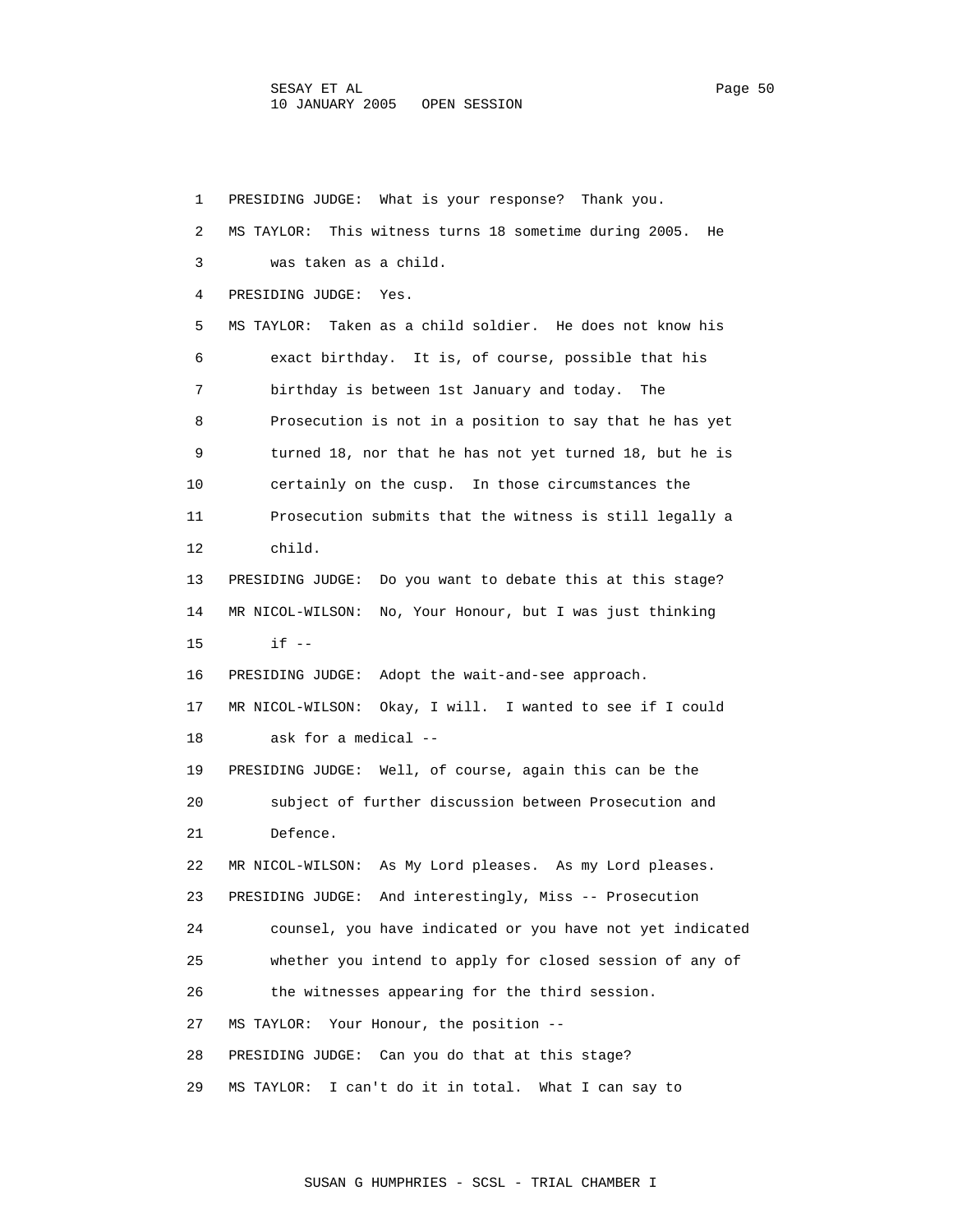1 Your Honour is that the position will be that for limited 2 parts of some of the testimony -- 3 PRESIDING JUDGE: Yes. 4 MS TAYLOR: -- the Prosecution will make application that that 5 take place in closed session, bearing in mind always, of 6 course, that the object is to have most of the trials in 7 open session. 8 PRESIDING JUDGE: Yes. 9 MS TAYLOR: The Prosecution is working in terms of its 10 presentation of the evidence to minimise the amount of 11 the evidence that it says should take place in closed 12 session. 13 PRESIDING JUDGE: Yes, because the reason we raise it at this 14 point is to economise judicial time, considering how 15 much -- not that we really want to hear any kind of 16 application and submissions one way or the other, but 17 just to remind you that this is something that usually 18 takes up quite a lot of time. So if we have some advance 19 notice. 20 MS TAYLOR: Certainly. What I can say is that a very small 21 amount of the evidence of the first witness TF1-304 there 22 will be an application for a closed session in relation 23 to that. There will be an application in relation to 24 Witness TF1-071. 25 PRESIDING JUDGE: Yes. 26 MS TAYLOR: And beyond that I am not in a position to assist 27 the Court. But again, that is something that the 28 Prosecution is more than happy to give advance notice to 29 my learned friends.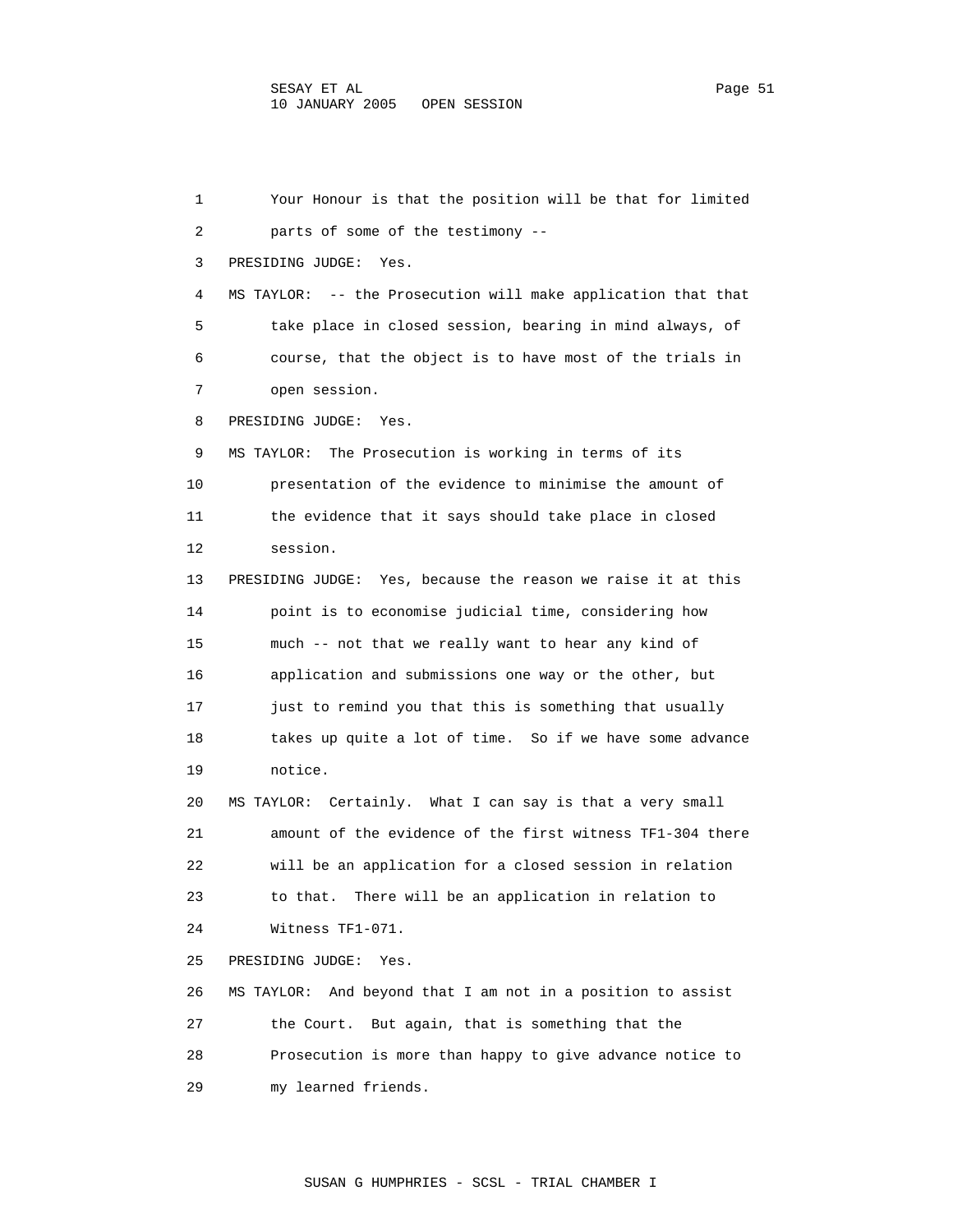1 PRESIDING JUDGE: Yes. Again another issue, Ms Taylor, is 2 that the Prosecution has -- or shall we say has not 3 provided indication of the language requirements yet, or 4 have they provided in respect of two of your witnesses in 5 your proposed order. Our records show that the -- let me 6 just check this again to see whether you have -- yes, you 7 have not been able to provide indication for the language 8 requirement for two of your witnesses. 9 MS TAYLOR: I was not aware of that, Your Honour. I apologise 10 for that -- 11 PRESIDING JUDGE: I think this is something you need to 12 resolve with Court Management on this. 13 MS TAYLOR: Indeed. I will speak to the head of translation 14 and make sure that she has adequate time to organise the 15 interpreters. 16 PRESIDING JUDGE: Yes. We now come to one of the other tricky 17 areas on the witnesses that is (d) expert witnesses. The 18 records available to the Chamber show that the 19 Prosecution has included five expert witnesses in its 20 renewed witness list filed on 23rd November. 21 Specifically, TF1-150, TF1-272, TF1-296, TF1-301, TF1-332 22 and TF1-348. Then Witness TF1-351 has now been included 23 on the list of the Prosecution back-up witnesses. Again, 24 the Chamber is advised that TF1-150 is an overview 25 witness and the question is, rather curiously and 26 legally, whether an overview witness is also an expert 27 witness. Perhaps you would like to shed some light on 28 that for us. 29 MS TAYLOR: Certainly, Your Honour. That particular issue has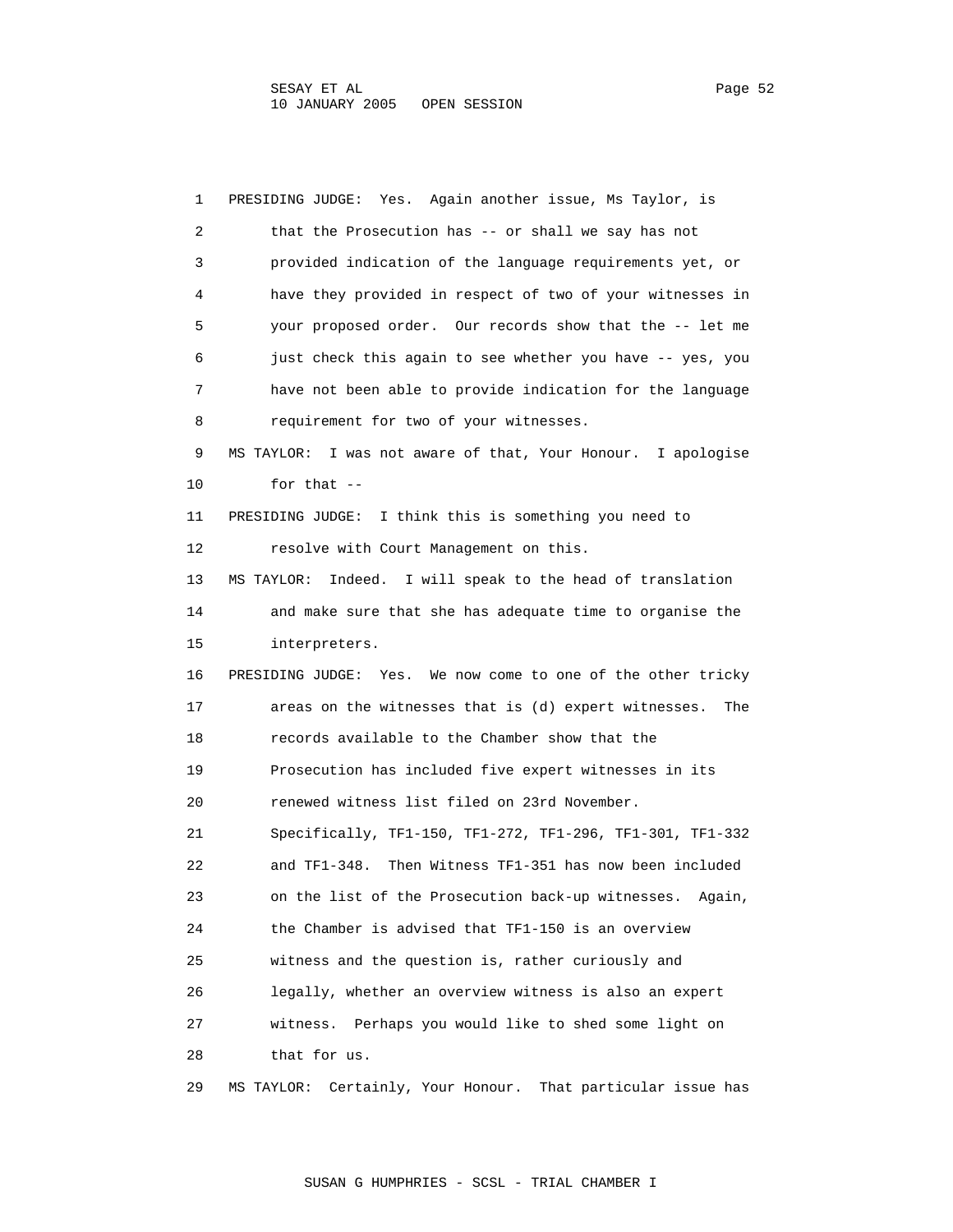1 been occupying some time of the Prosecution. The 2 Prosecution is aware that the Chamber has indicated that 3 it is willing to recognise the category of the overview 4 witness -- 5 PRESIDING JUDGE: Yes. 6 MS TAYLOR: -- to provide assistance to the Chamber which is 7 distinct from the expert opinion in the true sense -- in 8 the true legal sense, someone you need to be able to 9 qualify as an expert. What I can say, I know that my 10 learned friends would probably wish to say something 11 about the experts and about when they might expect 12 reports or statements from the expert and overview 13 witnesses, what I can say is that although those reports 14 have not been served, the Prosecution is working with due 15 diligence in attempting to obtain those. In relation to 16 all but one of these witnesses the Defence have been 17 provided with the name of that witness. In relation to 18 one witness that name has not been disclosed to the 19 Defence the reason being that there need to be several 20 permissions obtained from various international 21 organisations for permission the Office of the Prosecutor 22 to release that name. And there have been international 23 phone calls, letters and e-mails doing the level best to 24 obtain permission to disclose that name. The last such 25 communication was in fact on 19th December in which the 26 Prosecution was simply told that the matter was under 27 review and the organisation concerned would get back to 28 us in the new year. And this week, now that everyone is 29 back at work, the Prosecution will be following that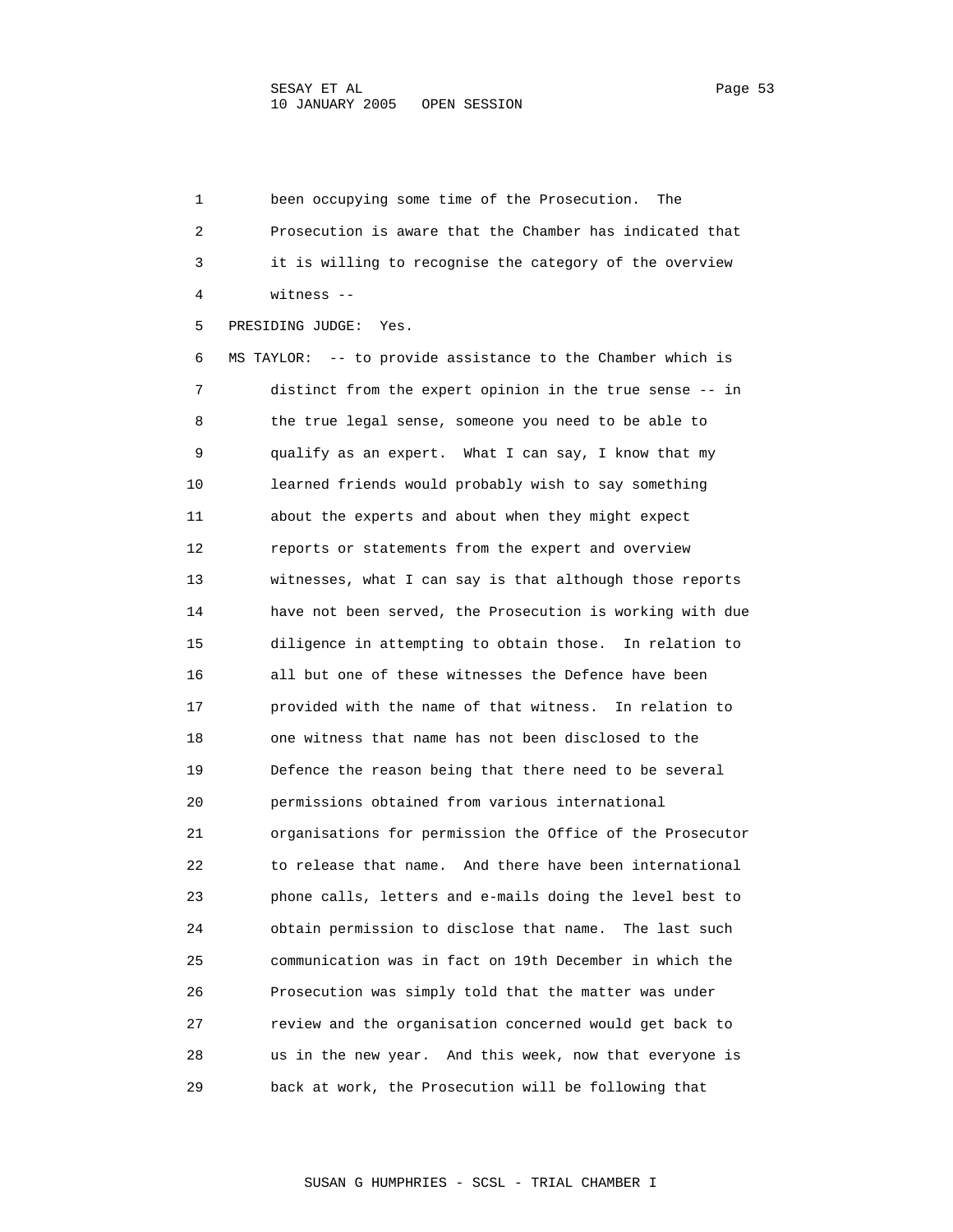1 matter up again. I fully understand that it's important 2 that the Prosecution serves these reports as soon as  $\uparrow$  3 possible. What I can say is that the Prosecution is 4 working towards that end and that given that we already 5 have a trial session mapped out until August of this year 6 the Prosecution obviously is not going to call any of 7 these witnesses until at least the end of this year and 8 it still in my submission then gives the Defence adequate 9 time to respond to the material that will be ultimately 10 disclosed under this heading. 11 PRESIDING JUDGE: Yes, well, I mean, clearly the Trial 12 Chamber's position on this is known that we think that 13 the whole question of expert witnesses and whether the 14 Prosecution's obligation to make available the report 15 does have a checkered history, because at our pre-trial 16 conference which we held on 29th April 2004 and also the 17 status conferences held on 23rd June 2004 and 1st 18 October, you indicated that you had not received any 19 report from them and then, of course, you also expressed 20 that you didn't believe it was desirable to impose a 21 deadline because the Chamber was inclined to impose a 22 deadline for filing reports. In the light of that, I

 23 don't know whether, with the assurances that you have 24 given, you have allayed the concerns of the Defence, but 25 I will let them respond to your position. 26 MR JORDASH: I would seek an order from the Trial Chamber of a 27 timing for service of those reports. My learned friend

 28 says, "Well we are not going to call the witnesses until 29 late in the day," so say August or around that period.

SUSAN G HUMPHRIES - SCSL - TRIAL CHAMBER I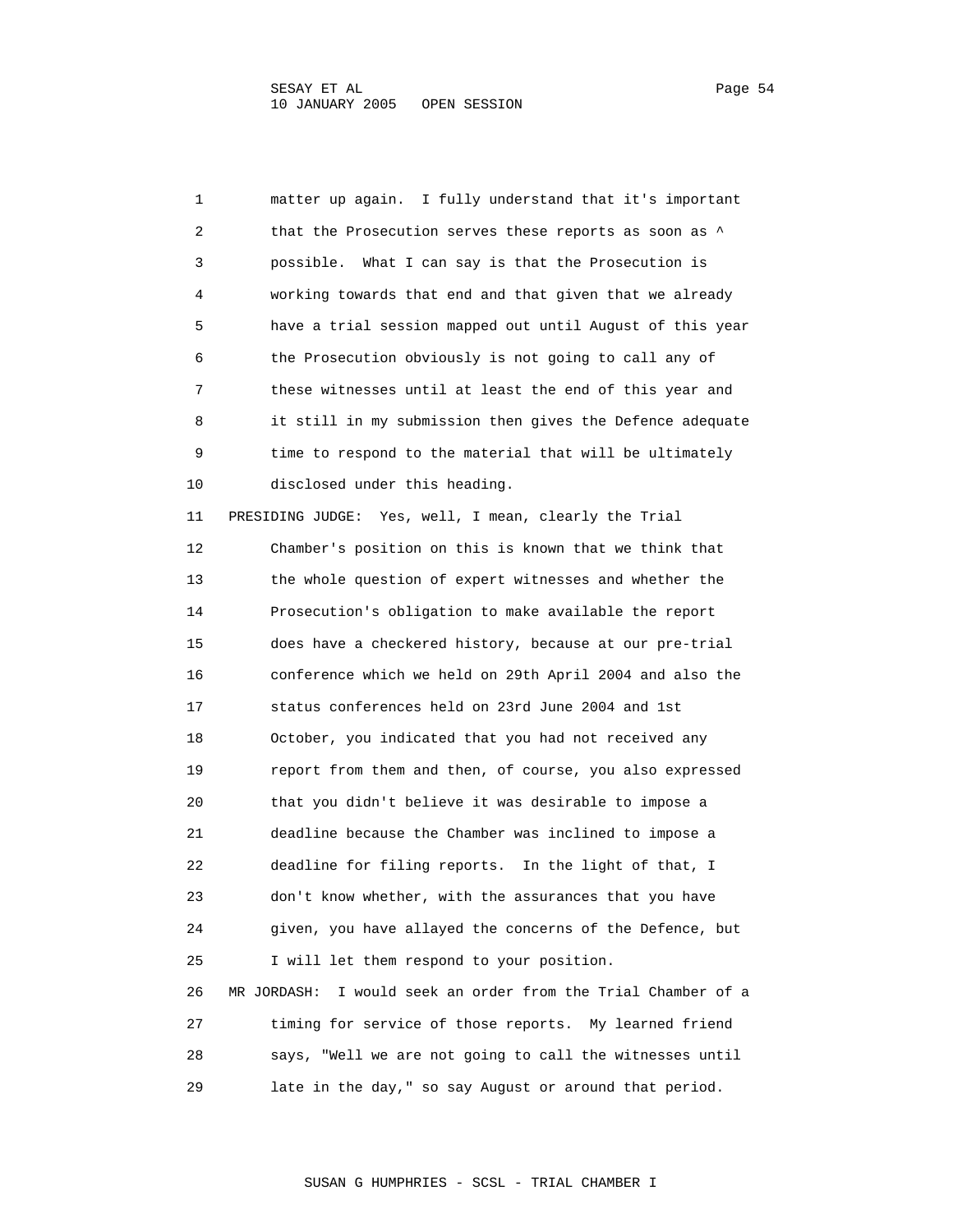1 But it is not simply an issue of when the witnesses is 2 going to be called, it is an issue of what use is expert 3 evidence in a criminal trial. And the use, as I say see 4 it, is to place much of the factual evidence into its 5 proper context and to allow, of course, the Defence an 6 opportunity to deal with that expert case put by the 7 Prosecution not only through obtaining its own expert 8 reports, but through cross-examination of the Prosecution 9 witnesses. I go back to George Johnson.

 10 I don't know what the Prosecution expert is going to 11 say about what he has to say. I don't know if it is 12 going to impact upon what he and many other witnesses 13 will say over the forthcoming months. In effect again, 14 the Defence are being asked to conduct a defence with 15 their hands tied behind their backs, because until the 16 Prosecution serve their expert reports we cannot instruct 17 out own experts because we do not know what issue they 18 are to go to. So it is not simply when the witnesses 19 will be called, but how much notice should the Defence 20 have and this is the first time I have ever conducted a 21 defence without knowing what the expert issues are before 22 the beginning of the case. And I have been asking since 23 April of last year for an indication of what that expert 24 evidence will say about the factual evidence in this 25 case, and that's the link which is important it is not 26 simply evidence which stands on its own, it's evidence 27 which is the framework of the Prosecution case, and we 28 are being asked to cross-examine witnesses without 29 knowing what that framework is and, moreover, without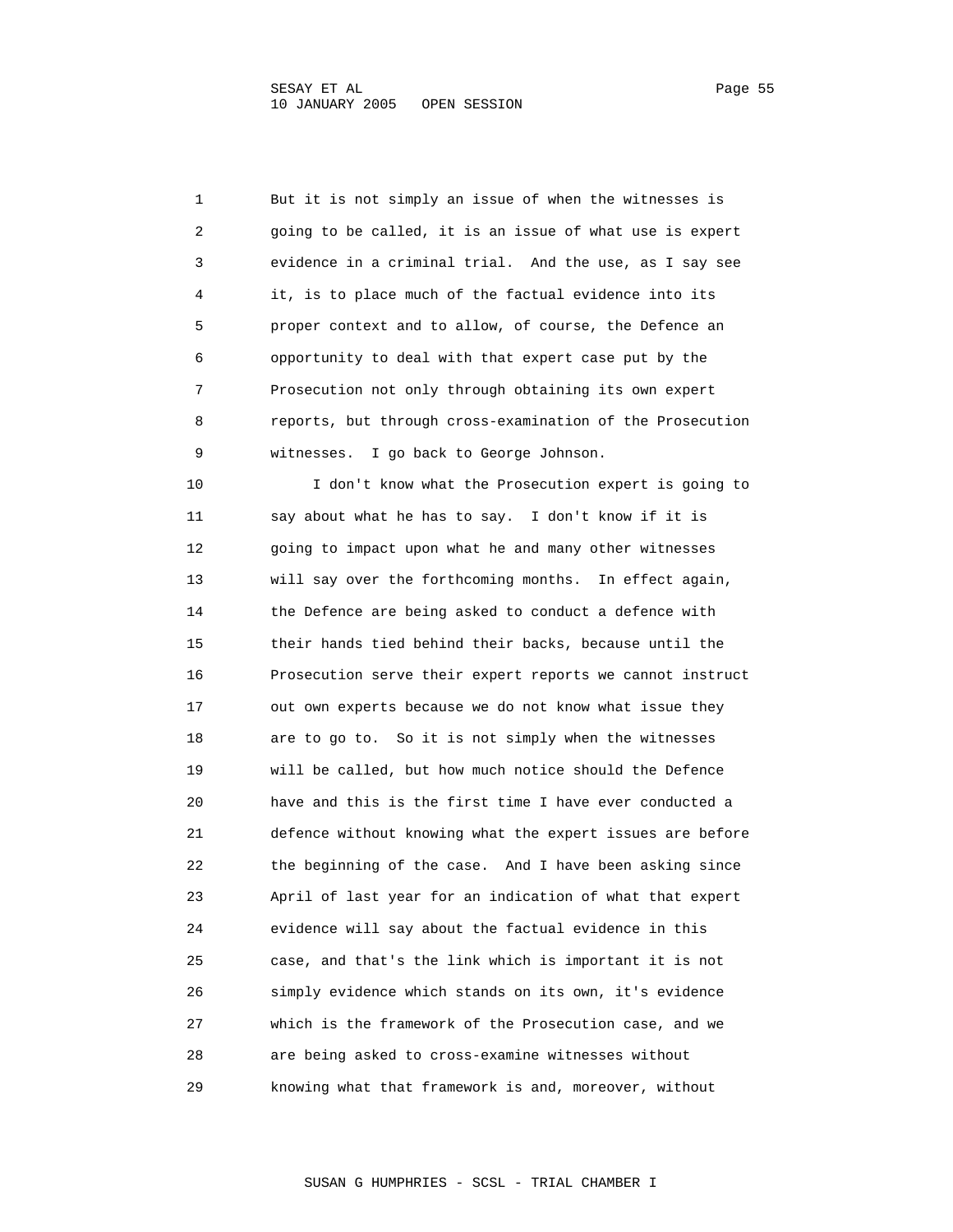1 having the benefit ourselves of knowing what the expert 2 issues are pertaining to in this case. And there is a 3 second and equally important problem, as I see it, and it 4 is this, that if the Prosecution are right that it has 5 taken them so far nine months or eight months to obtain - 6 and they still haven't obtained these permissions - but 7 they have been waiting eight months for these permissions 8 for their experts or proposed experts' employers, what is 9 going to happen when we do get served these reports from 10 the Prosecution? The Defence are going to need an equal 11 amount of time to obtain the same permissions from the 12 employers of our proposed experts and I can see a 13 position in this Court where I have to come to the Court 14 and ask for an adjournment of the trial of eight months 15 simply to obtain our own expert reports. That, in my 16 respectful submission, cannot not be right for the 17 accused and it cannot be right for the interests of 18 justice and it certainly is not right for the Defence to 19 try and conduct a defence on what is a complicated case. 20 Those are my submissions. 21 PRESIDING JUDGE: So your conclusion would be then, if I put 22 words in your mouth, that the time for judicial 23 intervention is opportune? 24 MR JORDASH: Exactly, it is now. 25 PRESIDING JUDGE: All right. Learned counsel for the second 26 accused. 27 MR NICOL-WILSON: Your Honour, I associate with the concerns 28 raised by Mr Jordash and I have nothing else to add. 29 PRESIDING JUDGE: Learned counsel for the third.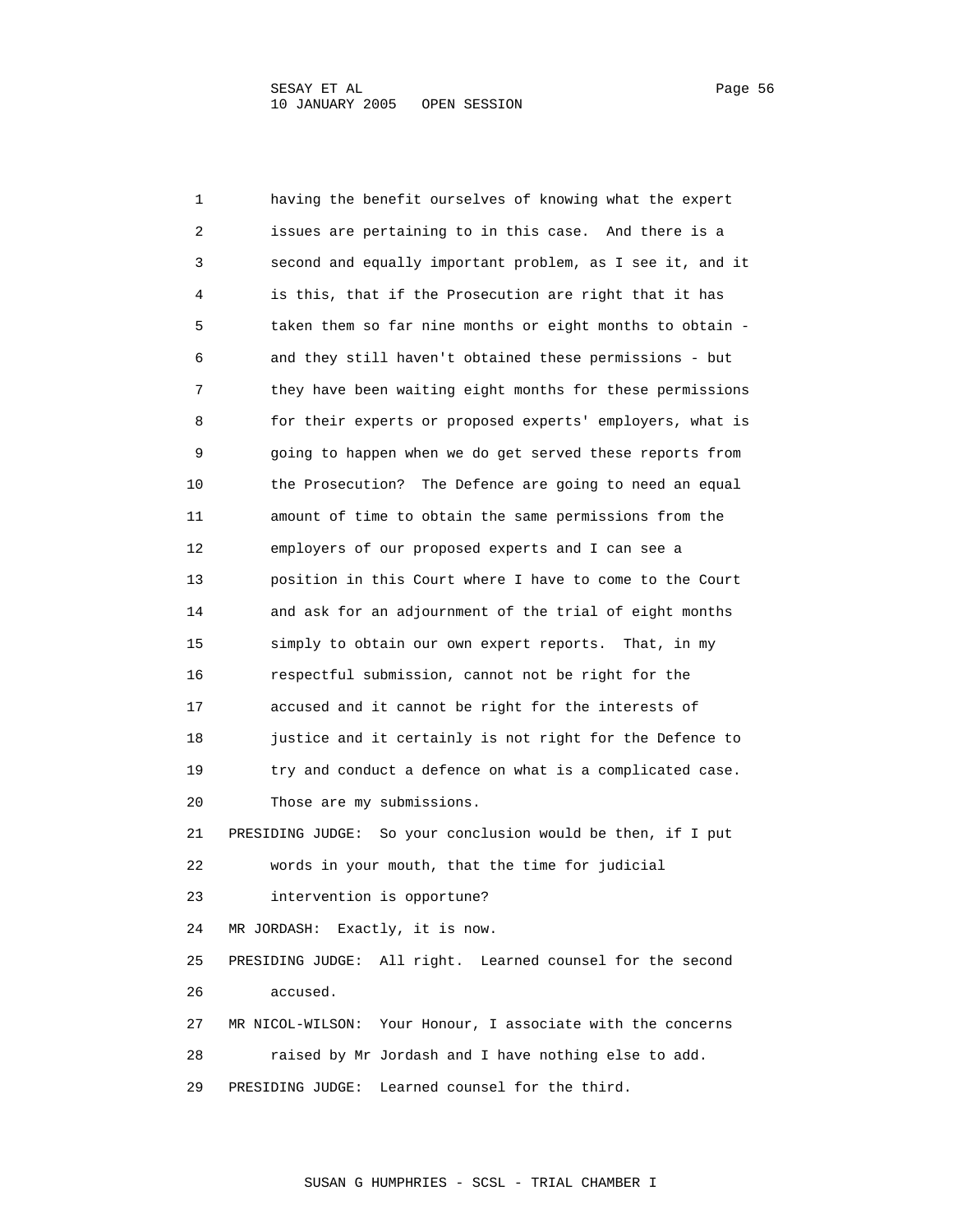1 MR CAMMEGH: I very firmly support what Mr Jordash has said in 2 its entirety. 3 PRESIDING JUDGE: Yes. Because that is the crux of the 4 matter, is now judicial intervention opportune 5 considering the protracted nature of this particular 6 aspect of the prosecutorial obligation. I have been one 7 advocate for judicial caution and judicial circumspection 8 and the question again is that in the light of the 9 principle of equality of arms, are we just paying 10 lip-service or are we in a way trying to ensure that we 11 give efficacy to the principle? I am not myself saying 12 that I am familiar with the complexities of trying to get 13 experts in cases of this nature, but fundamental issues 14 do arise really. How long are we going to wait? In 15 other words, if the Prosecution feels that they have a 16 latitude of discretion on this particular issue in 17 waiting as long as they can obtain these permissions 18 because of certain peculiarities and then would the 19 Defence also be entitled, if and when these reports are 20 probably five, six or seven months down the road, would 21 they be entitled to the same kind of preferences that the 22 Prosecution is now claiming? But this is just thinking 23 aloud, that is all. Go ahead, counsel. 24 MS TAYLOR: Your Honour, if I might just respond to that last 25 point first. I do understand the concerns of my learned 26 friends to receive the expert reports of the Prosecution.

 27 What I would say in response to Mr Jordash's claim that 28 if it has taken the Prosecution eight months, then it is 29 going to take the Defence eight months, proceeds at least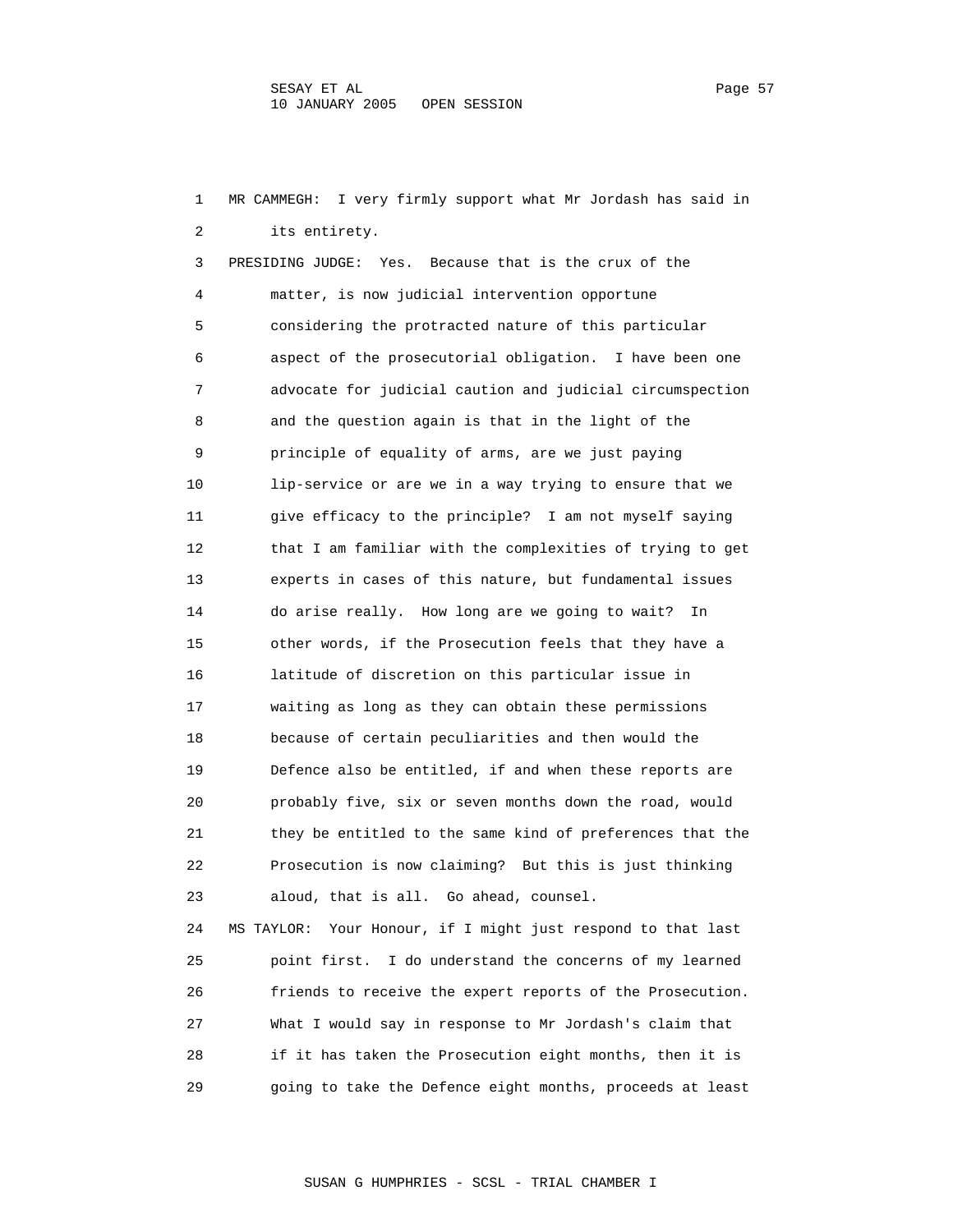1 on partially a false assumption and that is that the 2 Defence experts are mere reactive to the Prosecution 3 experts. Obviously, the Defence will want experts to 4 attest to things in the Defence case and that the experts 5 for the Defence I would be very much surprised if the 6 Defence have not made some approaches to experts 7 witnesses already. They understand the nature of the 8 expert and overview witnesses whom the Prosecution 9 intends to call for summaries of what is expected of 10 those experts will testify. Two have already been 11 provided by the Prosecution to the Defence. And while 12 obviously the nature of experts evidence is that experts 13 comment on the opinions of each other to say that the 14 process has to be that the Defence do nothing until they 15 receive the expert reports for the Prosecution and then 16 start their search for experts is, in my submission, a 17 nonsense and while obviously the Defence will want to 18 show their experts what the Prosecution experts say, to 19 suggest that intervening at this point to force a 20 deadline on the Prosecution is in some way the only way 21 that the equality of arms can be preserved, is, in my 22 submission, an unrealistic position. 23 PRESIDING JUDGE: But the point is clearly that if they have 24 no reports, what do they go by in preparing their case? 25 They have a blank cheque, don't they? 26 MS TAYLOR: 27 They have a blank cheque, but it's not only simply that 28 they respond to what the Prosecution evidence is, the

29 Defence have their own case, they have their own version,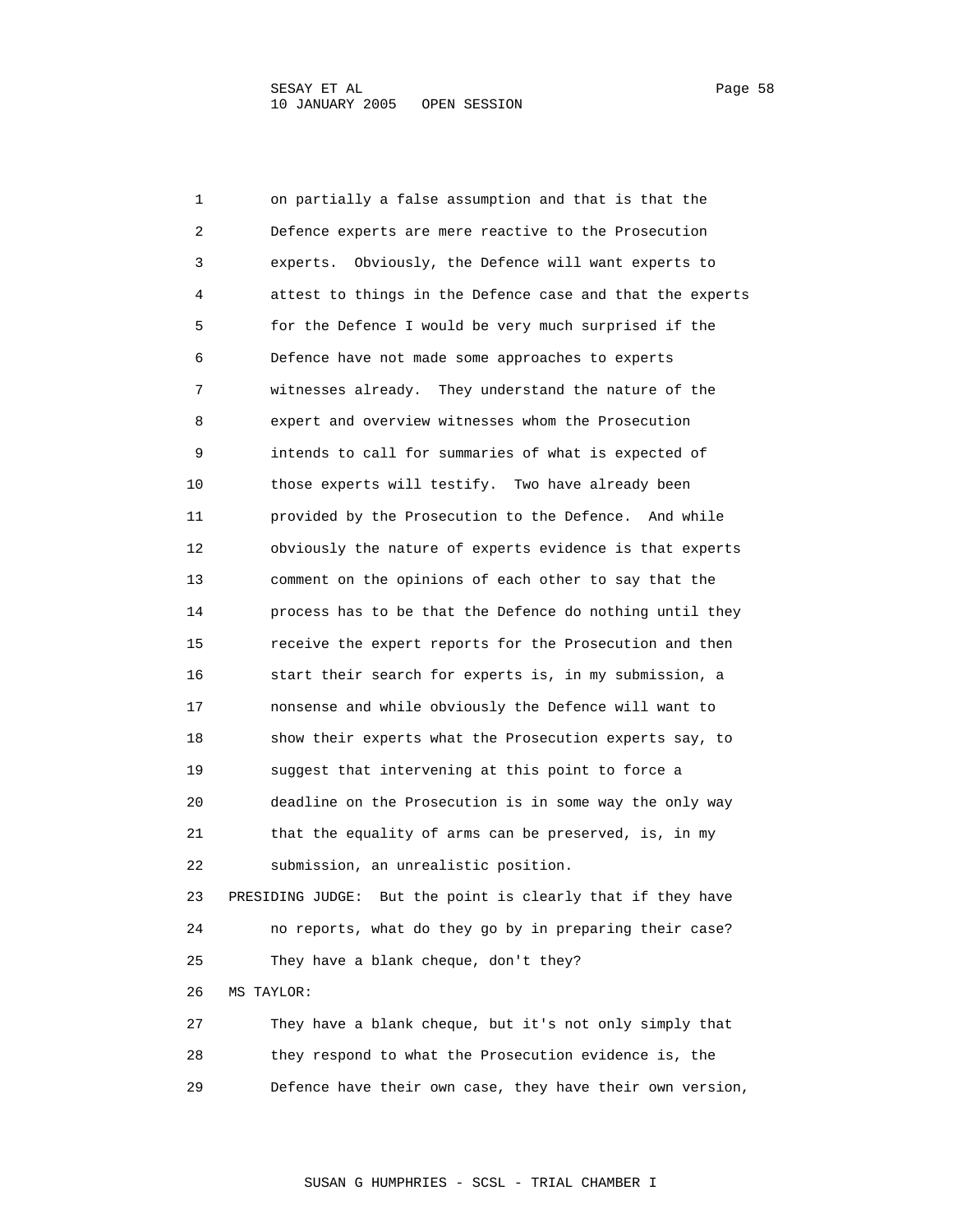1 their own instructions, their own story. 2 PRESIDING JUDGE: But it could be both reactive and proactive. 3 MS TAYLOR: Exactly. But my point is that it is proactive as 4 well as reactive and so it's not simply a case of sitting 5 down and waiting until the Prosecution gives its reports, 6 although undoubtedly part of the job or their experts 7 will be to comment on what the Prosecution experts say. 8 PRESIDING JUDGE: Yes. 9 MS TAYLOR: But it's not simply reactive and that although the 10 timeframes may be long, they are not as long as being 11 suggested by my learned friends. Your Honour, all I can 12 say is that I urge upon the Trial Chamber not to impose 13 deadlines that the Prosecution may not be able to meet in 14 the short term. I can assure Your Honour that the 15 Prosecution is working very very hard to get these 16 reports in as short as time from now as possible. 17 PRESIDING JUDGE: Yes. Learned counsel in response, short 18 responses. 19 MR JORDASH: Short responses. 20 PRESIDING JUDGE: Not covering familiar ground, just short 21 responses. 22 MR JORDASH: Well, short response is of course we will 23 instruct our own expert irrespective of what the 24 Prosecution's expert say. However, the bulk of the 25 expert instruction will necessarily involve rebutting the 26 Prosecution's own experts. Whilst there will be some 27 subjects that can be dealt with discretely and separately 28 by the Defence experts, the vast majority it is about 29 rebutting the Prosecution case. And I could guarantee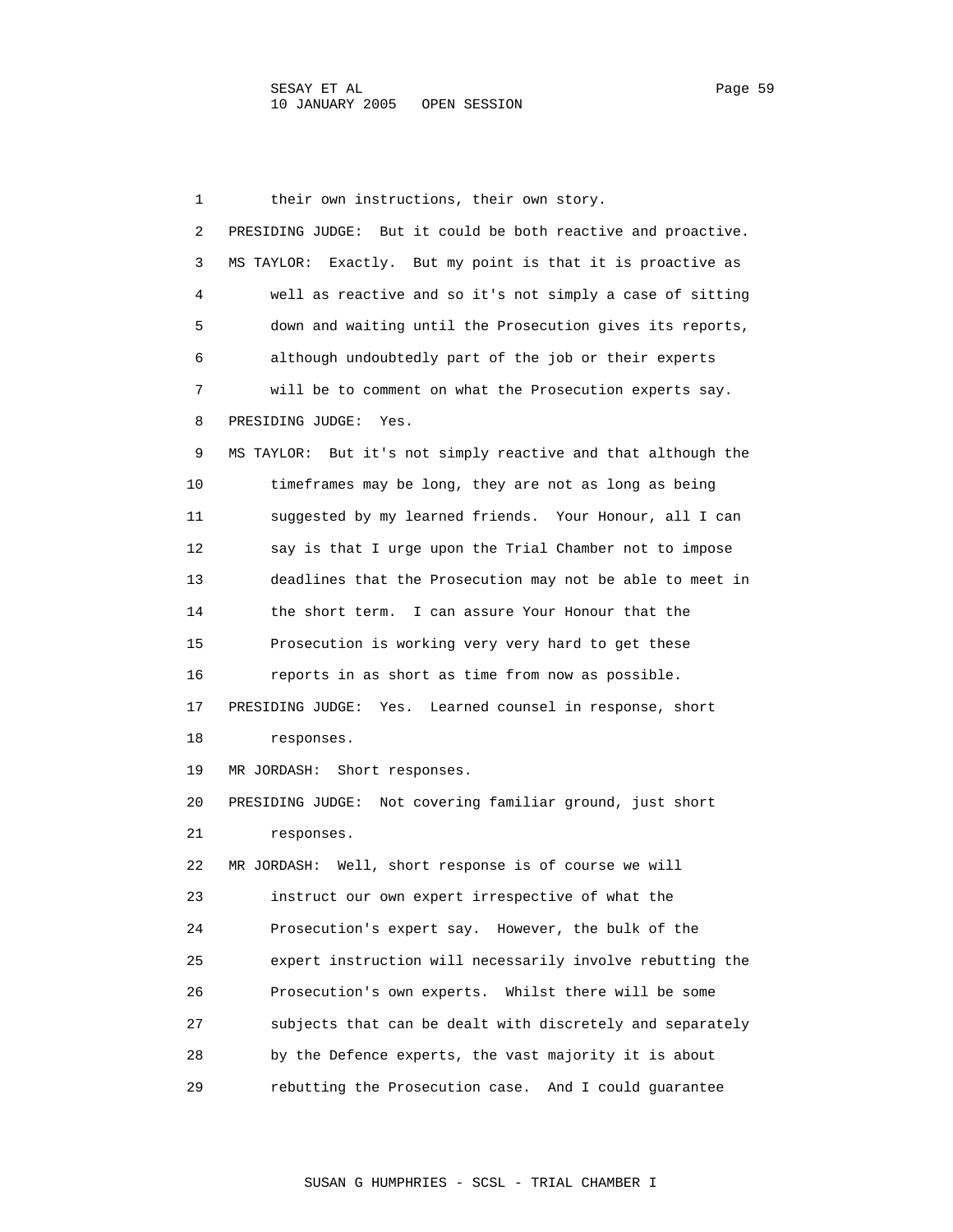1 this Court that there is not one case before the ICTR and 2 the ICTY which begins without any expert report having 3 been served upon the Defence. That puts, I would submit, 4 this Prosecution position into its proper context. 5 PRESIDING JUDGE: Thank you. Learned counsel for the second 6 accused. 7 MR NICOL-WILSON: No response, Your Honour. 8 PRESIDING JUDGE: And learned counsel for the third Accused. 9 MR CAMMEGH: Well, whether or not the defence team is to 10 employee its own expert on a discrete issue, it would 11 inevitably and invariable be failing in its duty if it 12 did not attempt at least to employee its own expert to 13 rebut the expert evidence served by the Prosecution. 14 That is the point, that is why we need timely disclosure 15 of these expert reports for the Prosecution side. It is 16 a matter of delay more than anything else. 17 PRESIDING JUDGE: Yes. Carry on, Mr O'Shea. 18 MR O'SHEA: May I just add to my learned friend here one point 19 and shock my learned friend and humbly admit that I have 20 fallen in her category of nonsense because our team are 21 not going to attempt to identify an expert or to identify 22 expert issues until we do have the Prosecution's expert 23 report for one simple reason -- 24 PRESIDING JUDGE: Yes. 25 MR O'SHEA: We have no instructions. 26 PRESIDING JUDGE: You have a right of intervention. 27 MS MONASEBIAN: A brief one, Your Honour. 28 PRESIDING JUDGE: A very brief one. 29 MS MONASEBIAN: I don't wish to address what has been said

SUSAN G HUMPHRIES - SCSL - TRIAL CHAMBER I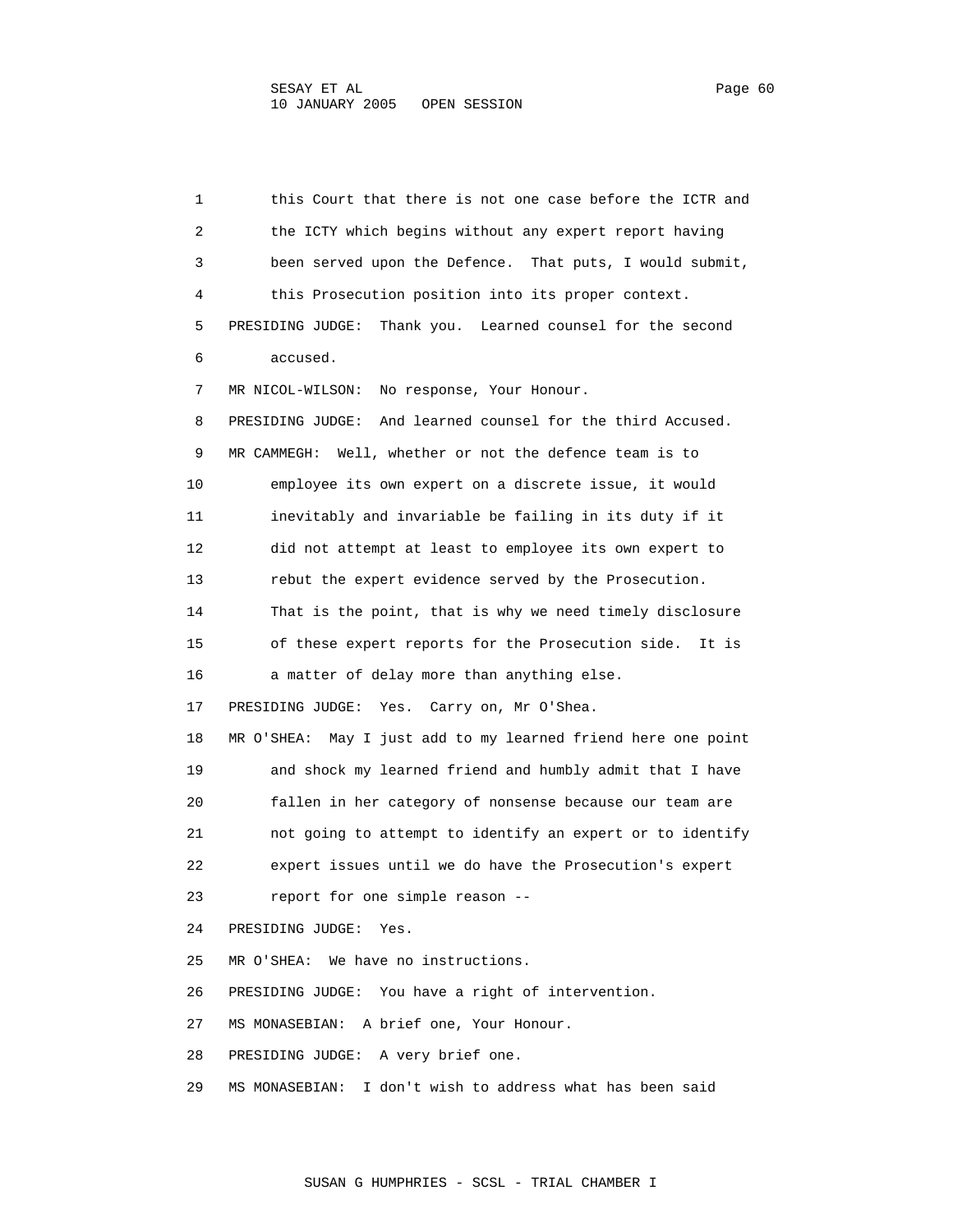1 about the deadlines, I think we have gone over this 2 quite -- 3 PRESIDING JUDGE: No, certainly not. 4 MS MONASEBIAN: Just one other point. If it is an overview 5 witness versus whether it is an expert witnesses, if it 6 is an expert witness, we Rule 94 bis that applies and 7 Your Honours can make the timeline that is earlier than 8 21 days or Your Honours can make it 21 days. 9 PRESIDING JUDGE: Yes. 10 MS MONASEBIAN: But if it is an overview witness then Rule 66 11 applies and then I would argue, Your Honours, that the 12 Prosecution is in violation of their duties to disclose 13 in redacted at least witness statement of the overview 14 witness. So I would just hope that my learned friends 15 don't seek to play it both ways to say, "Well they are a 16 kind of expert, we are not going to give their report. 17 But they are an overview." If they are an overview Rule 18 66 requires them to bring the statement now. The only 19 other thing is, Your Honour, I trust counsel, I believe 20 counsel are acting on good faith for the Prosecution, I 21 have no doubt. My only concern is that all of us have 22 responsibilities to the Court because we are lawyers 23 here. The experts don't have that responsibility and 24 unless Your Honours puts some discipline on them, however 25 hard my learned friends are trying - and I trust that 26 they are trying they might need the back-up of Your 27 Honours to say maybe not make the reports due now, make 28 them due in a few months, but give a date certainly. 29 Thank you, Your Honour.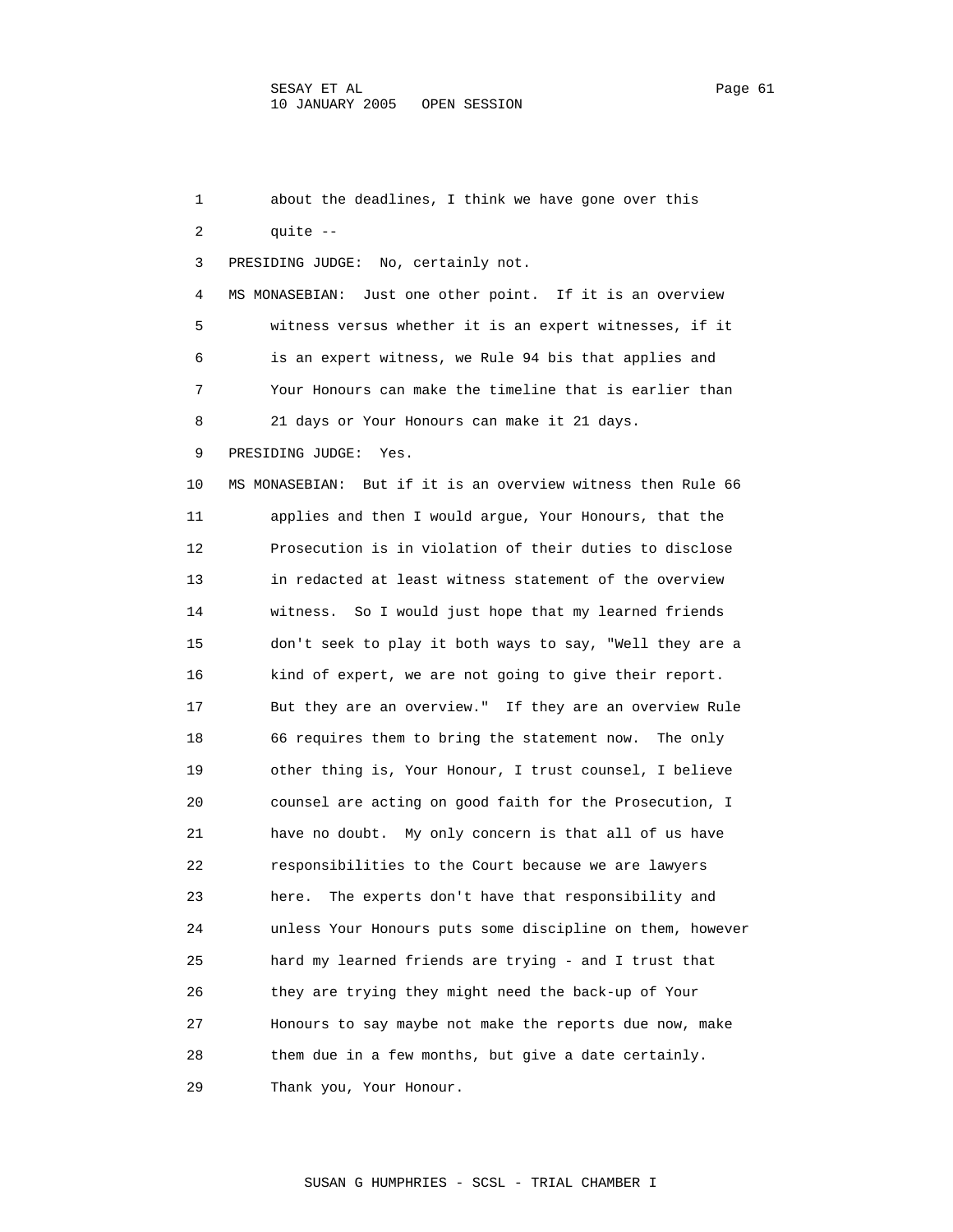1 PRESIDING JUDGE: Yes. You think there is any short thing you 2 want to say. Perhaps, in other words, that is surely 3 what I understand learned counsel is saying that perhaps 4 judicial intervention may even well serve your cause and 5 expedite the process on your side. I mean, not 6 necessarily faulting you, but given some kind of impetus 7 to those who are supposed to produce these reports. In 8 other words, do you need our -- 9 MS TAYLOR: The stick rather than the carrot? 10 PRESIDING JUDGE: Quite right. That sort of thing. But if 11 you don't need our help that's okay. 12 MS TAYLOR: I am not sure that we are quite at the position 13 where we need the judicial stick. I am happy to have an 14 on-going conversation with my learned friends about this 15 issue and beyond that there isn't anything further I can 16 assist you with. 17 PRESIDING JUDGE: Well, I consider both sides that the Chamber 18 feels very strongly about this issue, and this is an 19 issue which we ourselves will be considering. When I go 20 back to chambers my learned colleagues and I, judges, 21 would in fact be deliberating upon it. 22 We can move on now to the fifth item, which is 23 outstanding motions/appeals. The Trial Chamber has certain 24 issues pending. 1. The confidential motion on detention 25 issue in respect of all nine accused persons. There is a 26 defence motion against the Registrar's decision not to 27 allow conjugal visits. A decision will be issued as soon 28 as possible on this. 29 There is also a motion on issues of urgent concern to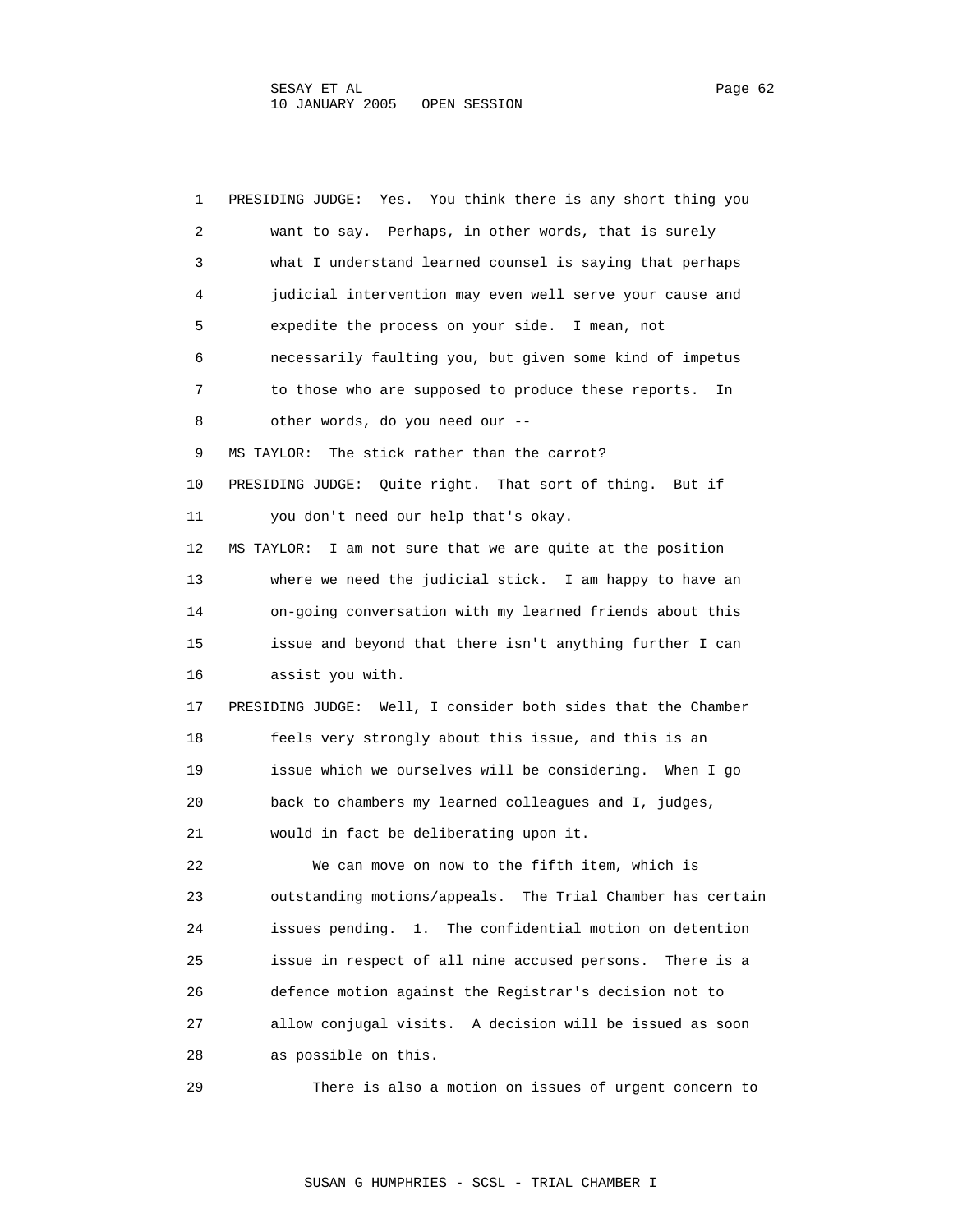1 the accused Morris Kallon. The status of this is that the 2 majority decision of Judges Thompson and Boutet was filed 3 on 9th December 2004, and the dissenting opinion of Judge 4 Itoe will be filed as soon as possible. 5 Then the third motion is that on behalf of Issa Sesay 6 seeking disclosure of the relationship between governmental 7 agencies of the United States and the Office of the 8 Prosecutor. This was filed on 8th November and responses 9 and reply from the Prosecution and Defence are already on 10 file. I advise that a draft decision is being prepared. 11 Then there is also a motion by the Prosecution for 12 leave to call additional witnesses and that is yet to be 13 determined. 14 As far as the Appeals Chamber is concerned, I see here 15 that nothing is outstanding before them, I think they have 16 disposed of all the motions that they were seized of. 17 Item 6, any other matters. There is one important 18 matter that has now been resolved. It concerns translation 19 of in-court decisions concerning objections and legal 20 argument to witnesses. It may be recalled that during the 21 July trial session the Defence requested the discussions of 22 a legal nature must not be translated to the witness. At 23 the last status conference held on 1st October 2004, 24 learned counsel for the first accused, Mr Jordash, raised 25 this issue again seeking clarification as to the Chamber's 26 position on this matter. I am pleased to say that after 27 careful deliberation that the Chamber is in a position to 28 provide definitive guidance on the issue. It is as 29 follows: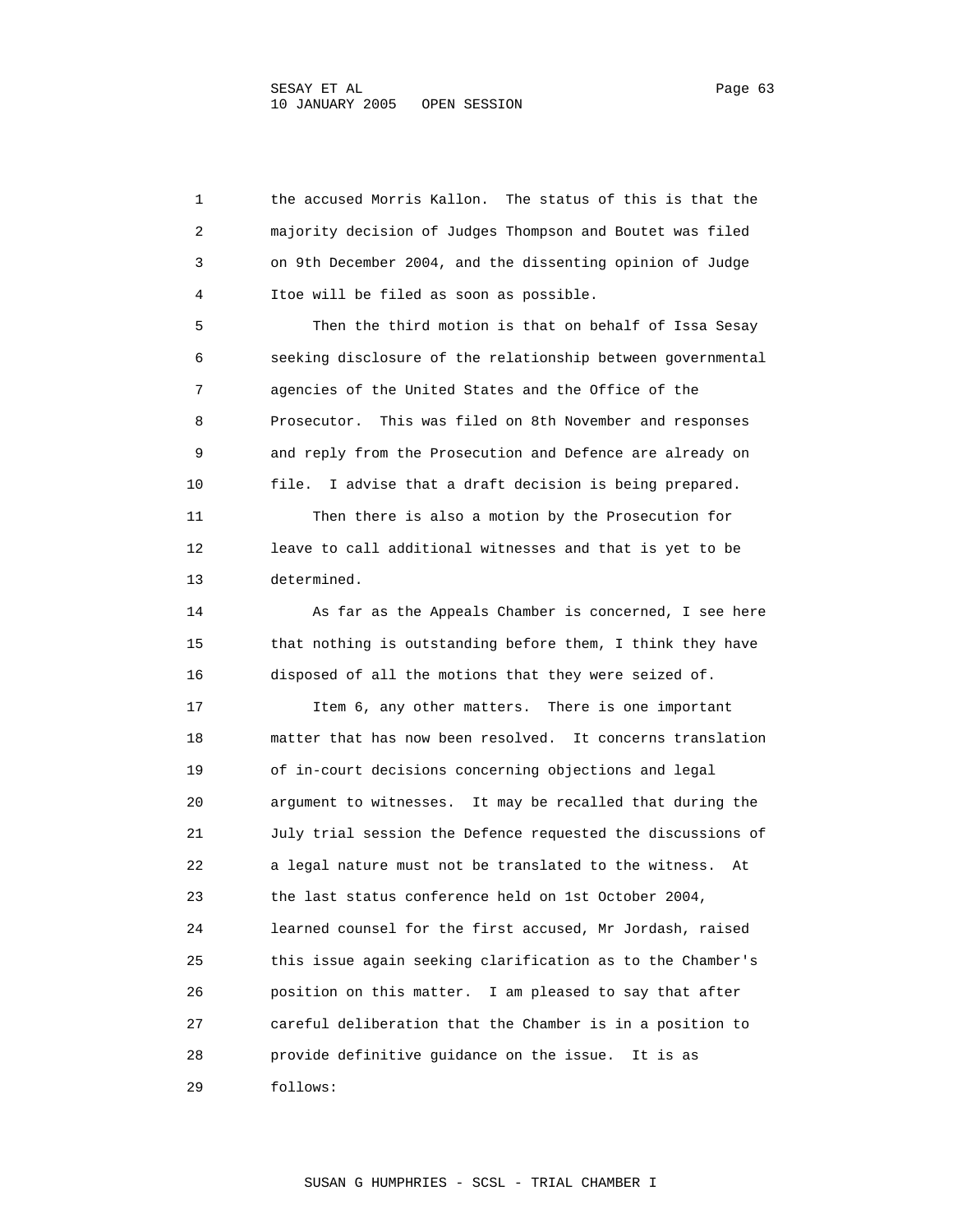1 All court proceedings are to be translated to the 2 witness. If a party is of the view that hearing the legal 3 arguments is likely to impact on the testimony of the 4 witness, then that party can apply to have the witness 5 excused from the courtroom during the discussions. At this 6 point the burden will be on the party seeking the witness's 7 exclusion to articulate why the witness should not be 8 present. Arguments on this issue will then be heard, where 9 appropriate, generally in the temporary absence of the 10 witness. The Trial Chamber will proceed to deliberate upon 11 the question and, if satisfied that the witness should be 12 temporarily excluded, will decide accordingly. The 13 Presiding Judge will then order that the witness be 14 temporarily out of the courtroom be brought back to Court 15 and will explain fully to the witness the reasons for his 16 or her temporary exclusion. So we have resolved this 17 matter. 18 Does any other counsel have any other matter to raise 19 at this point under item 6? That is all we have to bring 20 to the attention of Court. Yes, learned counsel. 21 MS TAYLOR: Your Honour there is one matter that the 22 Prosecution feels it would be useful to raise in this 23 forum. And that is that several times during the last 24 session of this trial the Prosecution noted that it was 25 suggested to Defence counsel who were then 26 cross-examining counsel, that they should not use leading 27 questions. 28 PRESIDING JUDGE: They should not? 29 MS TAYLOR: Use leading questions in their cross-examination.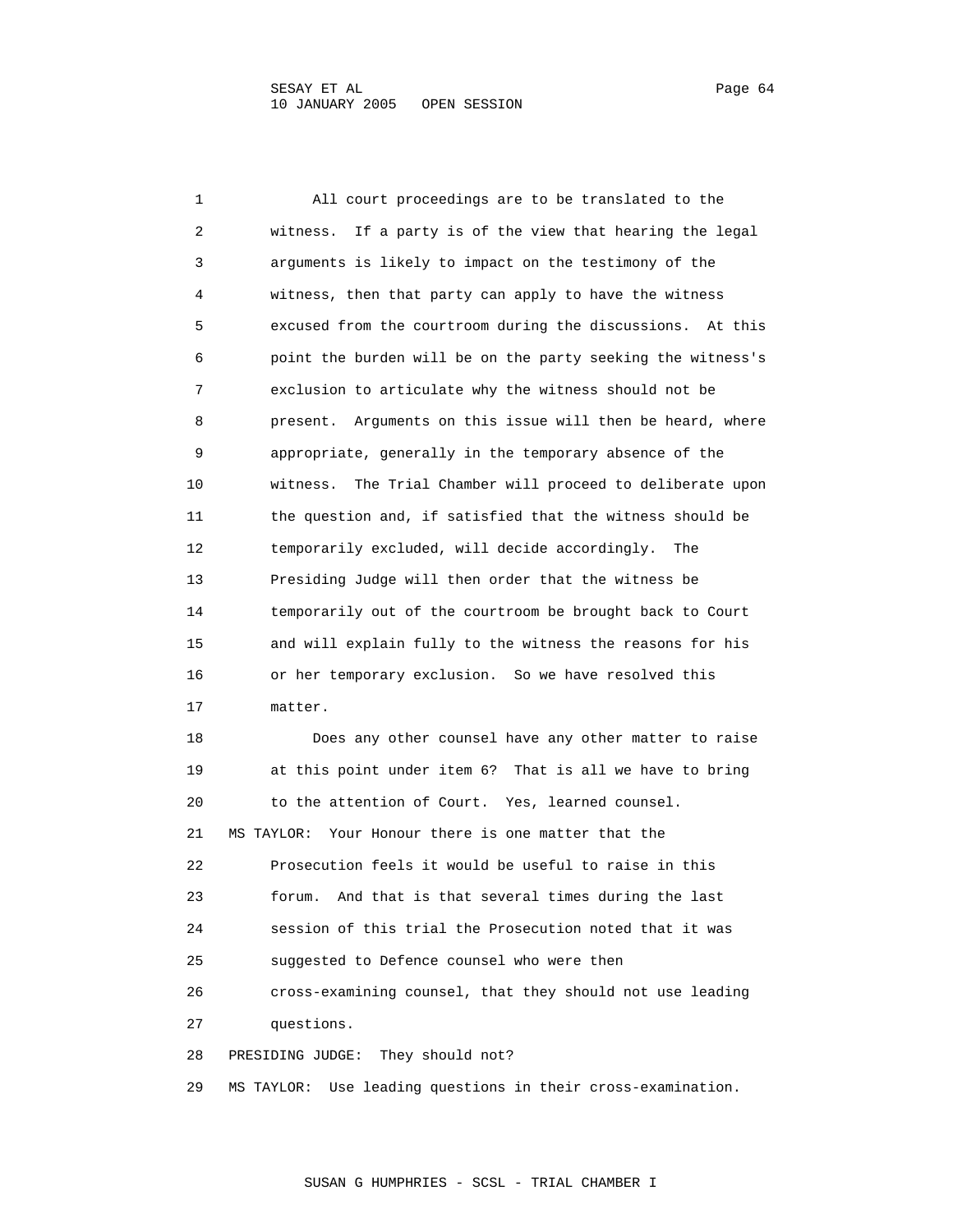1 The Prosecution is concerned that the cross-examining 2 counsel have the liberty of the Court to cross-examine 3 effectively and in the most appropriate manner and in the 4 respectful submission of the Prosecution a cross-examiner 5 is entitled to use both leading and non-leading 6 questions. And the Prosecution thought that it was worth 7 raising in this forum so that that issue might be 8 addressed. 9 PRESIDING JUDGE: Right. We will try and address it. I can 10 assure you that probably the difference of opinion among 11 the judges, as far as I am concerned there has never been 12 a bar on the part of cross-examination to leading 13 questions. In fact, if anything is most permissible, it 14 is leading questions. Even when they are contentious the 15 burden is on the Prosecution not to lead when the issues 16 are contentious. There is no such ban on the Defence as 17 far as I know. And if there is a difference of opinion 18 among the judges, I think we will have to resolve it in 19 some way, but I do appreciate the point. As far as I can 20 understand the jurisprudence of the international 21 tribunals so far do not say there is nothing there which 22 precludes defence counsel asking leading questions in 23 cross-examination. 24 MS TAYLOR: Indeed, Your Honour, that is the understanding of 25 the Prosecution. 26 PRESIDING JUDGE: Yes, that's my understanding of the law 27 myself. 28 MS TAYLOR: Indeed, and it is the most basic ruling in 29 domestic jurisdictions that leading questions are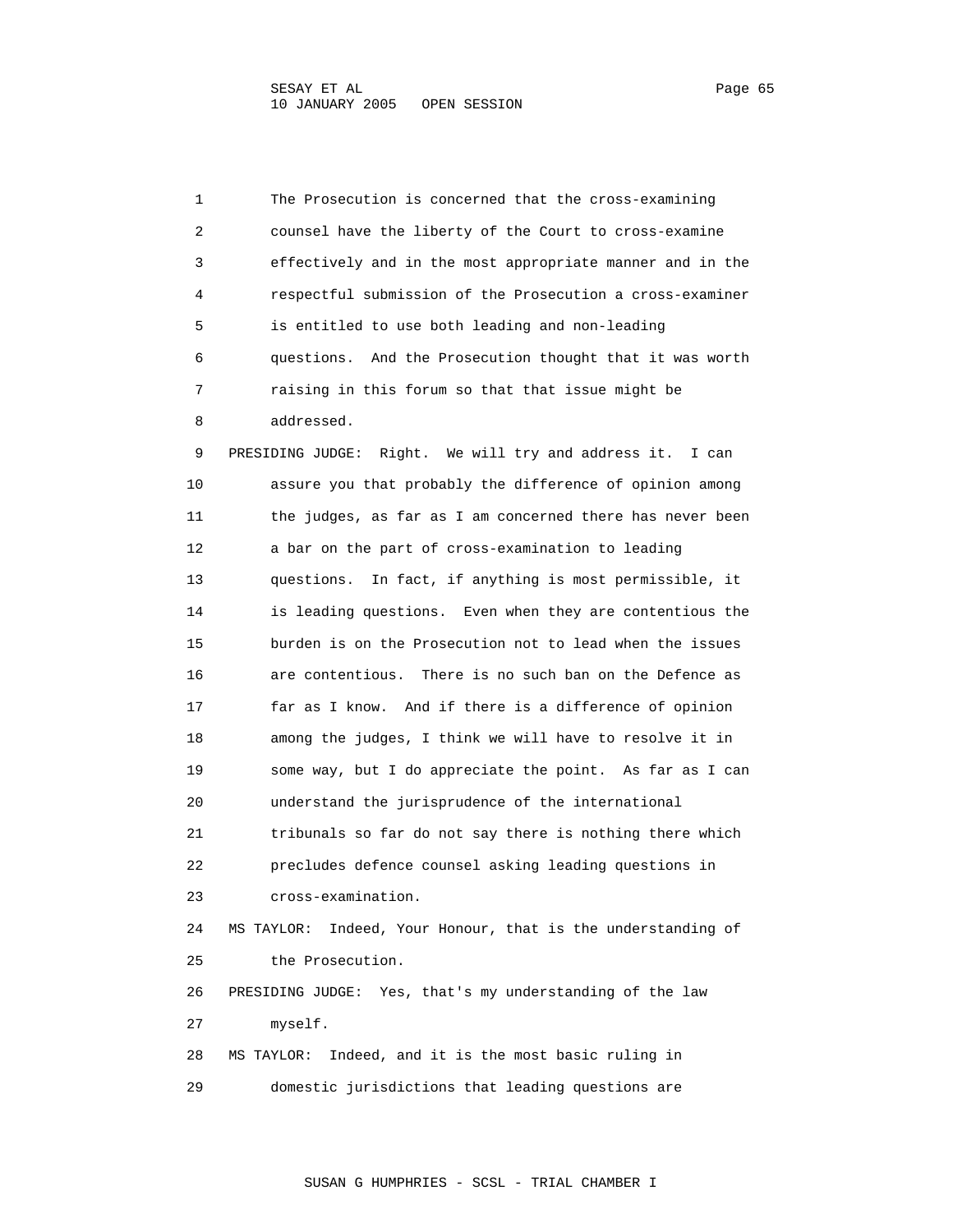1 permissible in cross-examination. 2 PRESIDING JUDGE: Probably one or two things might have been 3 said by us, sometimes we say things per incuriam, but we 4 can get that resolved. 5 MS TAYLOR: Indeed. The observation was just -- - 6 PRESIDING JUDGE: Yes. We appreciate your candour and your 7 approach to set the law straight and we have it on 8 record. 9 MS TAYLOR: If Your Honour pleases. 10 MR JORDASH: I concur entirely with what my learned friend has 11 just said. 12 MR O'SHEA: Well, thank you to the Prosecution. 13 MR NICOL-WILSON: Same, Your Honour. Thanks. 14 PRESIDING JUDGE: Yes, right. Anything else? Anything the 15 Defence counsel, anything for the good of the Special 16 Court in particular, or the good of the interests of 17 justice in general? If there is nothing else -- 18 MR JORDASH: No, Your Honour. 19 PRESIDING JUDGE: Then we will bring this proceedings to a 20 close and I would again thank you for your co-operation. 21 We will commence the trial tomorrow morning at 9.30 a.m. 22 So the Court will adjourn. 23 [Whereupon the status conference adjourned at 24 12.14 p.m.] 25 26 27 28 29